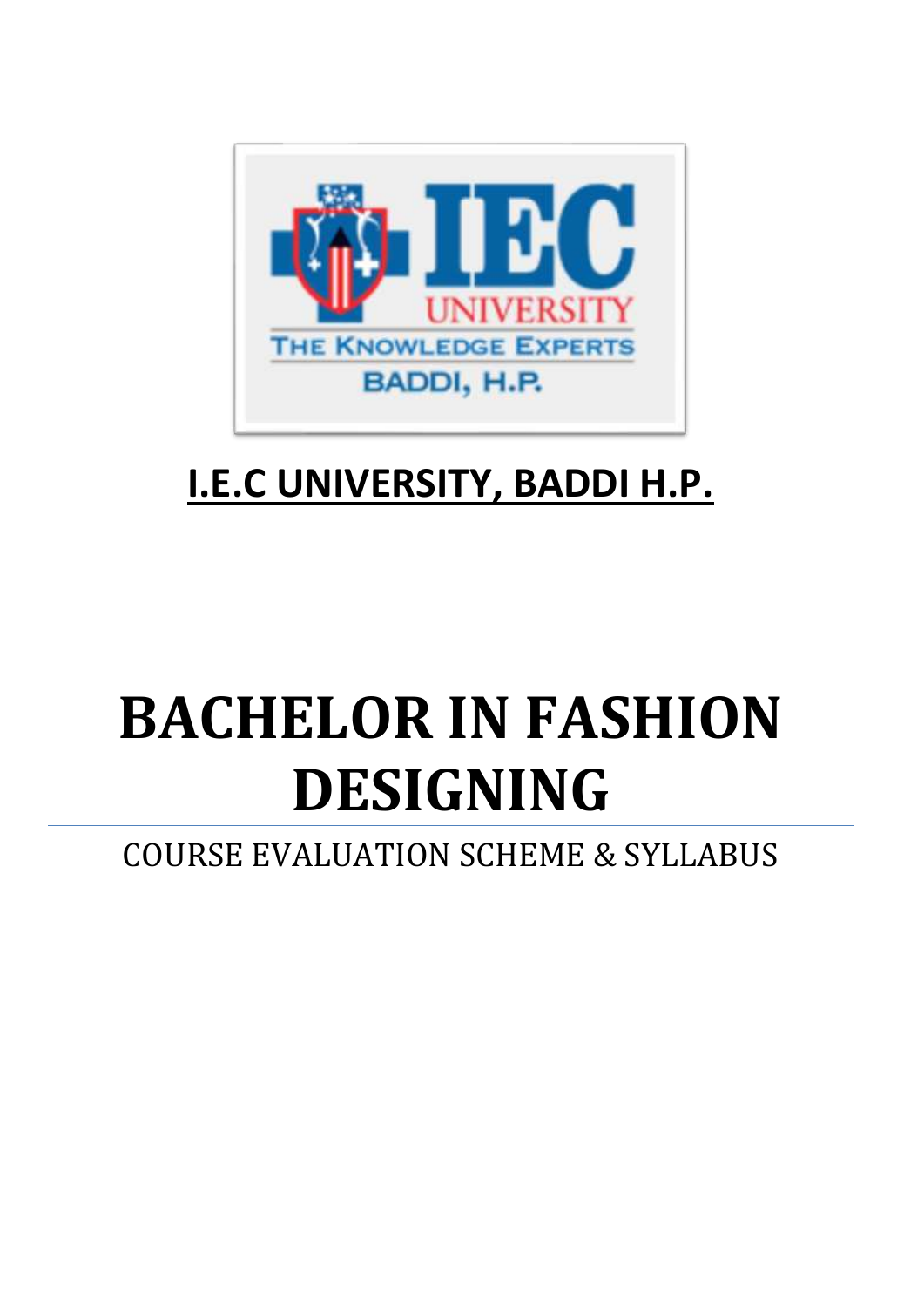# **SEMESTER I**

| Sr.<br>N <sub>0</sub>   | <b>Course</b><br>Code                       | <b>Subject</b>                                                             |                         | <b>Periods</b>   |                  |                       | <b>Evaluation Scheme</b> | <b>Subject</b><br><b>Total</b> | <b>Credits</b>   |                           |                 |                  |
|-------------------------|---------------------------------------------|----------------------------------------------------------------------------|-------------------------|------------------|------------------|-----------------------|--------------------------|--------------------------------|------------------|---------------------------|-----------------|------------------|
|                         |                                             |                                                                            | L                       | T                | ${\bf P}$        |                       | <b>Sessional</b>         |                                |                  |                           |                 |                  |
|                         |                                             |                                                                            |                         |                  |                  | <b>MSE</b>            | CA                       | ${\bf P}$                      | <b>Total</b>     | <b>Exam</b><br><b>ESE</b> |                 |                  |
|                         |                                             |                                                                            |                         |                  |                  |                       |                          |                                |                  |                           |                 |                  |
|                         |                                             |                                                                            |                         |                  |                  | (Theory)              |                          |                                |                  |                           |                 |                  |
| $\mathbf{1}$            |                                             | <b>BFD-101</b> Introduction To<br>fashion designing                        | $\overline{\mathbf{3}}$ | $\boldsymbol{0}$ | $\boldsymbol{0}$ | 30                    | 15                       | $\boldsymbol{0}$               | 45               | 30                        | 75              | 3.5              |
| $\boldsymbol{2}$        | <b>BFD-102</b>                              | <b>Traditional</b><br>textiles                                             | $\mathbf{3}$            | $\boldsymbol{0}$ | $\bf{0}$         | 30                    | 15                       | $\bf{0}$                       | 45               | 30                        | 75              | 3.5              |
| $\mathbf{3}$            | <b>BFD-103</b>                              | <b>Concept Of</b><br>Fashion                                               | $\mathbf{3}$            | $\boldsymbol{0}$ | $\boldsymbol{0}$ | 40                    | 20                       | $\boldsymbol{0}$               | 60               | 40                        | 100             | 3.5              |
| $\overline{\mathbf{4}}$ | <b>BCA-101</b>                              | <b>BFD-104/ Fundamental of</b><br><b>Computer science</b><br>& application | $\overline{\mathbf{3}}$ | $\boldsymbol{0}$ | $\bf{0}$         | 30                    | 15                       | $\bf{0}$                       | 45               | 30                        | 75              | 3.5              |
| 5                       | <b>BFD-105/</b><br><b>ENG-101</b>           | <b>Professional</b><br>Communication                                       | $\overline{\mathbf{3}}$ | $\overline{1}$   | $\bf{0}$         | $\overline{30}$       | $\overline{15}$          | $\boldsymbol{0}$               | $\overline{45}$  | $\overline{30}$           | $\overline{75}$ | $\overline{3.5}$ |
|                         |                                             |                                                                            |                         |                  |                  | [PROJECTS/PRACTICALS] |                          |                                |                  |                           |                 |                  |
| $\mathbf{1}$            | BFD-<br>151                                 | <b>Basics of</b><br><b>Designing and</b><br><b>Illustration</b>            | $\bf{0}$                | $\bf{0}$         | $\mathbf{2}$     | $\bf{0}$              | $\bf{0}$                 | 15                             | $\boldsymbol{0}$ | <b>10</b>                 | 25              | 1                |
| $\overline{2}$          | BFD-<br>152                                 | <b>Traditional</b><br><b>Textiles Lab</b>                                  | $\bf{0}$                | $\bf{0}$         | $\overline{2}$   | $\bf{0}$              | $\bf{0}$                 | $\overline{15}$                | $\boldsymbol{0}$ | $\overline{10}$           | $\overline{25}$ | $\mathbf{1}$     |
| $\mathbf{3}$            | <b>BFD-</b><br>104P/<br><b>BCA-</b><br>101P | <b>Fundamental of</b><br><b>Computer science</b><br>& application          | $\bf{0}$                | $\bf{0}$         | $\overline{2}$   | $\bf{0}$              | $\bf{0}$                 | $\overline{15}$                | $\bf{0}$         | $\overline{10}$           | $\overline{25}$ | $\overline{1}$   |
| $\overline{\mathbf{4}}$ | <b>BFD-105P</b><br>/ENG-<br>101P            | <b>Professional</b><br>Communication                                       | $\overline{\mathbf{0}}$ | $\bf{0}$         | $\overline{2}$   | $\bf{0}$              | $\bf{0}$                 | $\overline{15}$                | $\bf{0}$         | 10                        | 25              | $\overline{1}$   |
| 5.                      | <b>BFD-153</b>                              | Portfolio-I                                                                | $\boldsymbol{0}$        | $\bf{0}$         | $\boldsymbol{0}$ | $\bf{0}$              | $\boldsymbol{0}$         | 40                             | $\boldsymbol{0}$ | 60                        | 100             | 3.5              |
|                         |                                             |                                                                            |                         |                  |                  |                       |                          |                                |                  |                           | <b>TOTAL</b>    | 25               |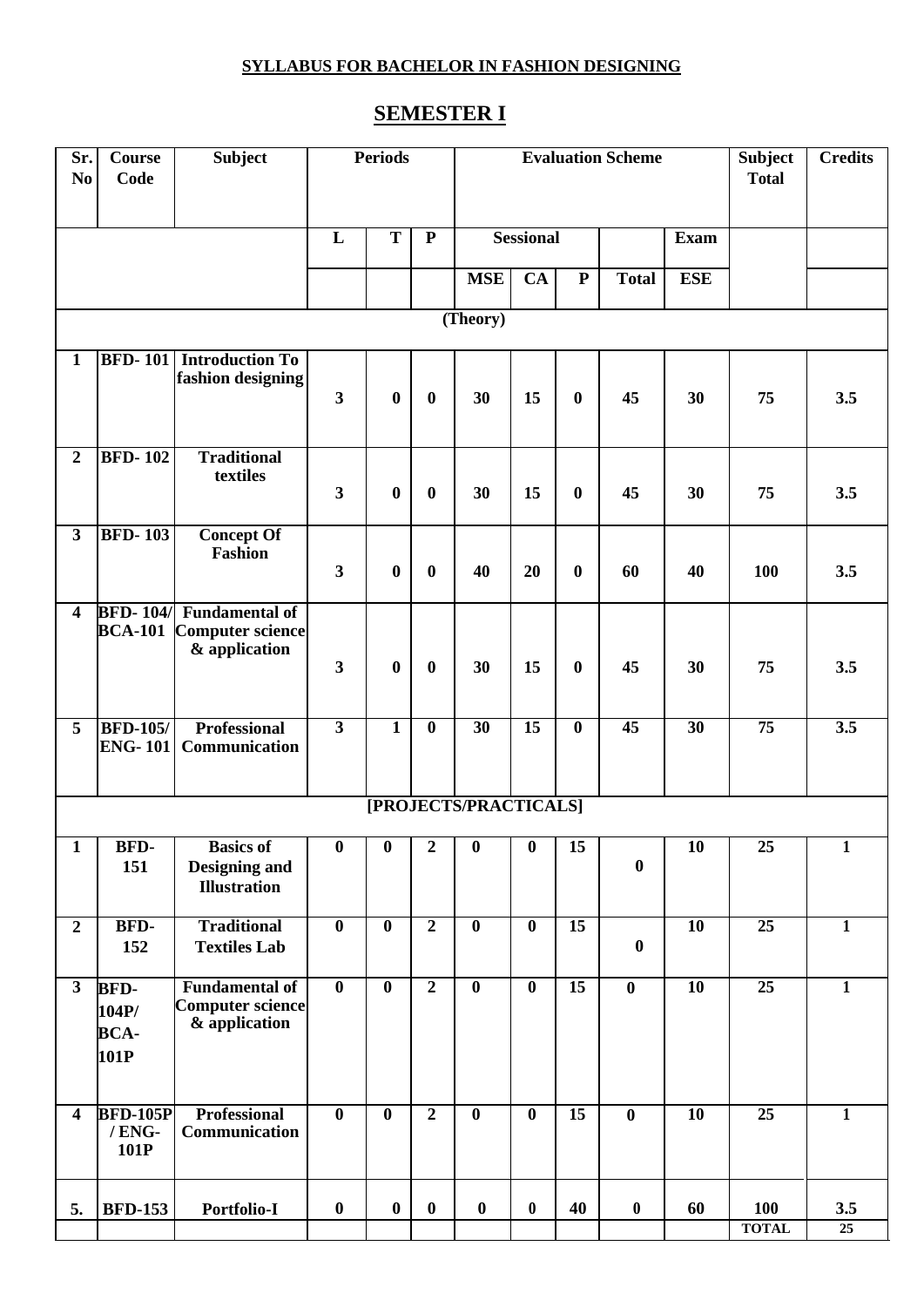# **SEMESTER II**

| $\mathbf{I}$   | <b>BFD-</b>                                 | <b>Sewing</b>                                          | $\mathbf{B}$     | <b>b</b>         | $\boldsymbol{0}$ | 30                           | $\overline{15}$ | $\mathbf{b}$              | $\overline{45}$ | 30              | 75               | 3.5              |
|----------------|---------------------------------------------|--------------------------------------------------------|------------------|------------------|------------------|------------------------------|-----------------|---------------------------|-----------------|-----------------|------------------|------------------|
|                | 201                                         | Technique                                              |                  |                  |                  |                              |                 |                           |                 |                 |                  |                  |
| $\overline{2}$ | <b>BFD-</b>                                 | <b>Garment</b>                                         | k                | b                | O                | 30                           | 15              | b                         | $\overline{45}$ | 30 <sup>°</sup> | 75               | 3.5              |
|                | 202                                         | Construction                                           |                  |                  |                  |                              |                 |                           |                 |                 |                  |                  |
| $\overline{3}$ | <b>BFD-</b><br>203                          | Fabric<br>construction                                 | k                | b                | 0                | $\overline{30}$              | 15              | $\boldsymbol{\mathsf{b}}$ | $\overline{45}$ | 30              | 75               | 3.5              |
| 4              | <b>BFD-204/</b><br><b>EVS-201</b>           | <b>Environment</b><br><b>Science and</b><br>technology | ß                |                  |                  | 40                           | 20              | $\boldsymbol{\mathsf{D}}$ | 60              | 40              | 100              | 3.5              |
| $\overline{5}$ |                                             | BFD-205/Oral & written<br><b>ENG-201</b> communication |                  |                  | Ŋ.               | 30                           | 15              | $\boldsymbol{0}$          | 45              | 30              | 75               | 3.5              |
|                |                                             |                                                        |                  |                  |                  | (Practical/Training/Project) |                 |                           |                 |                 |                  |                  |
| 1              | <b>BFD-</b><br>251                          | <b>Sewing</b><br><b>Technique Lab</b>                  | $\bm{0}$         | N                | $\overline{2}$   |                              |                 | 15                        |                 | 10              | 25               |                  |
| $\overline{2}$ | <b>BFD-</b><br>252                          | <b>Garment</b><br>construction Lab                     | n                | b                | $\overline{2}$   |                              |                 | 15                        |                 | 10              | $25\overline{)}$ | h.               |
| $\overline{3}$ | <b>BFD-</b><br>253                          | Fabric<br>construction Lab                             | 0                | $\boldsymbol{0}$ | $\boldsymbol{2}$ |                              |                 | 15                        |                 | 10              | $25\overline{)}$ | h.               |
| 4              | <b>BFD-</b><br>205P/<br><b>ENG-</b><br>201P | Oral & Written<br>Communication<br>Lab                 | $\bf{0}$         |                  | $\overline{2}$   |                              |                 | 15                        |                 | 10              | 25               |                  |
| 5              | <b>BFD-254</b>                              | Portfolio-II                                           | $\boldsymbol{0}$ |                  | $\boldsymbol{0}$ |                              | 0               | $\boldsymbol{0}$          |                 |                 | 100              | 3.5              |
|                |                                             |                                                        |                  |                  |                  |                              |                 |                           |                 | <b>Total</b>    |                  | $25\overline{ }$ |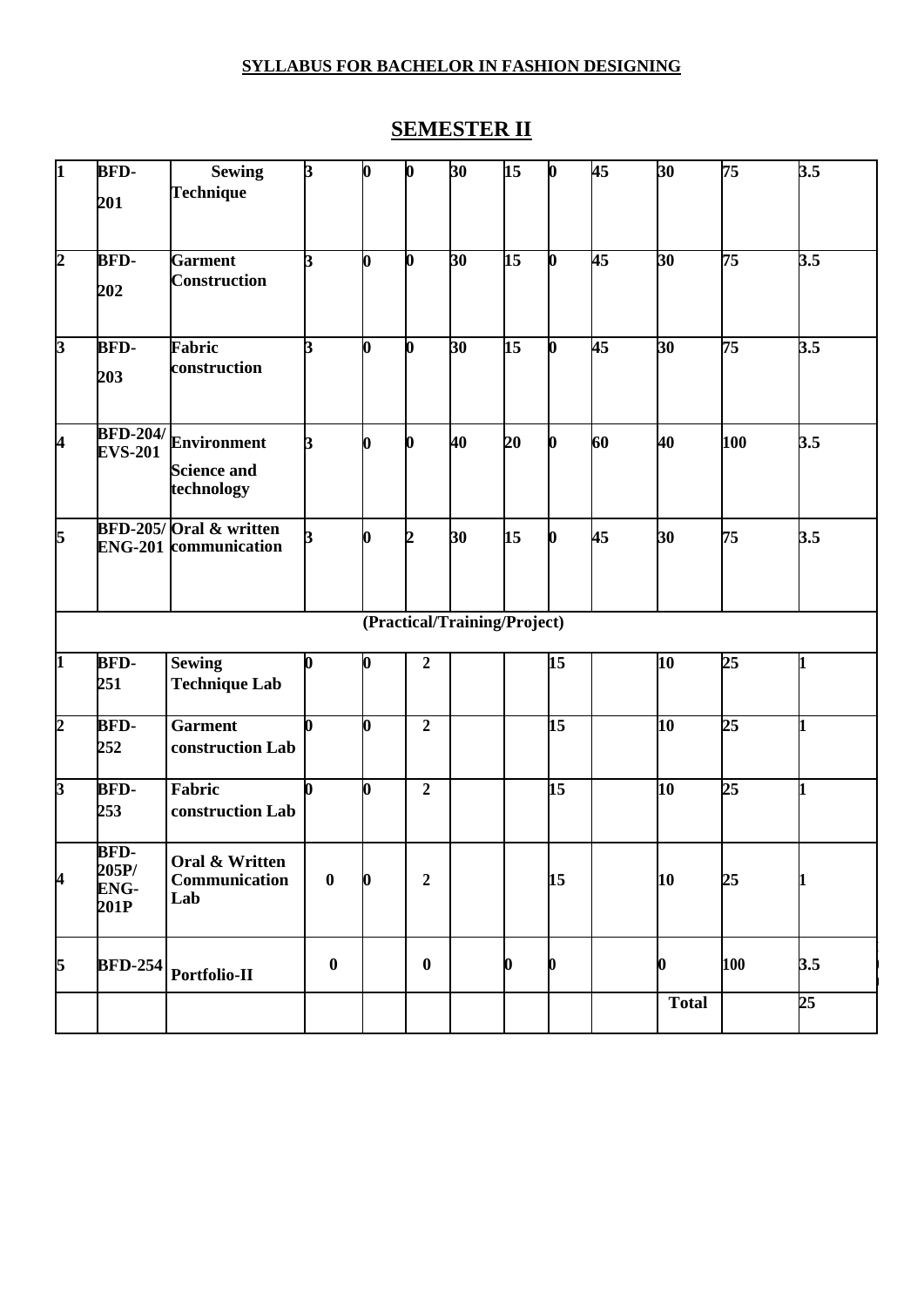# **SEMESTER III**

| Sr.                     | <b>Course</b>  | <b>Subject</b>                  |                  | Periods                 |                         |                              |                  | <b>Evaluation Scheme</b> | <b>Subject</b>   | <b>Credits</b>  |                 |                      |
|-------------------------|----------------|---------------------------------|------------------|-------------------------|-------------------------|------------------------------|------------------|--------------------------|------------------|-----------------|-----------------|----------------------|
| N <sub>0</sub>          | Code           |                                 |                  |                         |                         |                              |                  |                          | <b>Total</b>     |                 |                 |                      |
|                         |                |                                 | L                | $\overline{\mathbf{T}}$ | $\overline{\mathbf{P}}$ |                              | <b>Sessional</b> |                          | <b>Exam</b>      |                 |                 |                      |
|                         |                |                                 |                  |                         |                         |                              |                  |                          |                  |                 |                 |                      |
|                         |                |                                 |                  |                         |                         | <b>MSE</b>                   | $\overline{CA}$  | ${\bf P}$                | <b>Total</b>     | <b>ESE</b>      |                 |                      |
|                         |                |                                 |                  |                         |                         | <b>Theory</b>                |                  |                          |                  |                 |                 |                      |
| $\mathbf{1}$            | <b>BFD-301</b> | History of Indian               | $\overline{3}$   | $\boldsymbol{0}$        | $\boldsymbol{0}$        | 40                           | 20               | $\boldsymbol{0}$         | 60               | 40              | 100             | $\overline{3.5}$     |
|                         |                | costumes                        |                  |                         |                         |                              |                  |                          |                  |                 |                 |                      |
| $\overline{2}$          | <b>BFD-302</b> | Indian textiles                 | $\overline{3}$   | $\mathbf{0}$            | $\boldsymbol{0}$        | 30                           | $\overline{15}$  | $\mathbf{0}$             | $\overline{45}$  | 30              | $\overline{75}$ | $\overline{3.5}$     |
|                         |                | and embroidery                  |                  |                         |                         |                              |                  |                          |                  |                 |                 |                      |
| $\mathbf{3}$            | <b>BFD-303</b> | <b>Fashion Clothing</b>         | $\overline{3}$   | $\mathbf{0}$            | $\boldsymbol{0}$        | 40                           | 20               | $\boldsymbol{0}$         | 60               | 40              | 100             | $\overline{3.5}$     |
|                         |                | and psychology                  |                  |                         |                         |                              |                  |                          |                  |                 |                 |                      |
| $\overline{\mathbf{4}}$ | <b>BFD-304</b> | Knitting                        | $\overline{3}$   | $\overline{0}$          | $\mathbf{0}$            | 30                           | $\overline{15}$  | $\boldsymbol{0}$         | $\overline{45}$  | $\overline{30}$ | $\overline{75}$ | $\overline{3.5}$     |
|                         |                | Technique                       |                  |                         |                         |                              |                  |                          |                  |                 |                 |                      |
| $\overline{5}$          | <b>BFD-305</b> | <b>Textile Science-I</b>        | $\overline{3}$   | $\boldsymbol{0}$        | $\boldsymbol{0}$        | 30                           | 15               | $\boldsymbol{0}$         | $\overline{45}$  | 30              | 75              | 3.5                  |
| 6                       | <b>BFD-306</b> | Portfolio-III                   | $\mathbf{0}$     | $\boldsymbol{0}$        | $\overline{0}$          | $\mathbf{0}$                 | $\mathbf{0}$     | $\boldsymbol{0}$         | $\boldsymbol{0}$ | $\overline{0}$  | 100             | $\overline{3.5}$     |
|                         |                |                                 |                  |                         |                         |                              |                  |                          |                  | Total           |                 | $\overline{21}$      |
|                         |                |                                 |                  |                         |                         | (Practical/Training/Project) |                  |                          |                  |                 |                 |                      |
| $\mathbf{1}$            | <b>BFD-351</b> | Indian textiles                 | $\boldsymbol{0}$ | $\boldsymbol{0}$        | $\sqrt{2}$              |                              |                  | 15                       |                  | 10              | 25              | $\mathbf{1}$         |
|                         |                | and embroidery                  |                  |                         |                         |                              |                  |                          |                  |                 |                 |                      |
|                         |                | Lab                             |                  |                         |                         |                              |                  |                          |                  |                 |                 |                      |
| $\overline{2}$          | <b>BFD-352</b> | Knitting                        | $\mathbf{0}$     | $\mathbf{0}$            | $\overline{2}$          |                              |                  | 15                       |                  | $10\,$          | 25              | $\mathbf{1}$         |
|                         |                | Technique Lab                   |                  |                         |                         |                              |                  |                          |                  |                 |                 |                      |
| $\mathbf{3}$            | <b>BFD-353</b> | <b>Textile Science-I</b><br>Lab | $\overline{0}$   | $\boldsymbol{0}$        | $\overline{2}$          |                              |                  | 15                       |                  | $\overline{10}$ | 25              | $\mathbf{1}$         |
|                         |                |                                 |                  |                         |                         |                              |                  |                          |                  | <b>Total</b>    | 600             | <b>Credits</b><br>24 |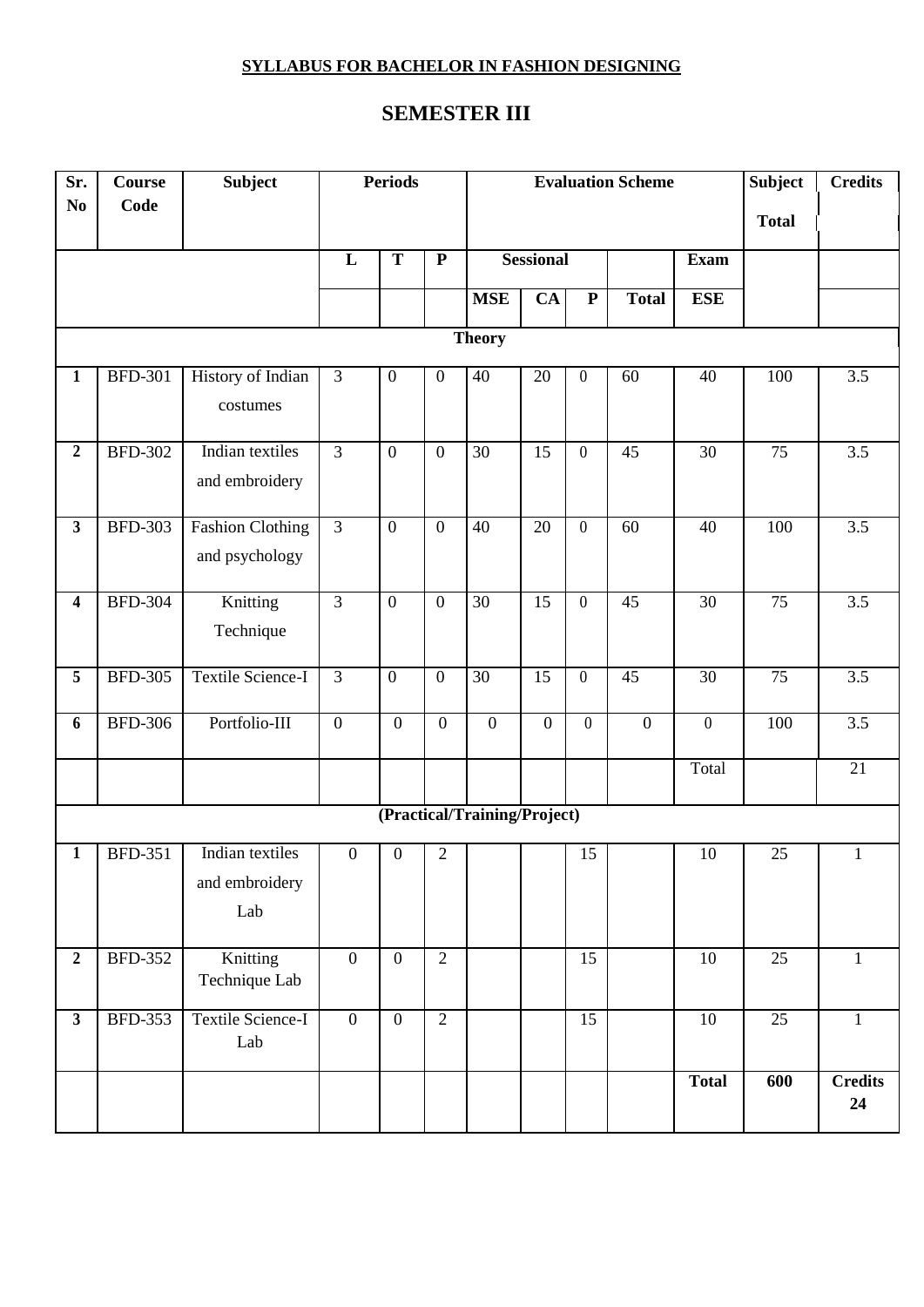# **SEMESTER IV**

| $\mathbf{1}$            | <b>BFD-401</b> | Apparel                           | 3              | $\overline{0}$   | $\mathbf{0}$   | 40                           | 20             | $\overline{0}$   | 60              | 40              | 100             | 3.5              |
|-------------------------|----------------|-----------------------------------|----------------|------------------|----------------|------------------------------|----------------|------------------|-----------------|-----------------|-----------------|------------------|
|                         |                | Manufacturing<br>Technique        |                |                  |                |                              |                |                  |                 |                 |                 |                  |
| $\overline{2}$          | <b>BFD-402</b> | Computer aided<br>designing       | $\overline{3}$ | $\overline{0}$   | $\overline{0}$ | 30                           | 15             | $\theta$         | $\overline{45}$ | 30              | 75              | $\overline{3.5}$ |
| 3                       | <b>BFD-403</b> | Pattern making<br>and grading     | $\overline{3}$ | $\mathbf{0}$     | $\overline{0}$ | 30                           | 15             | $\overline{0}$   | 45              | 30              | 75              | 3.5              |
| $\overline{\mathbf{4}}$ | <b>BFD-404</b> | Fashion<br>Merchandising          | 3              | $\boldsymbol{0}$ | $\overline{0}$ | 30                           | 15             | $\boldsymbol{0}$ | 45              | 30              | 75              | 3.5              |
| 5                       | <b>BFD-405</b> | Textile sciences-<br>$\mathbf{I}$ | $\overline{3}$ | $\mathbf{0}$     | $\overline{0}$ | 30                           | 15             | $\overline{0}$   | 45              | 30              | 75              | 3.5              |
| 6                       | <b>BFD-406</b> | Portfolio-IV                      | $\overline{0}$ | $\overline{0}$   | $\overline{0}$ | $\overline{0}$               | $\overline{0}$ | $\overline{0}$   | $\overline{0}$  | $\overline{0}$  | 100             | 3.5              |
|                         |                |                                   |                |                  |                |                              |                |                  |                 | Total           |                 | $\overline{21}$  |
|                         |                |                                   |                |                  |                | (Practical/Training/Project) |                |                  |                 |                 |                 |                  |
| $\mathbf{1}$            | BFD-<br>451    | Computer aided<br>designing Lab   | $\overline{0}$ | $\boldsymbol{0}$ | $\overline{2}$ |                              |                | 15               |                 | 10              | 25              | $\mathbf{1}$     |
| $\overline{2}$          | BFD-<br>452    | Pattern making and<br>grading Lab | $\overline{0}$ | $\overline{0}$   | $\overline{2}$ |                              |                | $\overline{15}$  |                 | $\overline{10}$ | $\overline{25}$ | 1                |
| $\overline{\mathbf{3}}$ | BFD-<br>453    | Textile sciences-II<br>Lab        | $\overline{0}$ | $\mathbf{0}$     | $\overline{2}$ |                              |                | 15               |                 | 10              | 25              | $\mathbf{1}$     |
|                         |                |                                   |                |                  |                |                              |                |                  |                 | <b>Total</b>    | 600             | $\overline{24}$  |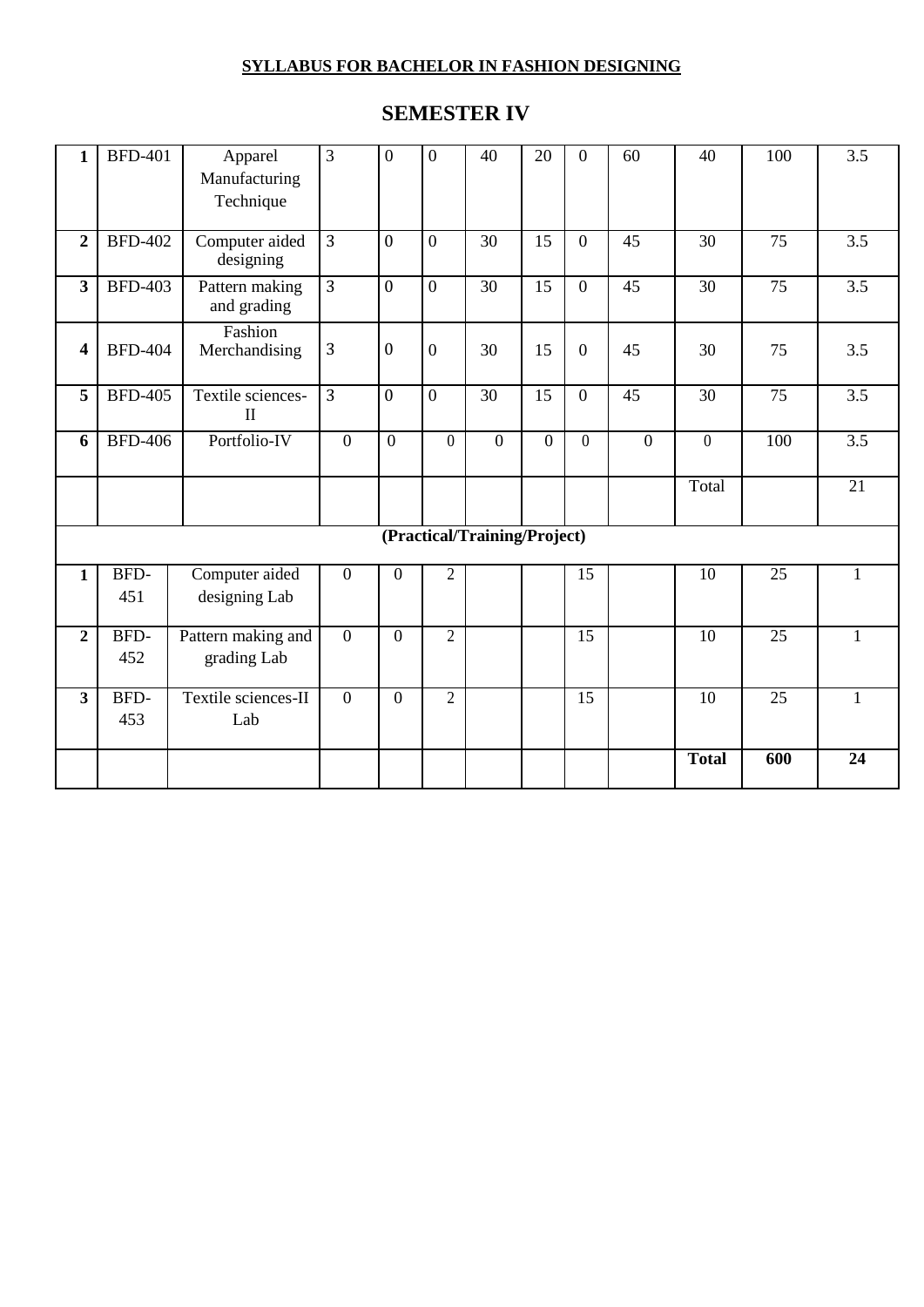# **SYLLABUS FOR BACHELOR IN FASHION DESIGNING SEMESTER V**

| S.NO                    | Course<br>Code | Subject                                   |                | <b>Periods</b> |                |                            |           | <b>Evaluation Scheme</b> |              | Subject<br><b>Total</b> | <b>Credits</b> |           |
|-------------------------|----------------|-------------------------------------------|----------------|----------------|----------------|----------------------------|-----------|--------------------------|--------------|-------------------------|----------------|-----------|
|                         |                |                                           | L              | T              | P              |                            | Sessional |                          |              |                         |                |           |
|                         |                |                                           |                |                |                | <b>MSE</b>                 | CA        | P                        | <b>Total</b> | <b>ESE</b>              |                |           |
|                         |                |                                           |                |                |                | <b>THEORY</b>              |           |                          |              |                         |                |           |
| $\mathbf{1}$            | <b>BFD-501</b> | History Of<br>Costumes                    | 3              | $\pmb{0}$      | $\pmb{0}$      | 40                         | 20        | $\pmb{0}$                | 60           | 40                      | 100            | 3.5       |
| 2                       | <b>BFD-502</b> | Production<br>Promotion &<br>Development  | $\overline{3}$ | 0              | $\pmb{0}$      | 40                         | 20        | $\pmb{0}$                | 60           | 40                      | 100            | 3.5       |
| $\overline{\mathbf{3}}$ |                | BFD-503 Fashion Marketing                 | 3              | $\mathbf 0$    | $\pmb{0}$      | 40                         | 20        | $\pmb{0}$                | 60           | 40                      | 100            | 3.5       |
|                         |                |                                           |                |                |                |                            |           |                          |              | Total                   |                | 10.5      |
|                         |                |                                           |                |                |                | PRACTICAL/TRAINING/PROJECT |           |                          |              |                         |                |           |
| $\mathbf{1}$            | <b>BFD-551</b> | Fashion<br>Presentation Lab               | $\mathbf 0$    | $\pmb{0}$      | $\overline{2}$ |                            |           | 60                       |              | 40                      | 100            | 3.5       |
| $\mathbf{2}$            | <b>BFD-552</b> | Portfolio<br>Development                  | $\pmb{0}$      | $\mathsf 0$    | $\overline{2}$ |                            |           | 60                       |              | 40                      | 100            | $\pmb{4}$ |
| 3                       | <b>BFD-553</b> | Innovative<br>Garment<br>Construction Lab | $\mathsf 0$    | $\mathbf 0$    | $\overline{2}$ |                            |           | 60                       |              | 40                      | 100            | 3.5       |
| $\overline{\mathbf{4}}$ | BFD-<br>554    | Fashion CAD II Lab                        | $\pmb{0}$      | $\mathbf 0$    | $\overline{2}$ |                            |           | 60                       |              | 40                      | 100            | 3.5       |
|                         |                |                                           |                |                |                |                            |           |                          |              | Sub<br>Total            |                | 14.5      |
|                         |                | <b>TOTAL</b>                              |                |                |                |                            |           |                          |              |                         | 700            | 25        |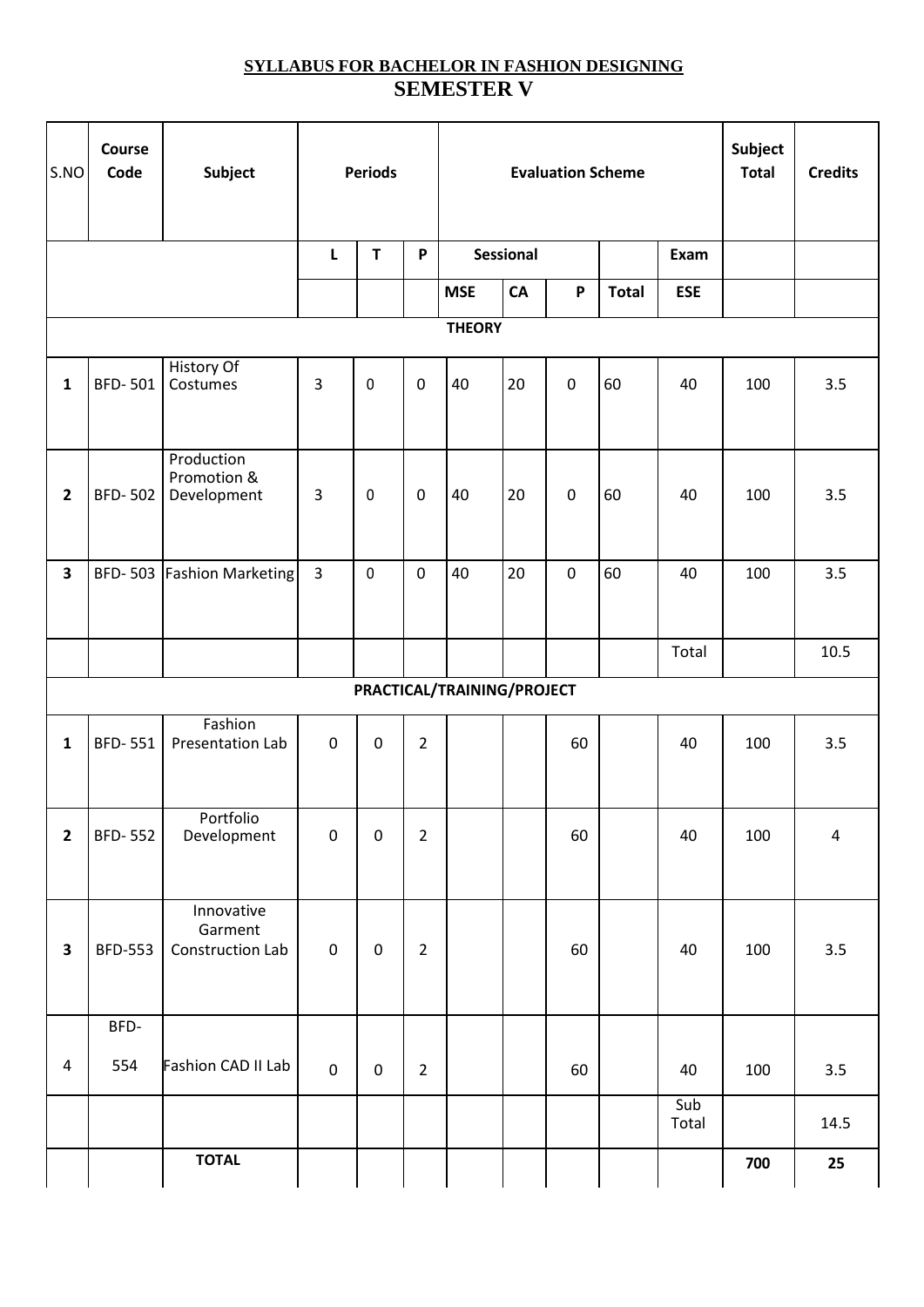| <b>SYLLABUS FOR BACHELOR IN FASHION DESIGNING</b> |  |  |  |  |  |  |  |  |  |  |  |  |  |
|---------------------------------------------------|--|--|--|--|--|--|--|--|--|--|--|--|--|
|                                                   |  |  |  |  |  |  |  |  |  |  |  |  |  |

# **SEMESTER VI**

| No             | Sr. Course<br>Code | Subject                                             |                  | Periods     |                |                              | Evaluation | Subject<br>Total | Credits |            |     |                |
|----------------|--------------------|-----------------------------------------------------|------------------|-------------|----------------|------------------------------|------------|------------------|---------|------------|-----|----------------|
|                |                    |                                                     | L                | т           | $\mathsf{P}$   |                              | Sessional  |                  |         | Exam       |     |                |
|                |                    |                                                     |                  |             |                | <b>MSE</b>                   | CA         | ${\sf P}$        | Total   | <b>ESE</b> |     |                |
|                |                    |                                                     |                  |             |                |                              |            |                  |         |            |     |                |
|                |                    |                                                     |                  |             |                | (Practical/Training/Project) |            |                  |         |            |     |                |
| $\mathbf{1}$   | BFD-<br>651        | Industrial<br>Training<br>(2 months June<br>& July) | $\boldsymbol{0}$ | 0           | $\pmb{0}$      |                              |            | 0                |         |            | 100 | 6              |
| $\overline{2}$ | BFD-<br>652        | Survey &<br>Project                                 | $\mathbf 0$      | $\mathsf 0$ | $\overline{4}$ |                              |            | 60               |         | 40         | 100 | $\overline{3}$ |
| 3              | BFD-<br>653        | <b>Final Portfolio</b>                              | $\mathbf 0$      | 0           | 4              |                              |            | 60               |         | 40         | 100 | 3              |
|                |                    | <b>TOTAL</b>                                        | $\pmb{0}$        | $\pmb{0}$   | 8              |                              |            | 120              |         | 80         | 300 | 12             |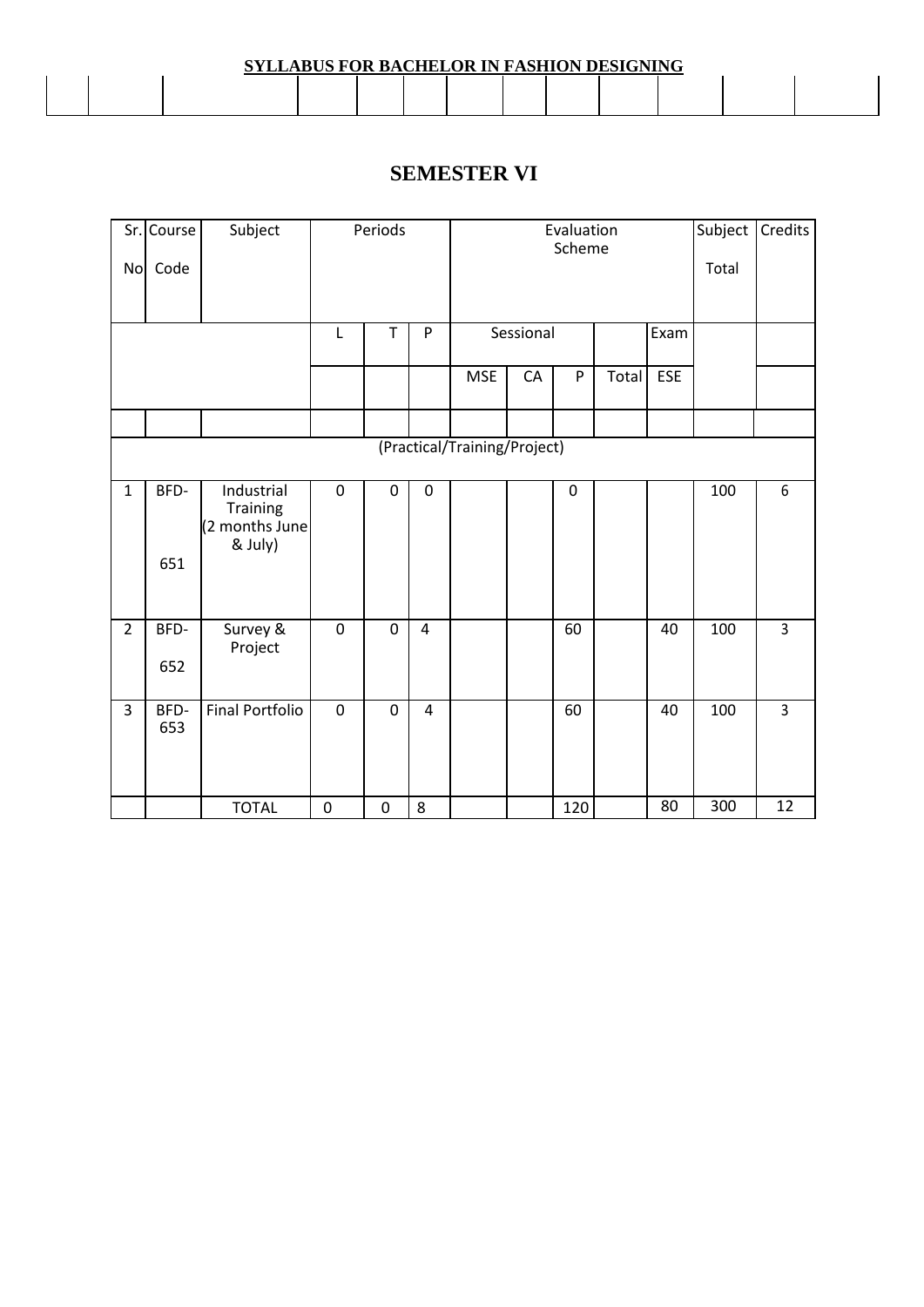# **INTRODUCTION TO FASHION DESIGNING (BFD-101)**

**L T P Cr 3 1 0 3.5**

#### **Unit I**- **Fashion Concept**

Meaning of Fashion, Fashion Market, Size and structure of fashion market, Influence of Fashion; Fashion illustration and Fashion cycle

#### **Unit II**- **Fashion Industry and Fashion Promotion**

Fashion Industry - Boutique and its importance, present structure of Fashion industry; Textiles and materials in Fashion industry; Meaning of Fashion Promotion – Importance of Fashion promotion; Fashion Advertising and its objectives, fashion journalism and its objectives

#### **Unit III**- **Elements of art and Principles of Design**

Types Of Design – Structural design, decorative design, basic; Elements of art and principles of design, Application of principle of design in dress.

#### **Unit IV**- **Color**

Introduction to color, color wheel (Prang & Munsell system), Properties and significance of color, color scheme or color harmony, Types of color harmonies-monochromatic, analogous & complementary, color terminology- primary, secondary , tertiary; Texture

#### **Unit V**- **Career in fashion**

Scope of Fashion business, Career in Manufacturing, Merchandising, Designing, Retailing, and Freelancing Residential Buying office careers

- Suzanne G. Marshall, Hazel O. Jackson M. Sue Stanley, Mary Kefgen, Individuality in clothing Selection and Personal Appearance,Phullis Touchie Specnt ,New Jersey, 2000.
- Kitty G. Dickerson, Inside the Fashion Business, Pearson Education, Singapore,2003.
- Kathryn Mokelvey, Janine Munslow, Fashion Design Process, Innovation And Practice, Black Well Science Ltd, U.K,2005.
- V.D. Dudeja, Professional Management of Fashion Industry, Gangandeep Publications, New Delhi, 2005.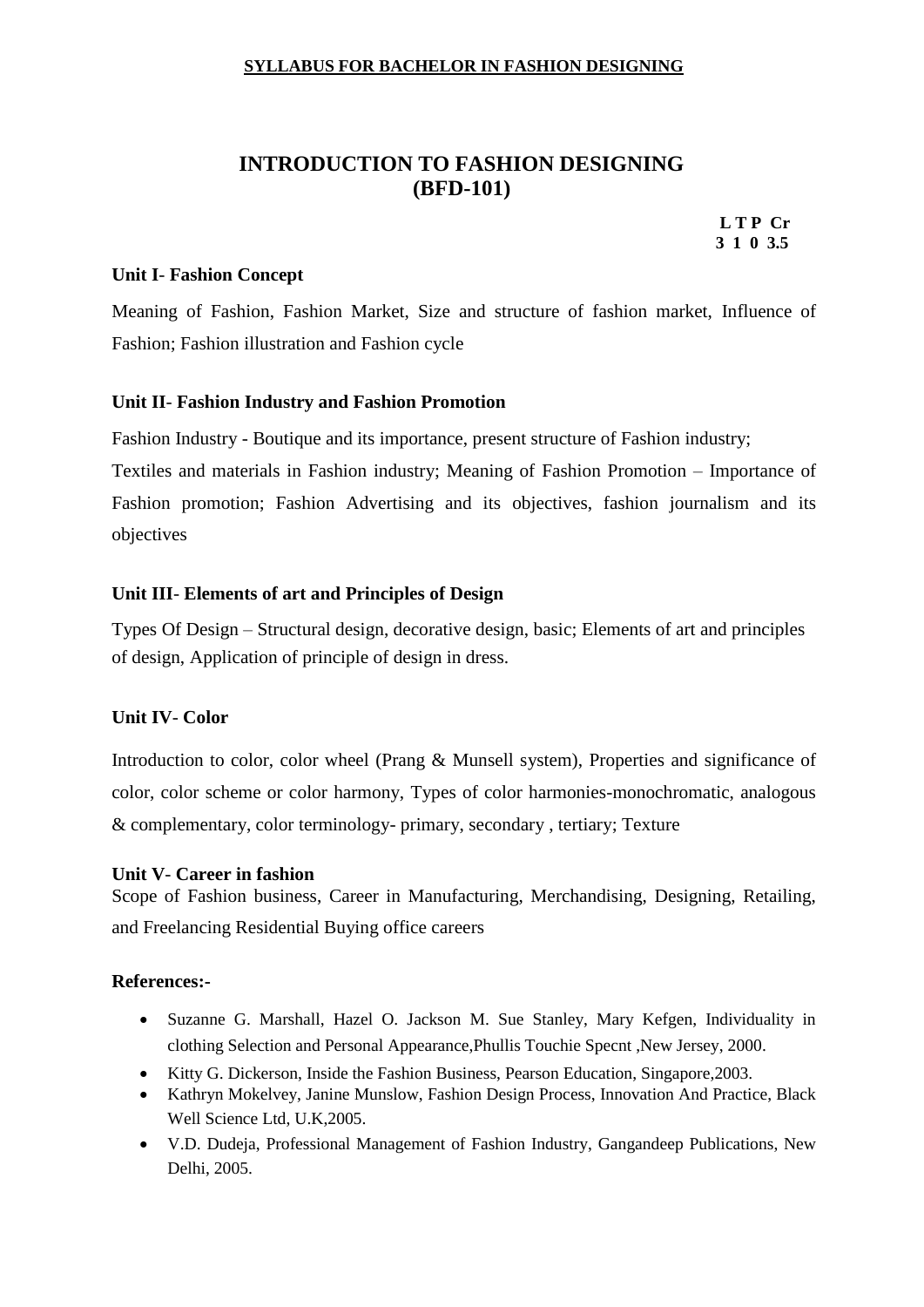# **TRADITIONAL TEXTILES (BFD-102)**

**L T P Cr 1 0 3.5**

#### **UNIT I- TRADITIONAL TEXTILES OF INDIA**

- 1. Resist dyed textiles- bandhani, batik, patola, ikat, pochampalli.
- 2. Printed Textiles- Sanganeri
- 3. Painted textiles- Kalamkari

#### **UNIT II- WOVEN TEXTILES**

4. Woven textiles- brocade, jamavar, jamdani, chanderi, maheshwari, kanjivaram, paithni, baluchari.

5. Kashmir Shawls- Kashmir carpet, Namda, Gaba.

#### **UNIT III- TRADITIONAL EMBROIDERIES OF DIFFERENT REGIONS OF INDIA**

6. Traditional embroideries of different regions of India- history, motifs, stitches, threads and colors of the following:-

- Kantha
- Chamba rumal
- Phulkari
- Kashida

#### **UNIT-IV**

7. Traditional embroideries of different regions of India- history, motifs, stitches, threads and colors of the following:-

- Chikankari
- Kasuti
- Kutch
- Sindhi
- Manipuri

- Sumathi G.J., "Elements of Fashion and Apparel Design", New Age Intl. Ltd. Publisher, N. Delhi
- Chattopadhyay k., "Handicrafts and Industrial Arts of India", Taraporevala sons & co. Pvt. Ltd. Mumbai, 1960
- Saraf D.N, "Indian Crafts", Vikas Publishing House Pvt. Ltd. 1982
- Naik Shailaja D, "Traditional Embroideries of India", APH Pub. Corp, New Delhi,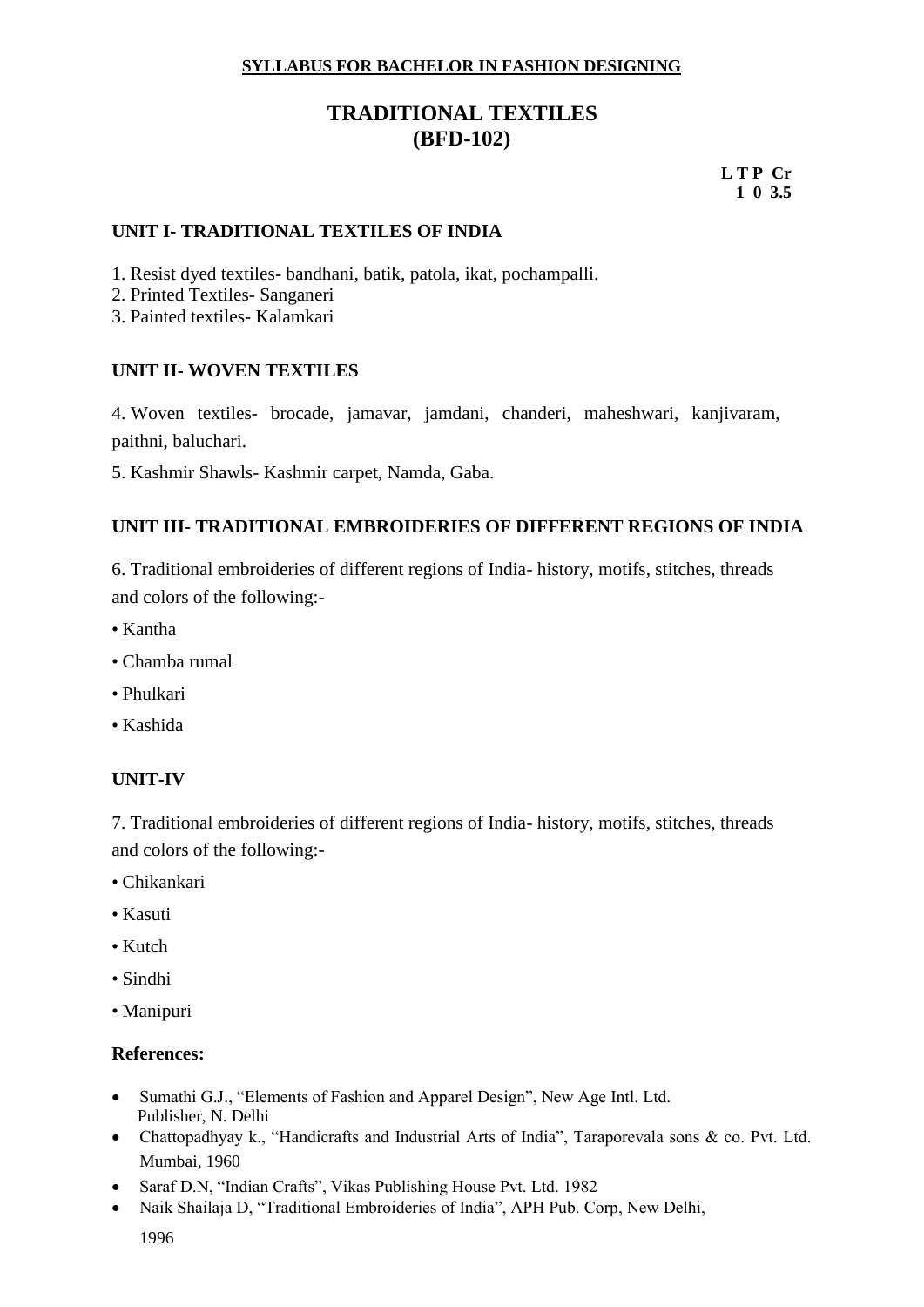# **CONCEPT OF FASHION (BFD-103)**

**L T P Cr 3 1 0 3.5**

#### **UNIT-I**

Origin of clothing- protection, modesty; Fashion terminology- style, fad, classic, haute couture, designer, prêt-a-porter, silhouette, croquis, fashion trend, Hi- fashion, mass fashion, knock-offs, stereotype.

#### **UNIT-II**

Length of Fashion cycle, Broken fashion cycle, Fashion theories- trickle down, trickle across and bottom up theory

#### **UNIT-III**

Factors affecting Fashion- Economic, Sociological and Psychological Factors

#### **UNIT-IV**

National and International designers of 20th and 21st century- their profile, collection and contribution to fashion world

- Kathryn Mekelvey, "Fashion source book", Blackwell science, UK
- Sharon Le Tate, "Inside Fashion Design", Harper and Row Pub. NY.
- Carter L, "The changing World of Fashion," G.P. Panama"s Sons, NY
- Horn MJ, "Second Skin"
- Bosien, "Study of clothing", Houghm Mifflin Company.
- Kafgen Mary, Individuality in clothing, Houghton Mifflin Company
- Elaine stone, "Dynamics of Fashion"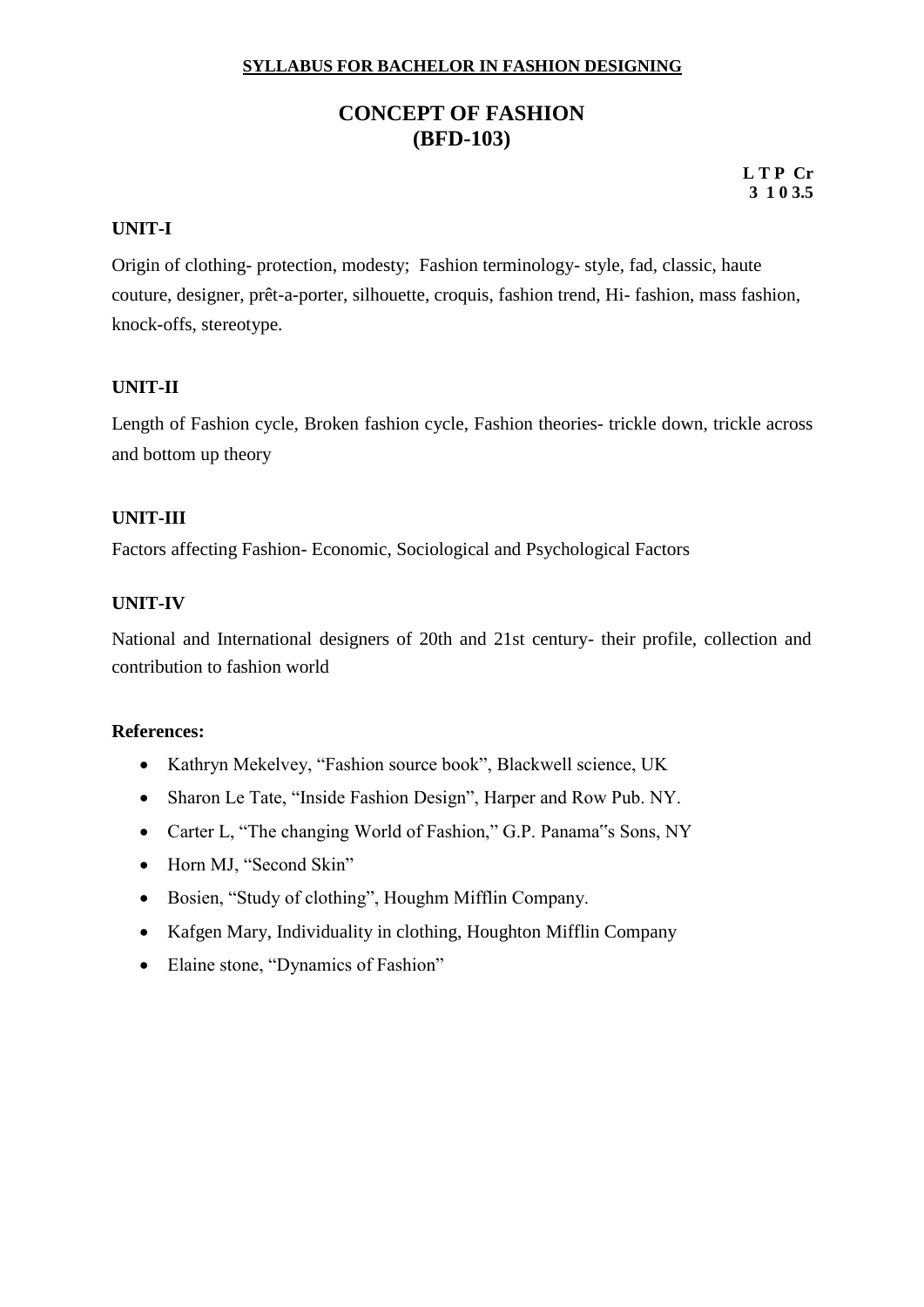# **COMPUTER SCIENCE (CSE-101)**

# **L T P Cr 3 1 0 3.5**

# **UNIT- 1:**

Introduction to computer data, processing and information, classification and evaluation of computers; Configurations of computers, Resolution factor, raster and vector data and image processing

#### **UNIT- 2**:

Computer hardware-central processing, main memory, secondary memory, I.O devices

#### **UNIT- 3:**

Operation system (OS) Basic concepts of M-Dos/window 9XNT or system management, Word processing, work sheet, basic data base, Business charts (Pie Line Bar etc.) operations and professional presentation formations.

#### **UNIT- 4:**

Computer applications in various fields of Fashion industry, fashion communication through digital techniques, fashion photography, Latest scanners.

#### **UNIT -5:**

Current trends internet, client, server, web browser, web site, hyperlink, URL, e-mail, file attachment, downloading and saving of file, configuration and applications, search engines.

- Winfred Aldrick, "CAD in clothing and textiles", Blackwell Science, 1994
- Annual World, "Computer in the world of textiles institute, UK, 1984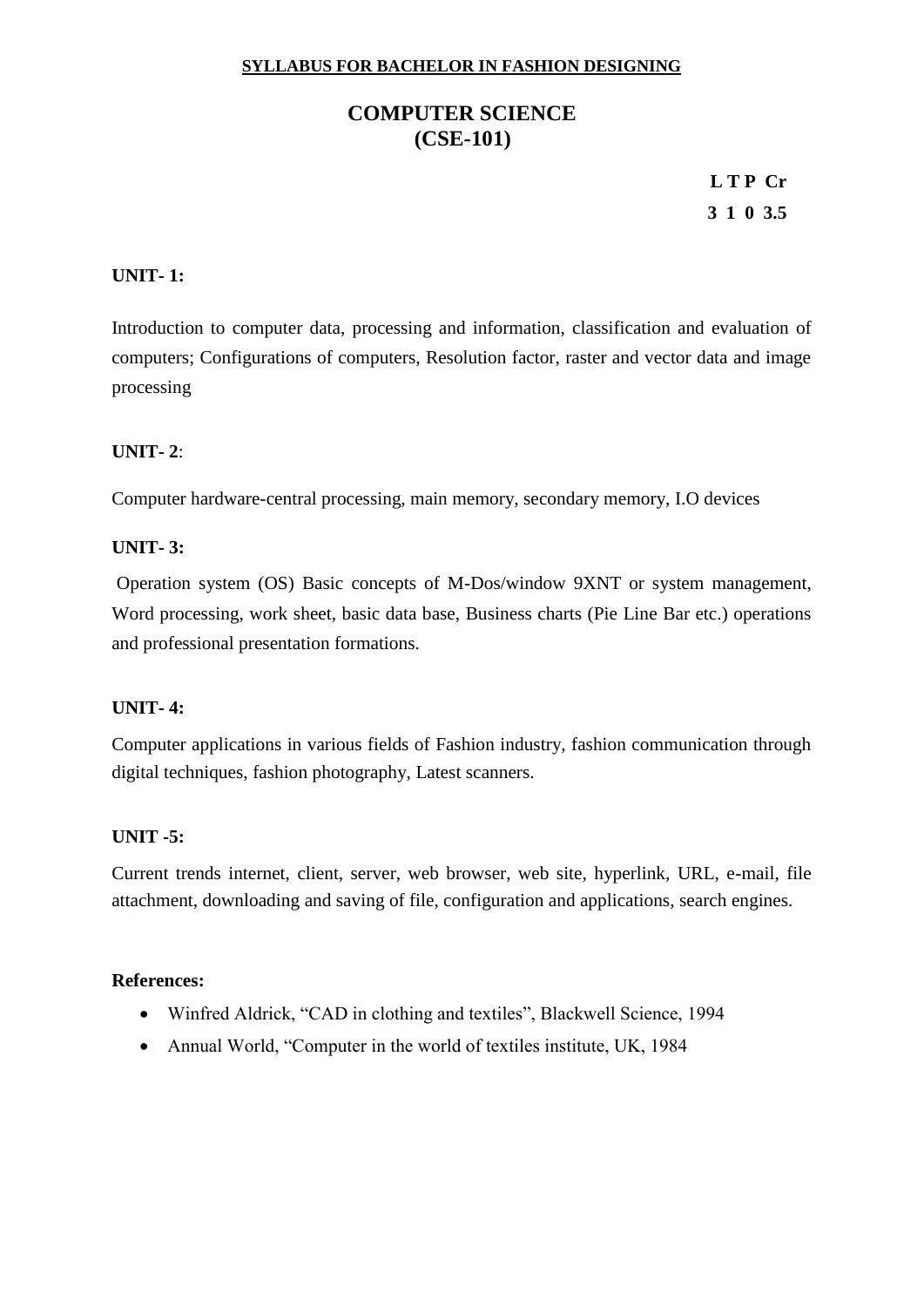# **COMMUNICATION SKILLS (ENG-101)**

#### **L T P Cr**

#### **UNIT- 1:**

Business Communication Foundations, Use of Search Engines and Directories, Role of Business communication, Types of communication, purpose of communication, process of communication, importance of communication in management, communication structure of communication, barriers  $\&$  gateway in communication, 7 vital  $C^*$  factors of communication.

#### **UNIT- II:**

Means of Communication, Communication Technologies and Techniques, Principles of Business Communication, Developing Effective and Ethical Business Messages, Positive and Neutral Messages in Business domain, their creation and effective utility, Types of Messages Goodwill Messages, Negative Messages, Persuasive Messages, Business Research and Report Writing, Formal vs. Informal Writing Styles, Purpose of writing, clarity in writing, principles of effective writing, writing technique

#### **UNIT- III:**

Writing and Presenting Business Proposals, Business Plans, and Special Reports, Introduction to business letters, Types of business letter, Layout of business letter, writing memos, what is a report purpose, kinds and objectives of reports, writing reports Listening and Nonverbal Communication, Oral Communications Essentials, Speaking Effectively what is oral Communication, principles of successful oral communication, two sides of effective oral communication, effective listening, non–verbal communication, Body language, Paralanguage, Interpersonal Communication and Teamwork.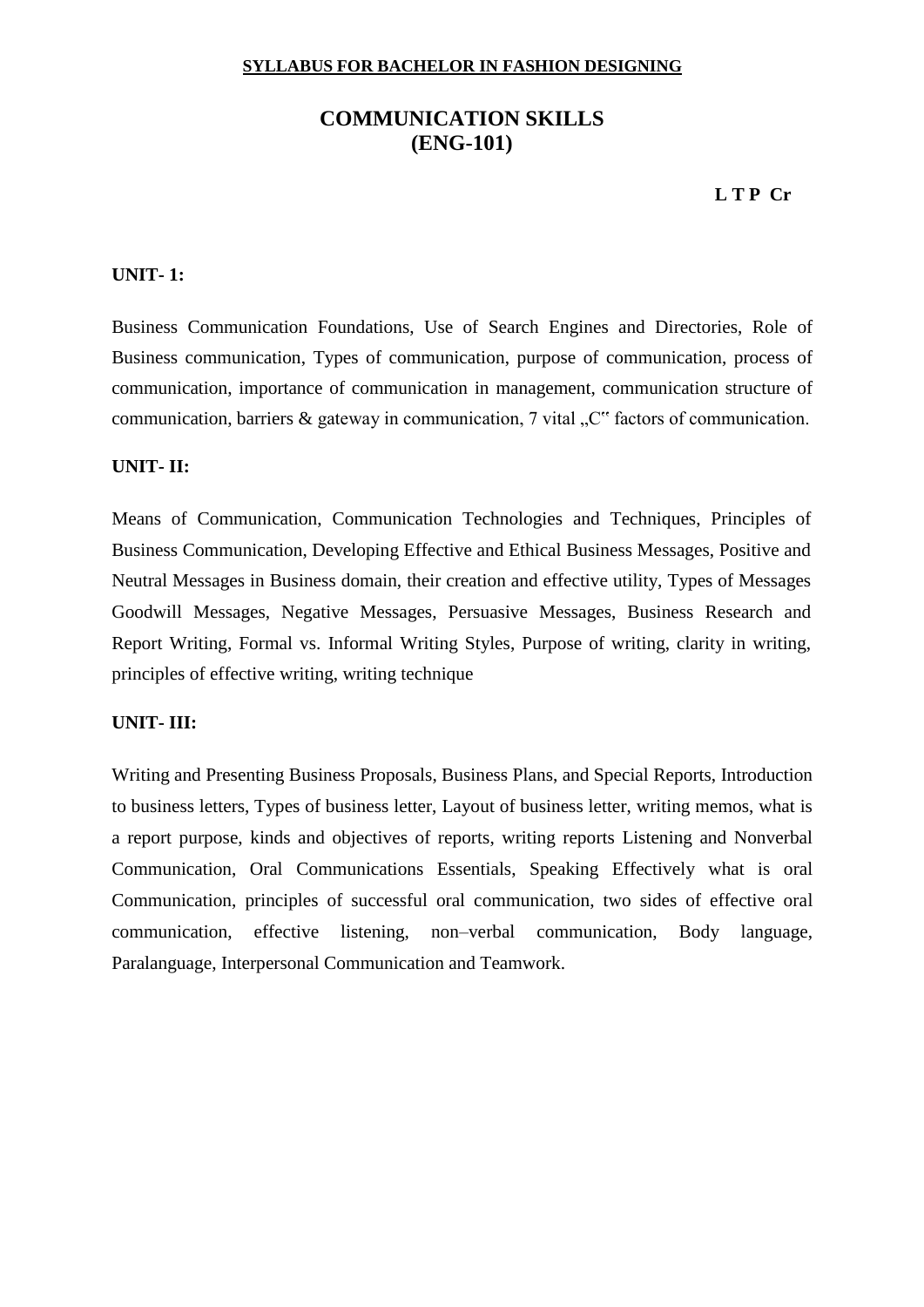#### **UNIT- IV:**

The Job Search and Resume, Employment Communications and Interviewing, Job-Hunting Resources on the Web, Resumes and Job Search Ideas, Group discussions, types of interview Impact of Technological Advancement on Business Communication; Communication networks, Intranet, Internet, emails, SMS, teleconferencing, videoconferencing, Visual Aids. PowerPoint Assignment

- Murphy & Peck: Effective Business Communication
- Manroe and Ebninged: Speech Communication
- Himshreet and Baty: Business Communication
- Richard E. Cable: Public relation and Communication
- C.B. Gupta: Office Language
- Alien Pease: Body Language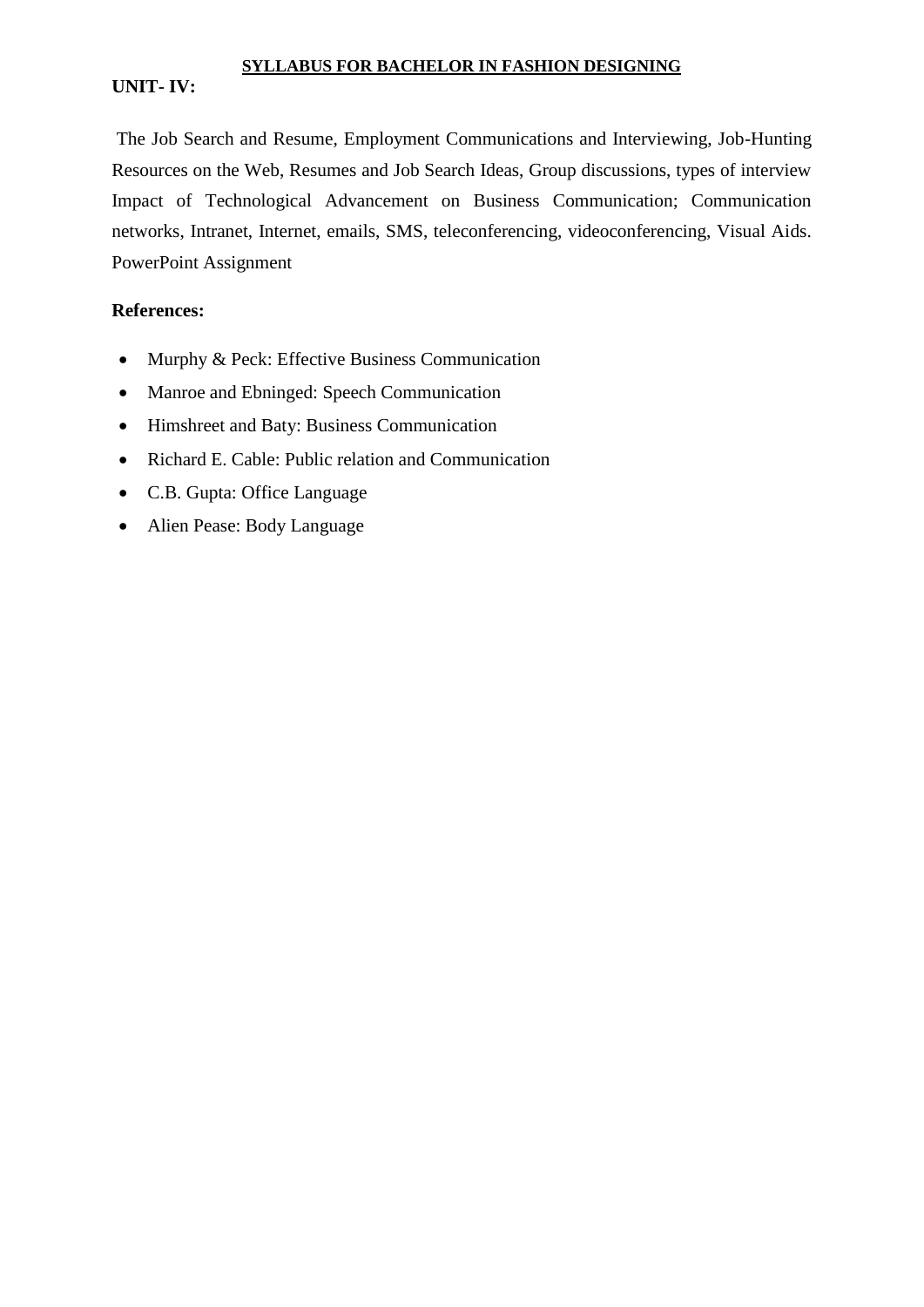#### **PRACTICALS**

# **BASICS OF DESIGN AND ILLUSTRATION LAB (BFD-151)**

**L T P Cr 0 0 2 1**

- 1. Introduction to art media and its applications- different art media- pencils, erasers, colors, fabric, water, pencil, oil pastels, charcoal pencils.
- 2. Free hand drawing and color rendering of objects (one for each category)
	- Natural shapes and forms, landscapes.
	- Realistic and abstract patterns.
- 3. Color preparation of color wheel, tints, tones, shades, different color schemes.
- 4. Fashion model drawing basic figure proportion (croqui, heads, ears, nose, legs, arms and Hairstyles)
- 5. Figure drawing in S, X, T, Y poses.
- 6. Rendering of different textures: woven, woolen, knitted, satin, fur, leather, net, denim, Chikan, sheer

- Bride M Whelan, "Color Harmony", Rockfort Publishers, 1992.
- Gold Stein, "Art in Everyday life", IBH Publishing Co, Calcutta, 1992
- Ireland, Patrick John, "Fashion Drawing and Presentation", B.T. Batsford, London, 1996
- Elizabeth Drudi, T Pack, "Figure Drawing for Fashion", The Pepin Press
- Allen and Seaman, "Fashion Drawing- the Basic Principles", B.T. Batsford, London, 1994
- Seaman, Julian, "Professional Fashion Illustration", B.T. Batsford, London, 1995.
- Drake and Nicholas, "Fashion Illustration", Thames and Hudson, London, 1994.
- Abling Bina, "Fashion Sketch Book"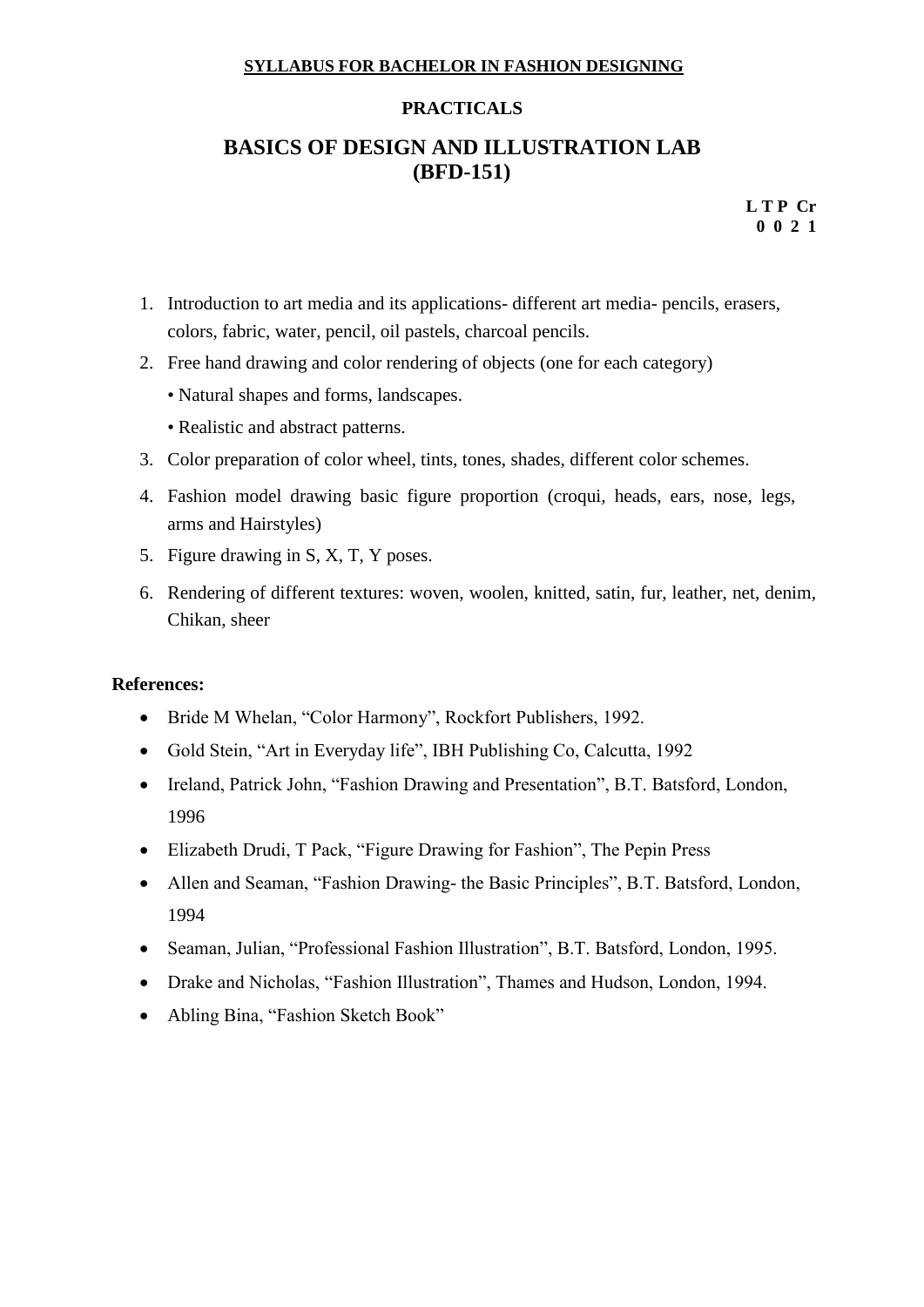# **TRADITIONAL TEXTILE LAB (BFD-152)**

**L T P Cr 0 0 2 1**

#### **UNIT-I**

1. Basic embroidery stitches- Running, stem, chain, back, open, chain, blanket, feather,

Herring bone, close herring bone, couching, lazy daisy, French knot, satin, long and short and Romanian.

2. Sample making of following traditional embroideries

- Kantha
- Chamba Rumal
- Phulkari
- Kashida
- Chikankari
- Kasuti
- Kutch

Preparation of an article using any one traditional embroidery.

- Lynton Linda, "The Sari", Thames and Hudson
- Sumathi G.J., "Elements of Fashion and Apparel Design", New Age Intl. Ltd. Publisher, N. Delhi
- Chattopadhyay k., "Handicrafts and Industrial Arts of India", Taraporevala sons & co. Pvt. Ltd. Mumbai, 1960
- Saraf D.N, "Indian Crafts", Vikas Publishing House Pvt. Ltd. 1982
- Naik Shailaja D, "Traditional Embroideries of India", APH Publications Corp, New Delhi, 1996
- Paine Sherla, "Embroidered Textiles", Thames and Hudson Ltd, 1990
- Chattopadhyay K, "Indian Embroidery", Wiley Eastern Ltd., New Delhi, 1977
- Marrel A, "The techniques of Indian Embroidery", B.T. Batsford, London, 1992
- Pandit S., "Traditional Embroideries of India"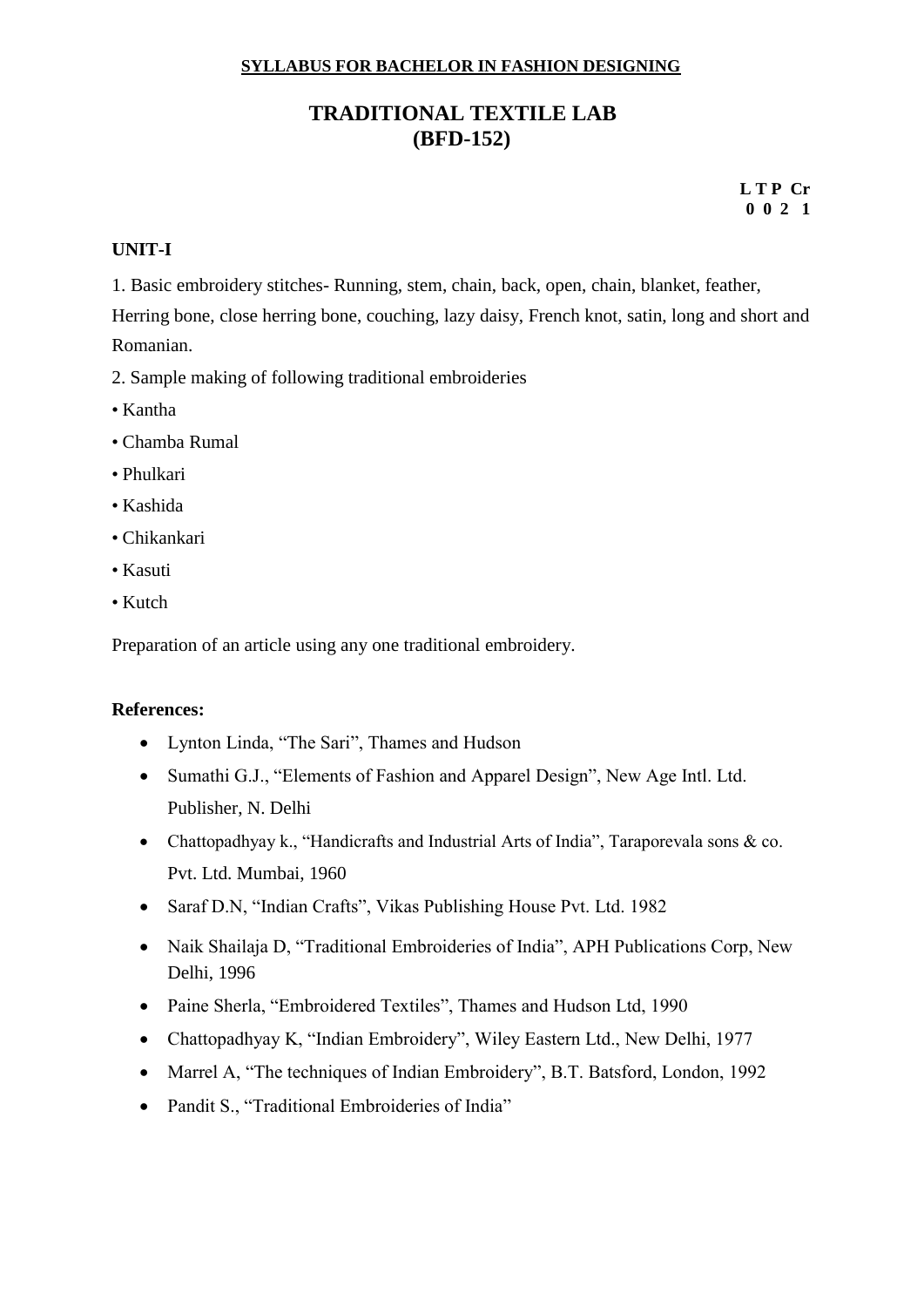# **COMPUTER SCIENCE LAB (CSE-151)**

**L T P Cr 0 0 2 1**

1. Introduction to the computer operations- Hardware and software, Understanding OS and Basic system management, trouble shooting operations.

2. Word processing software, preparation, saving and printing of text documents.

- Winfred Aldrick, "CAD in clothing and textiles", Blackwell Science, 1994
- Annual World, "Computer in the world of textiles institute, UK, 1984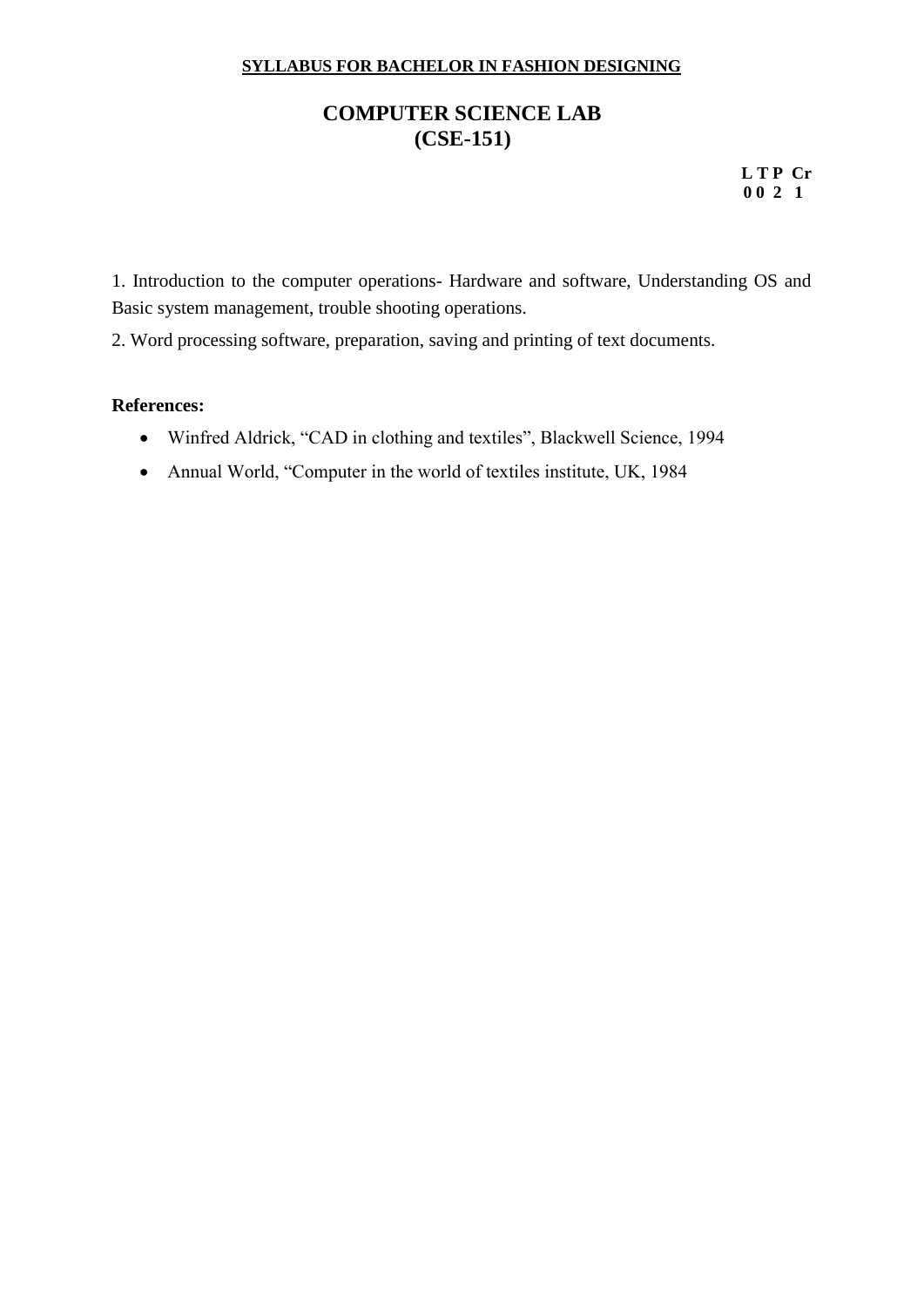# **SEMESTER-II**

### **SEWING TECHNIQUES (BFD-201)**

**L T P Cr 3 1 0 3.5**

#### **Unit I: - Sewing Equipment**

Sewing machines- parts and their function, care and maintenance, Tools for measuring, marking, cutting & pressing, Selection of thread and needle for various types of fabric.

**Body measurements:** Introduction, Measurements – where and how to take them. Eight head theory – relative length and girth measures for a grown up proportionate human body, standard body measurement.

#### **Unit II: - Seams and Fullness: Definition, Choice of seam, Seam types & their finishes.**

Fullness: Definition, Types of fullness – Darts, Tucks, Pleats, flares, godets, gathers, frills, Calculating material requirements.

#### **Unit III: - Sleeves and skirts.**

**Sleeves**:- Types of sleeves- plain, puff at top, bottom, bell, bishop, circular, leg-o-mutton, sleeveless styles, kimono & raglan, Pattern preparation for these sleeves.

**Skirts:** Different types of skirts – Drafting patterns for semicircular and circular skirts.

#### **Unit IV: - Neck finishes and yokes**

**Neck finishes**: -Definition, Bias- definition, joining bias and uses. Bias facing and bias binding, Collars – definition, parts of collar, factors to be considered in designing collar, classification of collar, Drafting for peter pan, cape, scallop, sailors, Chinese and Turtleneck collar.

**Yokes**: - Definition, selection of yoke design, creating variety in yoke. Drafting patterns for yoke without fullness, yoke with fullness within the yoke  $\&$  yoke supporting or releasing fullness, Attachment of yokes.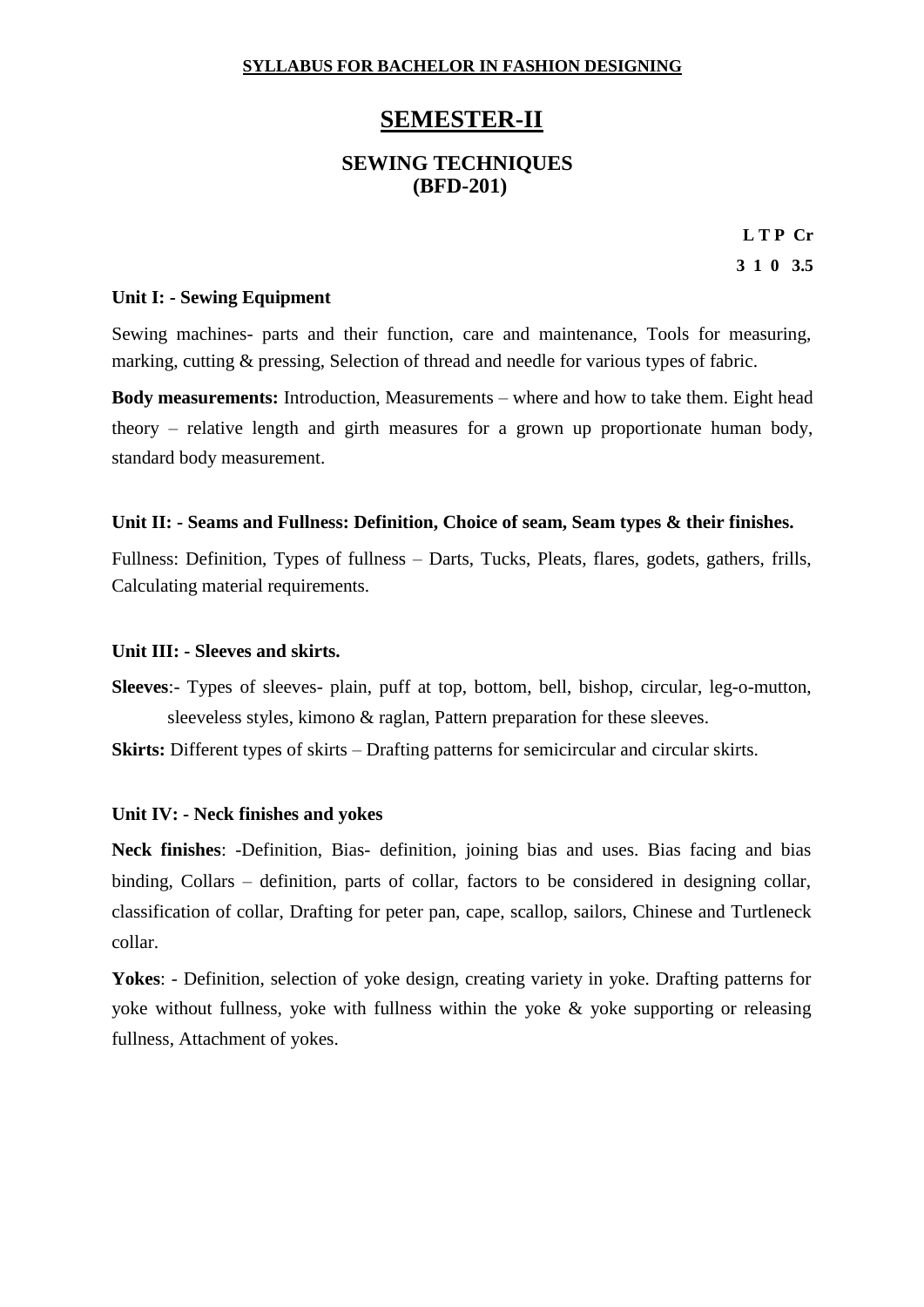#### **Unit V: - Pockets and plackets**

Pockets- Definition, classification, selection of pocket and creating variety in pockets. Plackets- Definition, characteristics of a good placket, classification – continuous bound, bound & faced, fly opening, zipper, tailored and center front / shirt placket.

Trimmings: Definition, types -Bias trimming, Ricrac, ruffles, embroidery, smocking, faggoting, Applique, lace, lace motifs, Scalloped edging, decorative fastening – belts & bows.

- Mary Mathews, Practical Clothing Construction Part-II Designing, Drafting and Tailoring Bhattarams Reprographics (P) Ltd., Chennai 2001
- Zarapkar K.R, System of Cutting, Navneet Publications India 2005
- Hilary Campbell," Designing Patterns Om Book Services, New Delhi, 2003
- Helen Joseph-Pattern Making for Fashion Design, Armstrong Pearson Education, Delhi, 2000
- Mary Mulasi, Garments with style, Chiton Book Company, Pennsylvania, 1995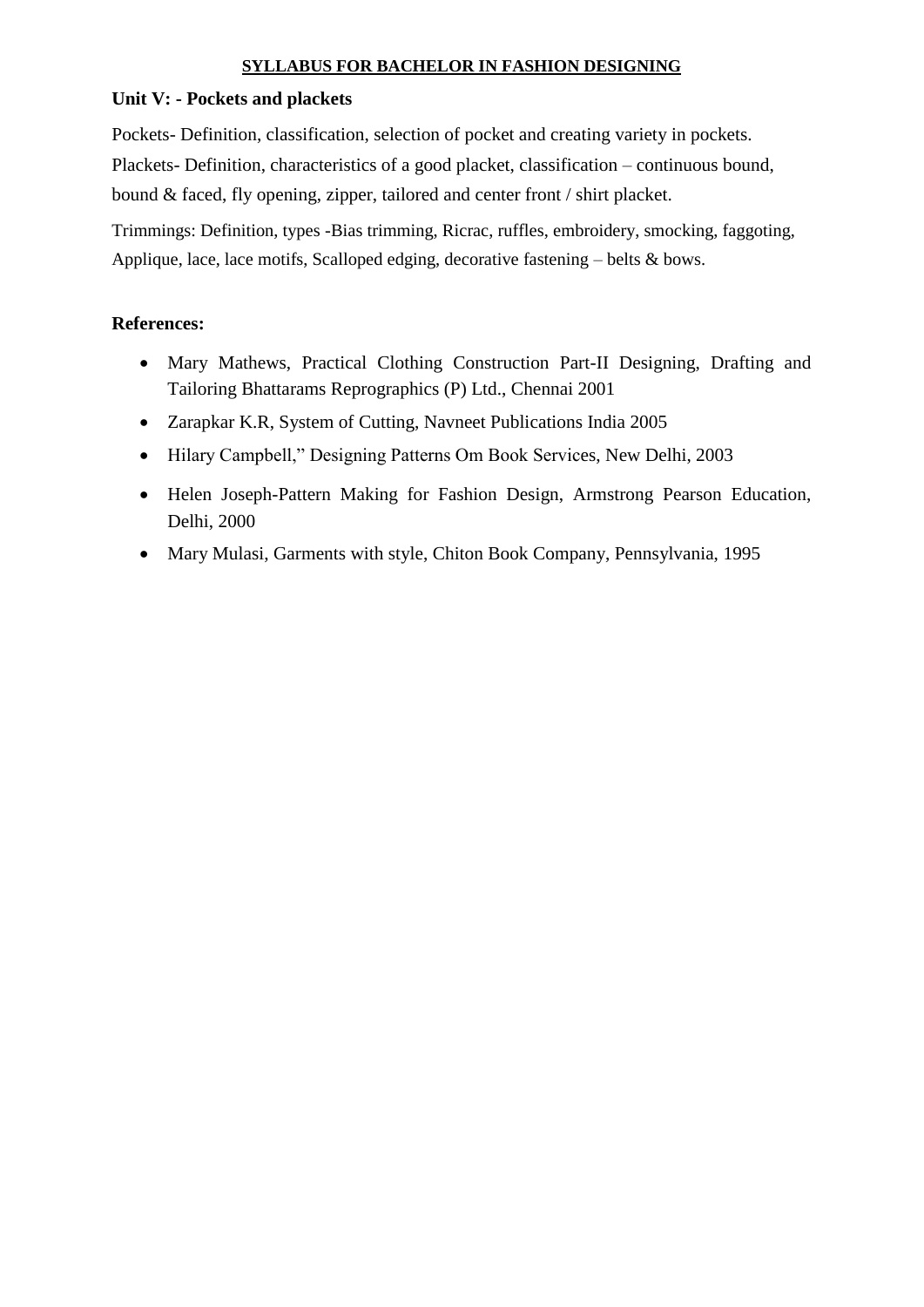# **GARMENT CONSTRUCTION (BFD-202)**

**L T P Cr 3 1 0 3.5**

### **UNIT-I**

Anthropometric measurements- definition, instruments, precautions, landmarks and recording body measurements Standardization and size charts.

#### **UNIT-II**

History and types of sewing machines Different machine attachments Sewing machine parts, maintenance, common problems and their remedies Tools and equipments used for clothing construction.

#### **UNIT- III**

Fabric preparation Handling special fabrics

Suitability of different fabrics for different garments Knowledge of size of needles, threads and stitches according to the fabric Lining, inter lining, facing, and interfacing.

#### **UNIT-IV**

A brief study of garment details-collars, sleeves, trimming, fasteners, pockets, plackets Different style of garments- skirts, trousers, blouses, one- piece dress and coats

- Thomas Anna Jacob, "The Art of Sewing", UBS Publishers Distributors Ltd., New Delhi, 1994
- Readers digest sewing Book
- Verma G, "Cutting and Tailoring Theory", Asian Publishers, Delhi, 1999
- Armstrong Helen Joseph, "Pattern making for fashion designing".
- Mullick Prem Lata, "Garment construction Skills".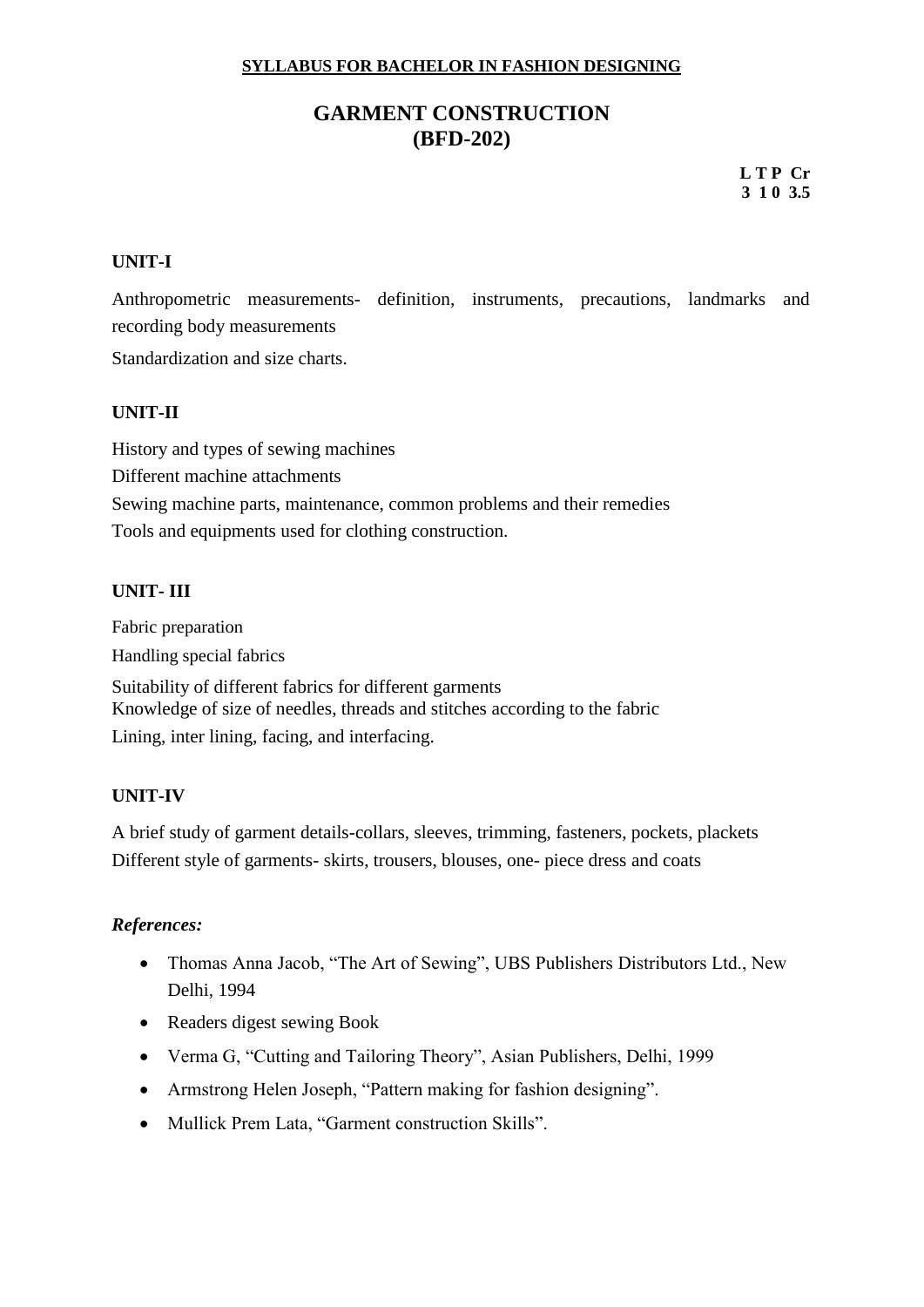# **FABRIC CONSTRUCTION (BFD-203)**

**L T P Cr 3 1 0 3.5**

### **UNIT-I**

Parts of a simple loom and their function

Different types of looms-

- Shuttle looms- pit & table
- Shuttleless looms- Rapier, Gripper, Multiphas, Airjet, Waterjet
- Jacquard and dobby.

#### **UNIT-II**

Preparation of warp and weft yarns for weaving. Different types of warping.

Basic weaving concepts: - basic motions of weaving- Primary and secondary motions.

#### **UNIT-III**

Different methods of fabric formation-Weaving, Basic, figured & embroidered effect weaves.

Graphical representation of lift weaves with drafting and lifting plan.

#### **UNIT-IV**

Basics of Knitting; Other methods of fabric formation in detail- Felting, bonding , knotting, lace making and braiding.

- Eric Oxtoby, "spun yarn, Technology, Structure and Applications", Wiley Interscience, NY, 1978
- Corbman, "Textile Fiber to Fabric", McGraw Hill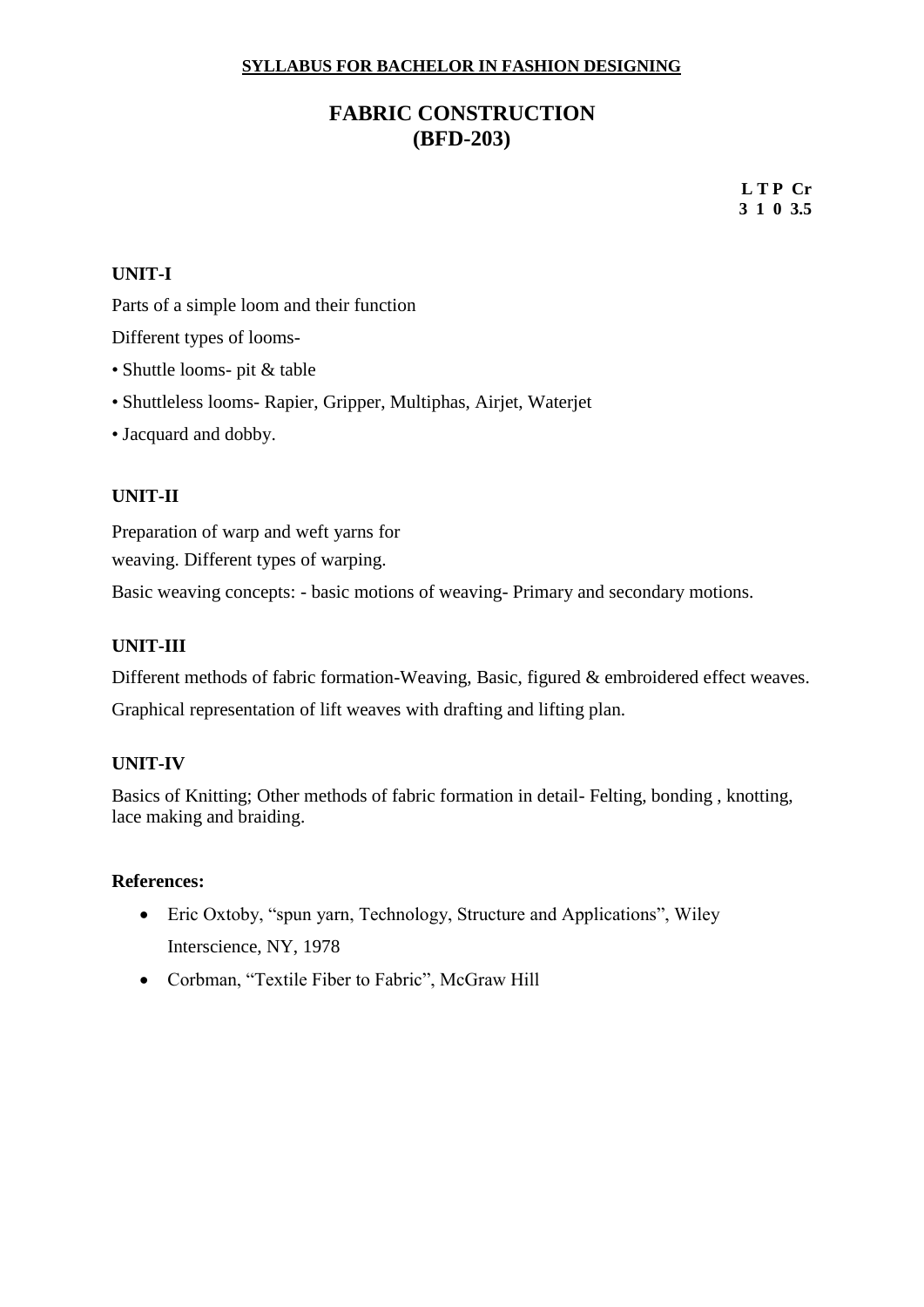# **SYLLABUS FOR BACHELOR IN FASHION DESIGNING ENVIRONMENTAL SCIENCES (EVS-201)**

#### **L T P Cr 3 1 0 3.5**

#### **SECTION 1: INTRODUCTION (8 lectures)**

**Definition and Scope:** Importance, Public awareness and education. **Natural Resources:** Introduction, Renewable and non-renewable, Forest, water, mineral, food,

energy and land resources, Conservation of resources, Equitable use of resources.

**Human population and the environment:** Population growth, Environment and human health, Human rights, HIV/AIDS, Value education, Women and child welfare.

# **SECTION 2: ECOLOGY (8 lectures)**

**Ecosystems:** Concept, Structure, Function, Energy flow, Ecological pyramids, Forest, grassland,

desert and aquatic ecosystems - Introduction, characteristic features, structure and function.

**Biodiversity:** Genetic, Species and ecological diversity, Threats to biodiversity, Conservation of Biodiversity.

# **SECTION 3: SOCIAL ISSUES & ENVIRONMENTAL LEGISLATION (8 lectures)**

**Social Issues**: Sustainable development, Water conservation, Climatic change, Concept of Green

Computing, and Green Building

**Environmental Laws**: Environmental ethics, EIA, Environmental protection acts and issues.

### **SECTION 4: POLLUTION &WASTE MANAGEMENT (10 lectures)**

**Pollution**: Definition, Causes, effects and control measures of the pollution – Air, soil, Noise, Water, Marine and Thermal and Nuclear Pollution.

**Disaster management:** Flood, Earthquake, Cyclone, Landslide, Drought. **Solid waste management**: Waste Management hierarchy; Collection, transportation and storage of

MSW; Treatment and disposal of MSW.

# **SECTION 5: ENVIRONMENTAL CHEMISTRY (6 lectures)**

**General Chemistry:** Review of concepts like oxidation-reduction, Gas laws, pH and Buffers. **Atmospheric Chemistry:** Photochemical reactions in atmosphere, Major chemical pollutants

and their effects.

**Water and Wastewater Chemistry:** Hardness, Residual chlorine, Dissolved oxygen, BOD, COD, Solids.**Green Chemistry:** Principles, Green materials, reactions, reagents and product.

# **Suggested Readings:**

**Text Books:**

- Environmental Studies by J.P.Sharma.
- Environmental studies by Smriti Srivastava.
- Textbook of environmental sciences Deeksha Dave & S.S. Katewa.
- Environment and ecology by Gourkrishna Das Mohpatra.

# **Reference Books:**

- Environment and Ecology by H.Kaur.
- Environmental Studies by Ranjit Daniels.
- Fundamentals of Ecology by P. Odum.
- Environmental Chemistry by Swayer McCarty.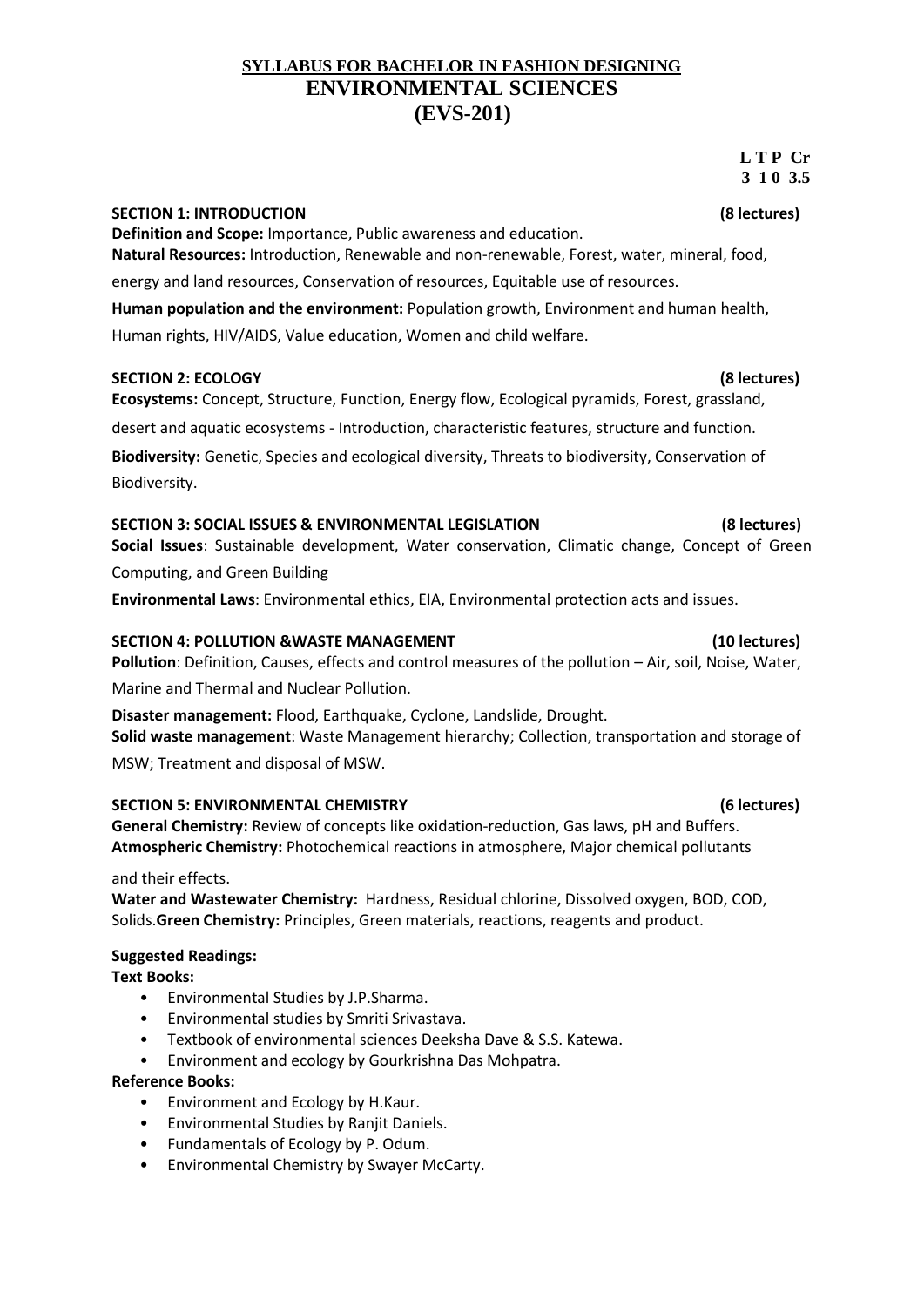#### **ORAL & WRITTEN COMMUNICATION (ENG 101) (Common for BBA, BCA & BFD)**

 LTP- C  $302 - 4$ Contact Hours: 40

#### **Unit-I**

**Developing Writing skills:** Paragraph Writing -Prewriting, writing, post writing, Notemaking, Précis Writing, Meetings: Agenda & Minutes, Advertising; Purpose, Types, Tips ,Email writing, Business letters- claim and adjustment letters, inviting quotations/tenders.

#### **Unit-II**

**Personality Development**- Personality – Meaning, Types, Significance of Communication in Personality Development, Role of body language. Stress Management- Introduction to Stress, Causes of Stress, Remedies. Motivation- Introduction to Motivation, Relevance and types of Motivation, Principles. Leadership- Concept, Function, Communication a key to Leadership.

#### **Unit-III**

**Oral Presentation Techniques.** – Objectives , Structure (Planning, Preparation, Practice , Performance) ,Tips for a successful presentation.Telephonic skills- Dealing with difficult calls and callers, skills for making& receiving calls, Problems of telephonic conversation.

#### **Unit IV**

**Report Writing**: structure, types, formats, drafting of various types of report, Presentation of reports. Resume Writing: planning, organizing contents, layout, guidelines for good resume. Covering Letter.

#### **Practical syllabus-**

- **a) Group Discussion**
- **b) Just a minutes session: Speaking Extempore for one minutes on given topics**
- **c) Reading aloud of newspaper headlines and important articles.**
- **d) Improving pronunciation through tongue twisters.**
- **e) Mannerism or Etiquette.**
- **f) Mock Interview**
- **g) Preparing PPTs**

#### **References:**

- 1. Lesikar, Petit, *Business Communication,* All India Traveler bookseller.
- 2. Pal, Rajendra & Korlahalli, *Essentials of Business Communication,* Sultan Chand & Sons
- 3. Bovee, Thill and Chaturvedi, *Business Communication,* Pearson Education.
- 4. Lillian, Chaney, *Intercultural Business Communication,* Pearson Education.

**5.** Chaturvedi, Mukesh, *Business Communication: Concepts, Cases & Applications,* Pearson Education.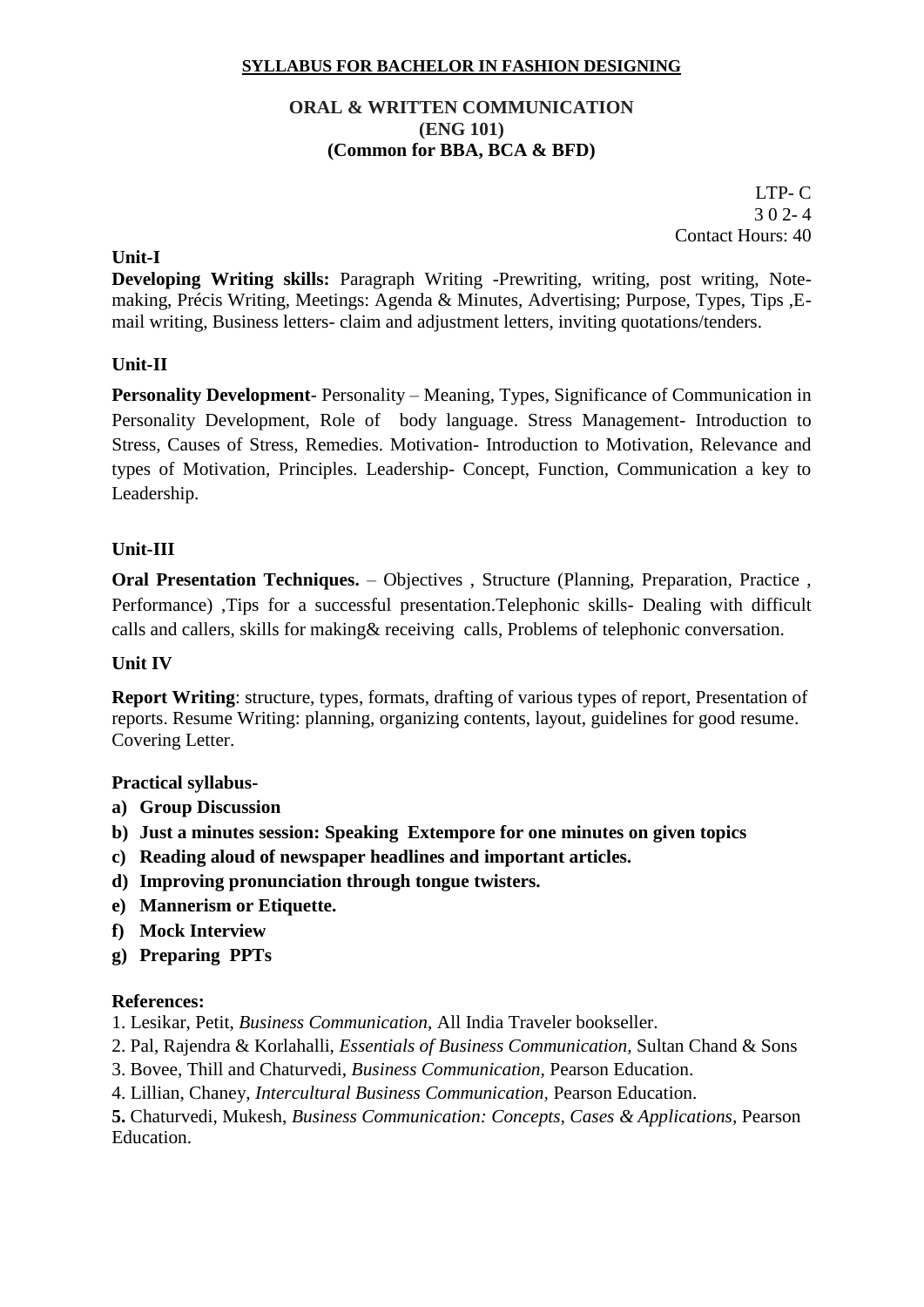# **PRACTICALS**

#### **SEWING TECHNIQUES (BFD-251)**

**L T P Cr 0 0 2 1**

- 1. Demonstrating- Operating, cleaning and oiling of sewing machine.
- 2. Demonstration of taking body measurement.
- 3. Preparing samples for
- I) Seams.
- II) Seam Finishes
- III) Darts and Tucks
- IV) Flare, Frills, Ruffles & Godets
- V) Pleats and Gathers
- VI) Skirts (Any 5 Types)
- VII) Bias Facing & Binding
- VIII) Yokes (Any 2 Type)
- IX) Placket (Any 2 Type)
- X) Pockets (Any 2 Type)
- XI) Trimming (Any 2 Type)
- XII) Embroidery (Any 5 Types)

- Mary Mathews, Practical Clothing Construction Part-II Designing, Drafting and
- Tailoring Bhattarams Reprographics (P) Ltd., Chennai, 2001
- Zarapkar K.R, System of Cutting, Navneet Publications India 2005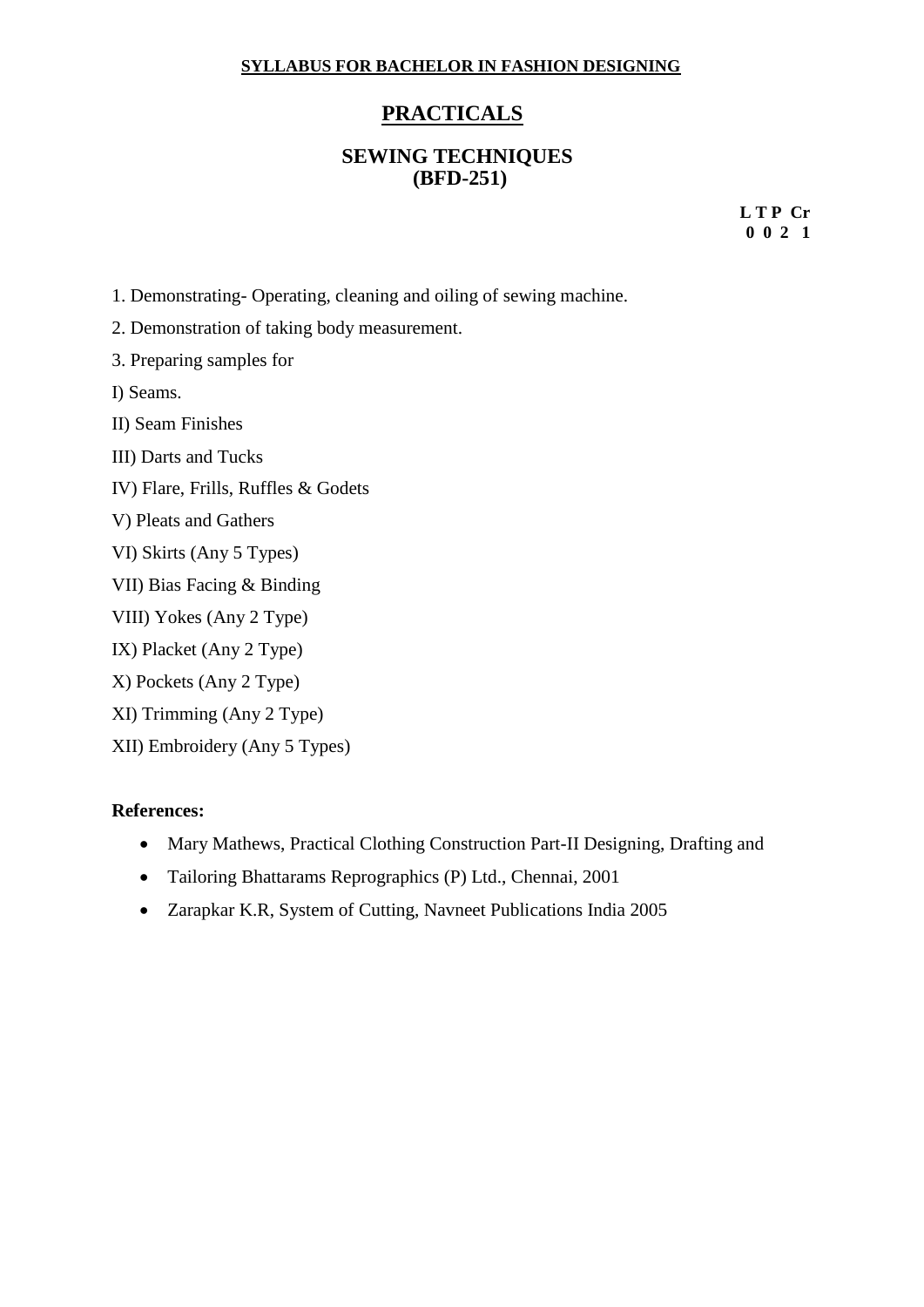# **GARMENT CONSTRUCTION LAB (BFD-252)**

**L T P Cr 0 0 2 1**

- 1. Making samples of:
- Basic hand stitches- basting, back stitch, hemming visible/invisible, tailor's tack.
- Types of seams- plain, run and fell, French, lapped, counter
- Types of seam finishes- overlock, hand overcast, turned and stitched, binding.
- Fullness- types of darts, tucks, pleats, ruffles, frills and gathers.
- Neckline finishes binding, facing
- Plackets continuous, 2-piece
- Zips and Fasteners
- Pockets patch, in-seam, patch with pleat, patch with flap.
- 2. Drafting and construction-
- Collars- Peterpan, sailor"s cape, shawl, mandarin, stand & fall.
- Sleeves- puff, bell, cap, leg-o-mutton, Magyar, kimono, raglan
- Yokes- straight, round, v-shape.

- Thomas Anna Jacob," The Art of Sewing", UBS Publishers Distributors Ltd., New Delhi, 1994
- Readers digest sewing Book
- Verma G, "Cutting and Tailoring Theory", Asian Publishers, Delhi, 1999
- Armstrong Helen Joseph, "Pattern making for fashion designing".
- Mullick Prem Lata, "Garment construction Skills".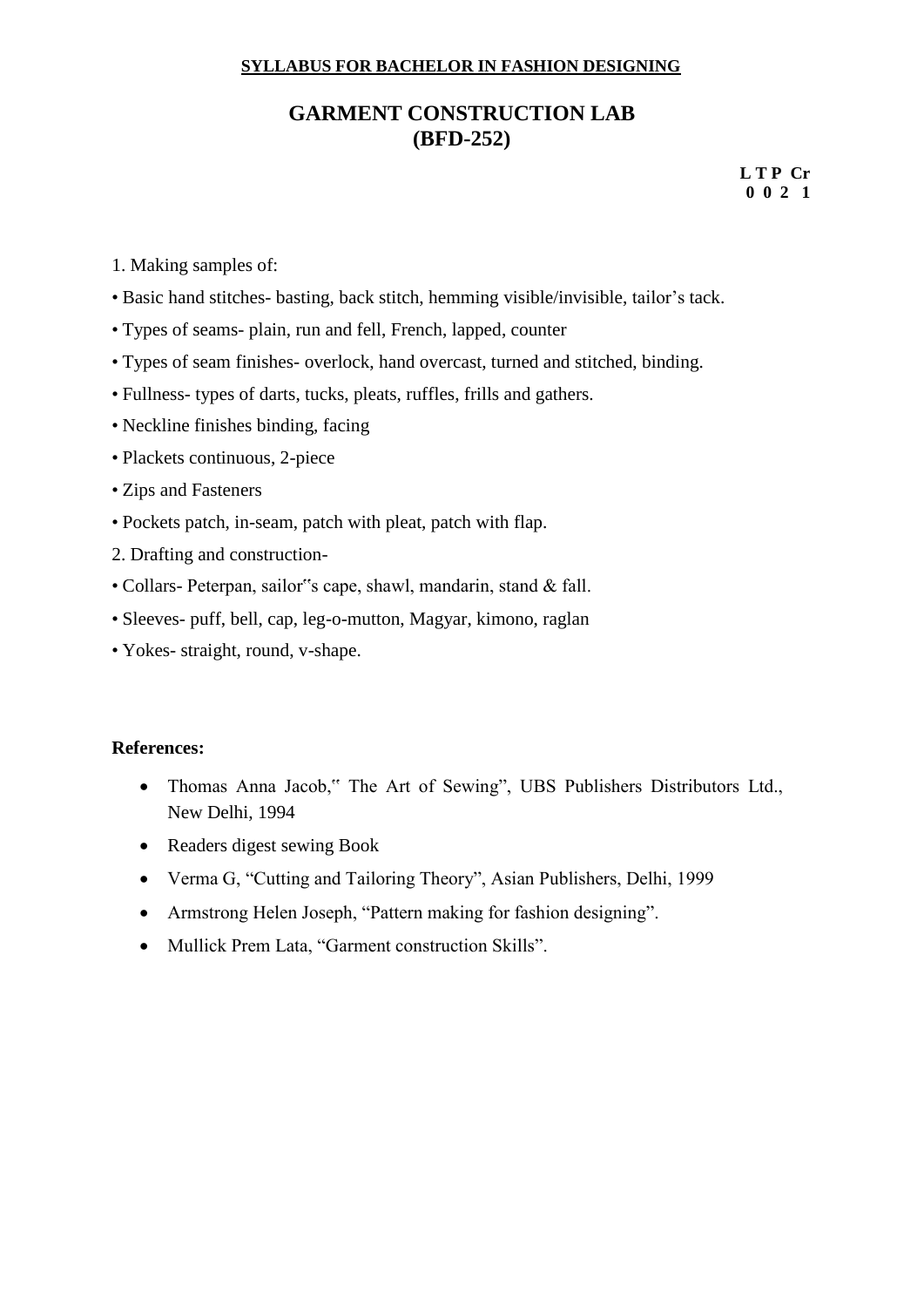# **FABRIC CONSTRUCTION LAB (BFD-253)**

 **L T P Cr 0 0 2 1**

- 1. Making of samples of different weaves- Macramé, lace making.
- 2. One article using any construction method.
- 3. Identification of weaves through graphical representation.
- 4. Collection of different samples of fabric (different woven, knitted and nonwoven).
- 5. Visit to Textile Industry.

- Eric Oxtoby,: "spun yarn, Technology, Structure and Applications", Wiley Interscience, NY, 1978.
- Corbman, "Textile Fiber to Fabric", McGraw Hill.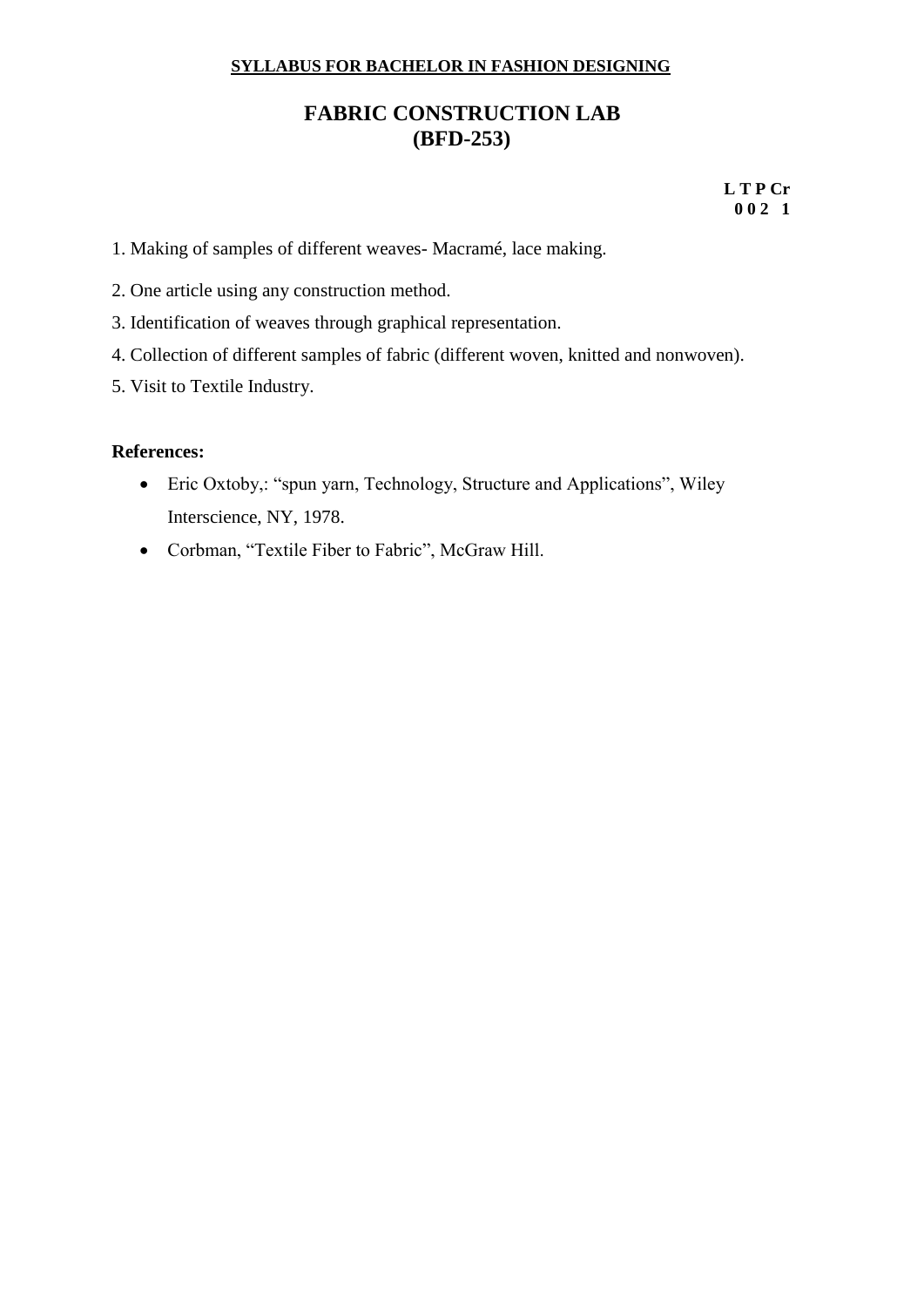# **SYLLABUS FOR BACHELOR IN FASHION DESIGNING SEMESTER -III**

# **HISTORY OF INDIAN COSTUMES (BFD-301)**

**L T P Cr 3 1 0 3.5**

# **STUDY OF INDIAN COSTUMES DURING FOLLOWING PERIODS**:

# **UNIT-I**

➢ Indus valley Period

➢ Vedic Period.

# **UNIT-II**

➢ Mauryan and Sunga Period

- ➢ Satvahana Period
- ➢ Kushan Period
- ➢ Gupta Period

#### **UNIT-III** ➢

Mughal Period

➢ British Period

#### **UNIT-IV**

➢ Costumes of different states of India

- Kumar Ritu, "Costumes and Textiles of Royal India"" Christies Book Ltd. London, 1999
- Gurey G.S., "Indian Costumes", The popular Book Depot.
- Bina Abling, "Costumes".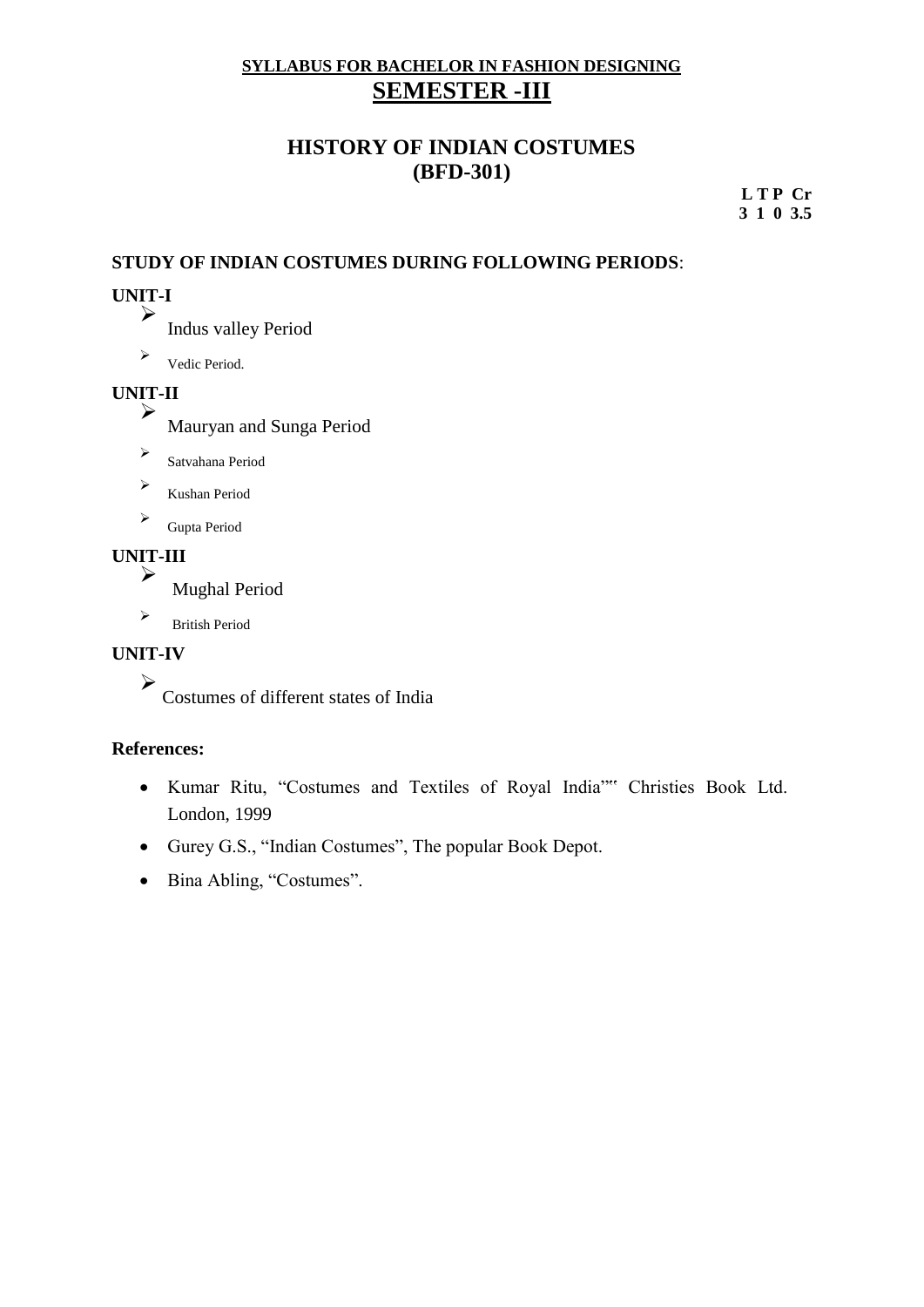# **INDIAN TEXTILES & EMBROIDERY (BFD-302)**

**L T P Cr 3 1 0 3.5**

#### **Unit I: - Origin of Costumes**

Theories of clothing origin, Invention of needle, Development of sewing, Development of garment styles, Role of costumes, History of Indian Garments from ancient to modern times.

#### **Unit II: - Traditional Woven Textiles**

Dacca muslin, Jamdani, Chanderi, Baluchar Buttedar, Brocades- Banaras brocade, Himrus and Amrus, Kam Kawab, Kancheepuram brocade, Paithani, Peethamber, , Kashmiri shawl.

#### **Unit III: - Traditional printed and dyed Textiles**

Printed Textiles: Kalamkari. Block printing, Roghan printing and other printed and painted textiles, Dyed Textiles: Ikat, Patola, Bandhani, Laharia, Mashru

#### **Unit IV: - Embroideries of India**

Kantha of Bengal, Gujarat embroidery, Kasuti of Karnataka, Chamba roomal of Himachal, Pulkari of Punjab, Chikankari of Uttar Pradesh

#### **Unit V: - Costumes of India**

Introduction to Traditional Indian dress, Costumes of West Bengal, Assam, Bihar, Uttar Pradesh, Rajasthan, Gujarat, Maharashtra, Punjab, Kashmir, Himachal Pradesh & South India; An introduction on Traditional ornaments of India.

- James Laver, Costume and Fashion and Cancise History Published by Thames & Hudson, London, 2002.
- Dr. Parul Bhatnagar Traditional Indian and Textiles, Published by Abhisek Publications – Chandigarh, 2004.
- Jasleen Dhamija and Jyotindra Jain Hand wove Fabrics of India Mapin Publishing Pvt.Ltd. Ahmedabad, 2002.
- John Gillow and Brvan World Textiles a visual guide to traditional techniquesBulzinch Press Book Little Brown and Sentence Company, London. 1999.
- Manmeet Sodhia, History of Fashion, Kalyani Publishers, New Delhi, .2000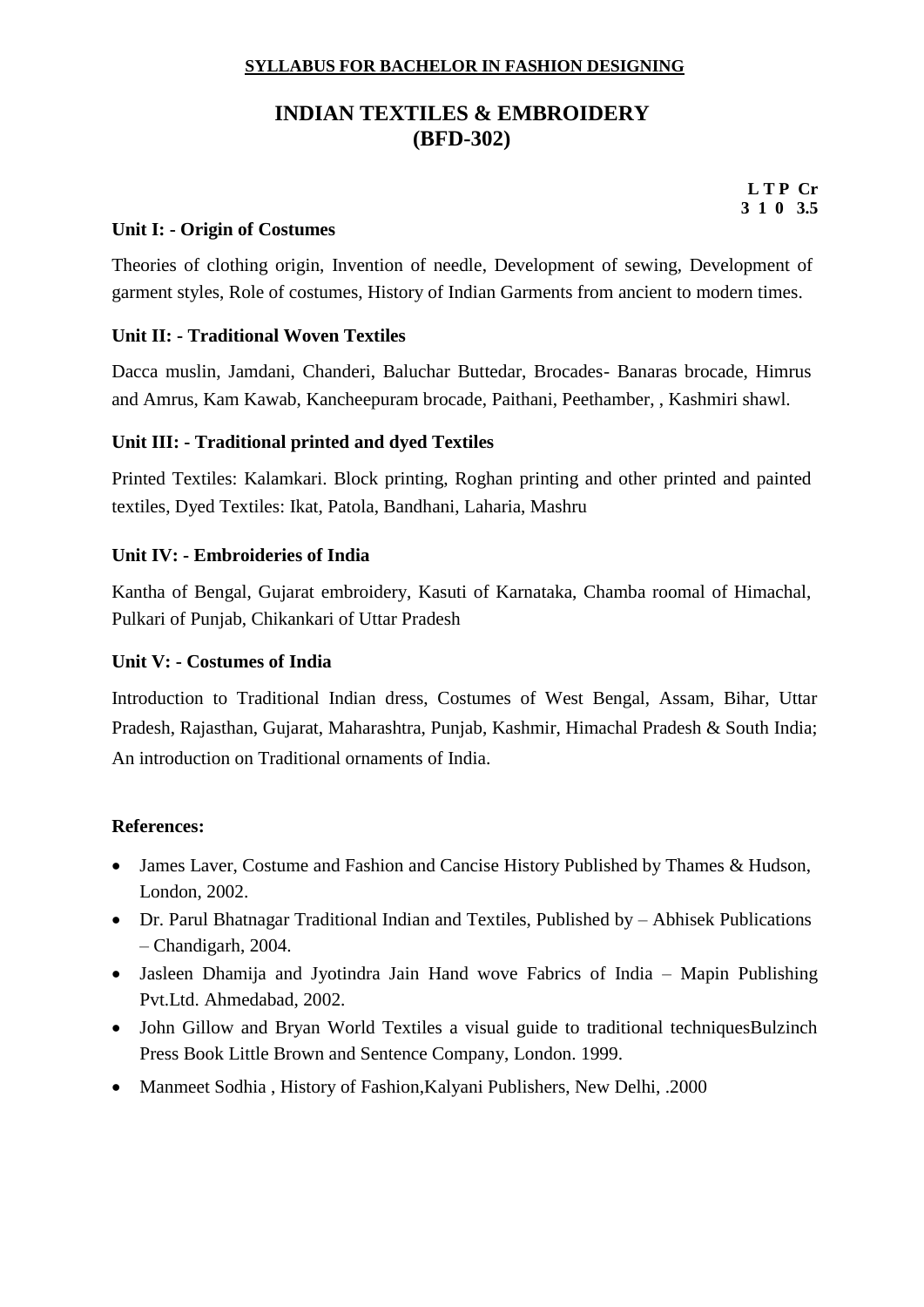# **FASHION CLOTHING & PSYCHOLOGY (BFD-303)**

**L T P Cr 3 1 0 3.5**

#### **Unit – I**

Fashion Accessories – Shoes, handbags, jewelry, hats, ties and others; prepare an album for accessories.

#### **Unit – II**

Figure irregularities – stout figure, thin figure, slender figure, narrow shoulders, broad shoulders, round shoulders, large bust, flat chest, large hip, large abdomen, round face, large face, small face and broad face, prominent chin and jaw and prominent forehead. Wardrobe planning and factors to be considered while selecting clothes for different age groups (men and women)

#### **Unit – III**

Factors affecting fashion changes – Psychological needs of fashion, Social Psychology of fashion, Technology, Economical, Political, legal and seasonal.

Recurring silhouettes – changes in silhouettes from 1895 onwards; fashion cycle; Prediction fashion; Role of costumes as status symbol, clothes as sex appeal, self identity and cultural value.

#### **Unit – IV**

Fashion forecasting – Color, fabrics, current fashion silhouettes, texture, designs - Designer types – classicist, idealist, Influenced, Realist, Thinking poet

#### **Unit – V**

World fashion Centres – France, Italy, America, India, Far East.

#### **Reference Books:**

- Benneett, "Femina Book of Fashion", coleman & Co., Ltd., Mumbai (1998)
- Jeaneettee A. Jarnow, Miriarn Guerrerio, "Inside the Fashion Business", Mecmillion Publishing Company, New York
- Harriet T, Mc Jimsey, "Art and fashion in clothing selection", The lowa state University Press, Ames, Lowa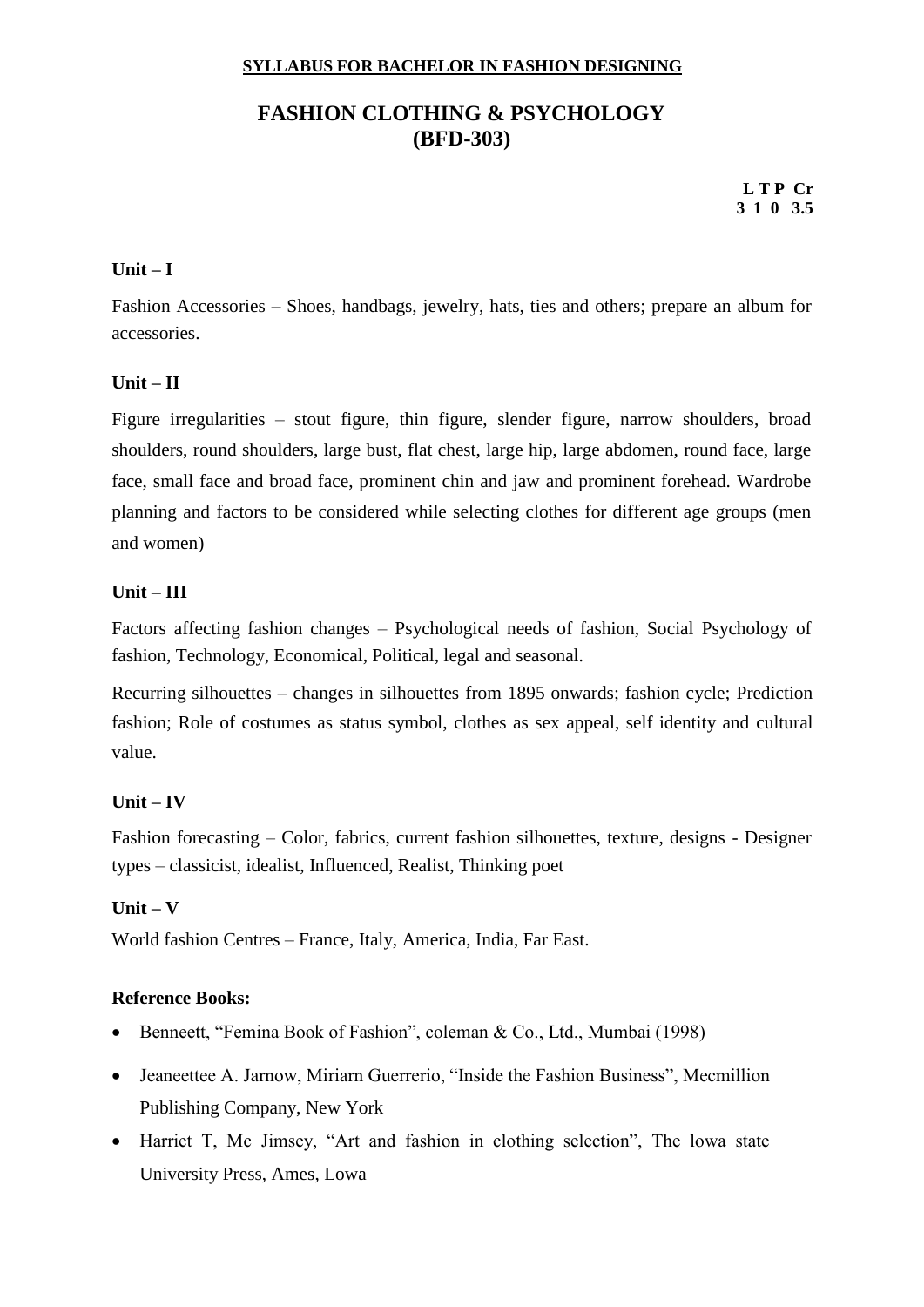# **KNITTING TECHNOLOGY (BFD-304)**

**L T P Cr 3 1 0 3.5**

#### **UNIT-I**

Introduction to Knitting Technology Terms used in knitting. Difference between Knits and Woven

#### **UNIT-II**

Hand and machine Knitting. Indian Knitting industry-past, present and future

#### **UNIT-III**

Introducing Warp and weft knitting

Weft knit stitches-single jersey, rib, purl, interlock, float and tuck stitches.

Warp knit stitches- under lap, closed lap, open lap, Tricot, Milanese, Rachel

knit. Comparison of warp and weft knitting, defects.

Knitted fabric defects

#### **UNIT-IV**

Knitting machines-weft and warp Knitting machines, flat bed & circular

- Prof.Ajgaonkar D.V,"Knitting Technology"" Univeristy Publishing Co. Mumbai
- Brackenbury Terry, "Knitting Clothing Technology"" Black well Science, UK
- Spencer David J, "Knitting Technology" Pergeman Press, UK.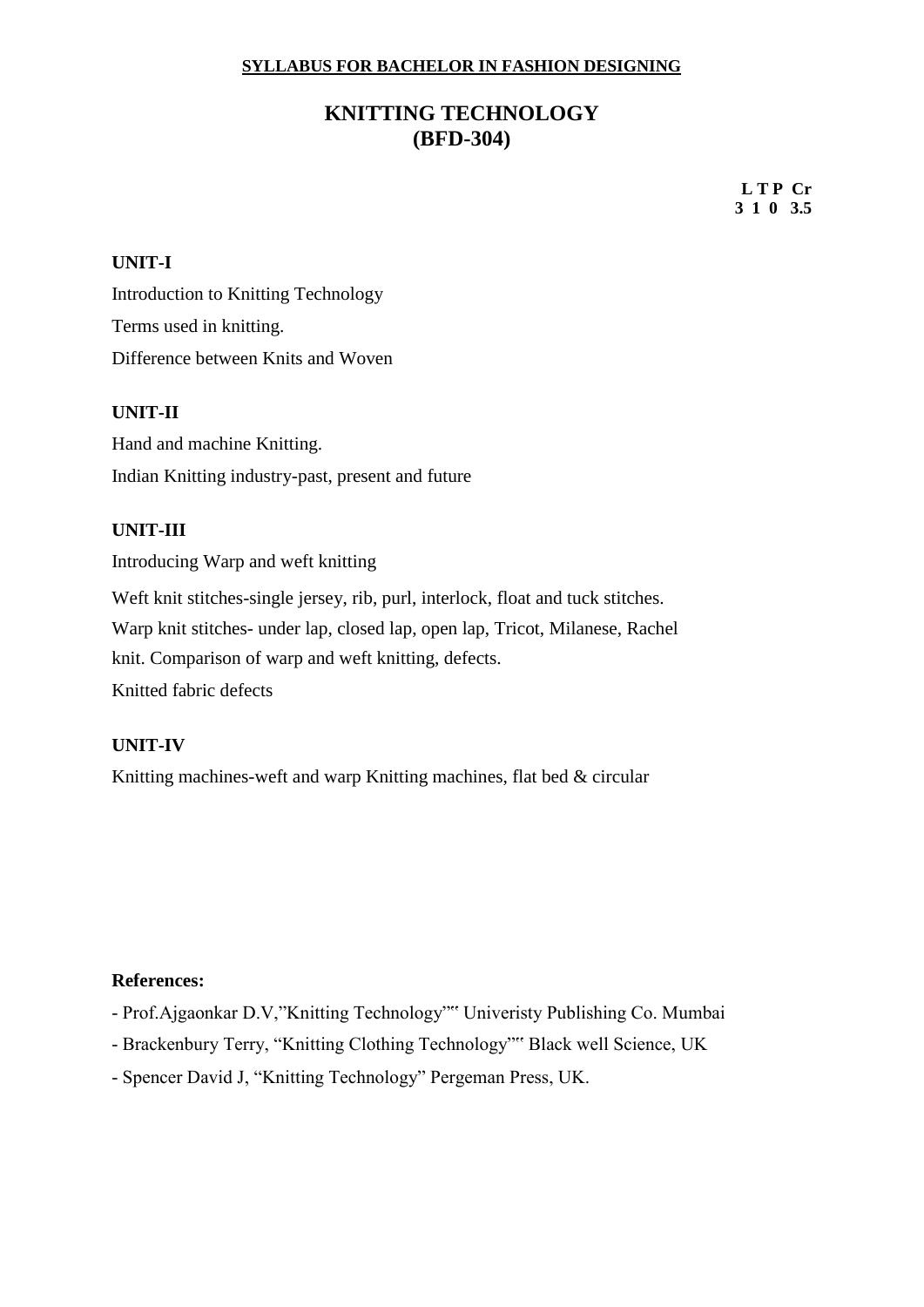# **TEXTILE SCIENCE-I (BFD-305)**

# **L T P Cr 3 1 0 3.5**

#### **UNIT-I**

Introduction to textile fibers, classification of fibers based on source and origin; Manufacturing and properties (Primary & Secondary) of various fibers, cotton, linen, jute, wool, silk, rayon, acetate and triacetate, polyamide (nylon 6, nylon6.6) acrylics, modacrylic, electrometric fibers.

#### **UNIT-II**

Different types of spinning- mechanical spinning and chemical spinning.

Classification of yarns - carded and combed yarns, woolen and worsted yarns filament & spun yarns, simple & novelty yarn, bulk & textured yarns.

Yarn properties of fabric- yarn linear density, count, twist in yarns, twist direction, strength & uniformity.

#### **UNIT-III**

Physical properties of fabric - Fabric strength, abrasion resistance crease recovery, stiffness, drapebility, static electricity, Thermal conductivity, air permeability, water repellency, thickness, shrink resistance, pilling resistance.

#### **UNIT-IV**

Introduction to textile industry; a brief study of the different sections of the textile industry and its contribution to Indian economy

- Vilensky, "Textile Science, CBS Publication, New Delhi, 1999.
- Mishra S.P., "A Textbook of fiber Science and Technology", New Age Intl., Delhi 2000
- Eric Oxtoby, "Spun Yarns, Technology, Structure and Applications, Wiley-Interscience, NY, 1978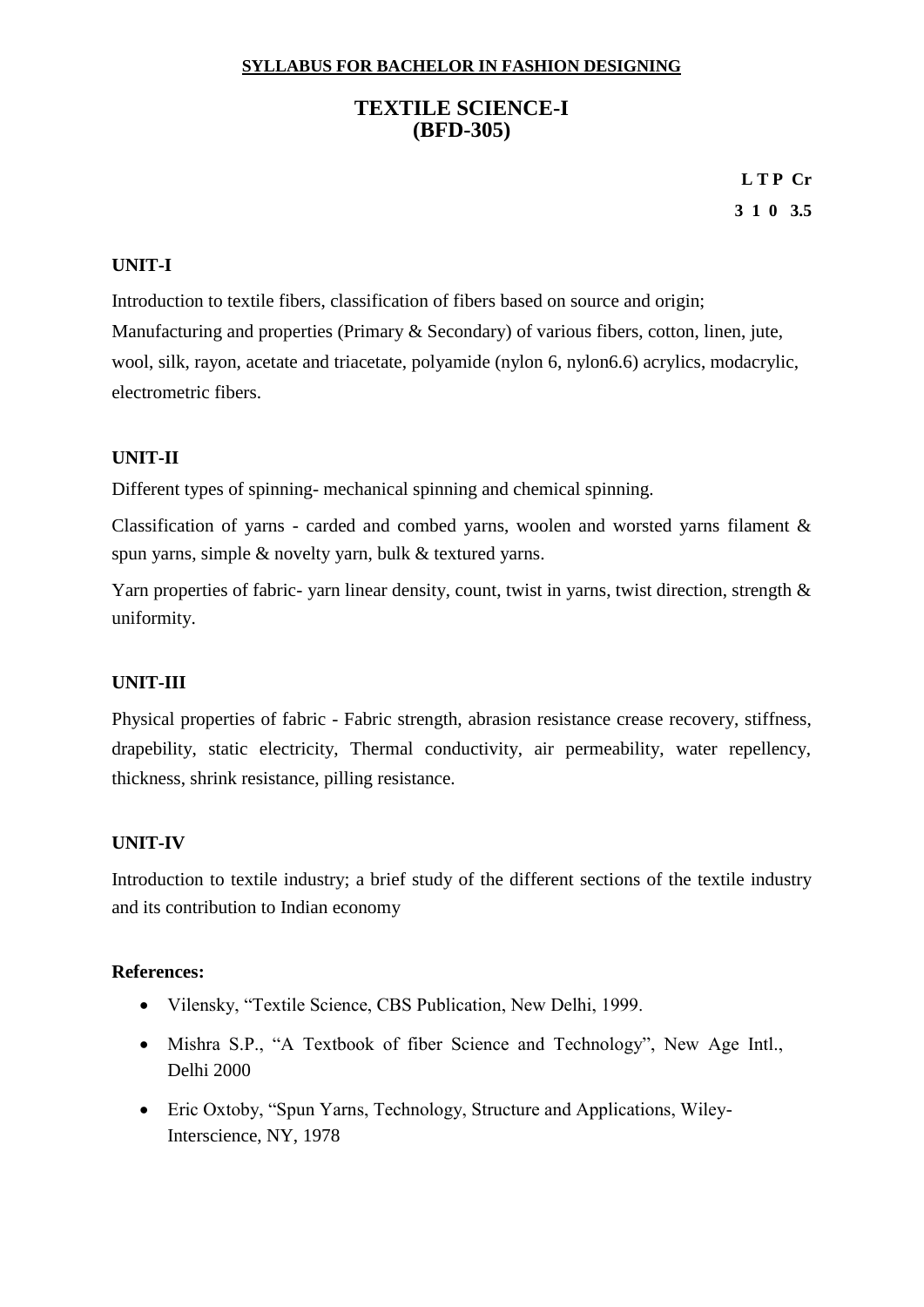# **PRACTICALS INDIAN TEXTILES & EMBROIDERY (BFD-351)**

**L T P Cr 0 0 2 1**

- **1.** Printing Textiles: Kalamkari, Block printing, fabric painting, Roghan printing and other printed and painted textiles
- **2.** Dying Textiles: Ikat, Patola, Tie & Dye techniques, Bandhani, Laharia, Mashru

#### **3. Embroideries of India**

- 1. Kashida,
- 2. Gujarat embroidery (Sindhi),
- 3. Kasuti of Karnataka,
- 4. Chamba rumal of Himachal,
- 5. Phulkari of Punjab,
- 6. Chikankari of Uttar Pradesh.
- 7. Manipuri

- James Laver, Costume and Fashion and Cancise History Published by Thames & Hudson, London, 2002.
- Dr. Parul Bhatnagar Traditional Indian and Textiles, Published by Abhisek Publications – Chandigarh, 2004
- Jasleen Dhamija and Jyotindra Jain Hand wove Fabrics of India Mapin Publishing Pvt.Ltd. Ahmedabad, 2002.
- John Gillow and Bryan World Textiles a visual guide to traditional techniquesBulzinch Press Book Little Brown and Sentence Company, London. 1999.
- Manmeet Sodhia , History of Fashion,Kalyani Publishers, New Delhi, .2000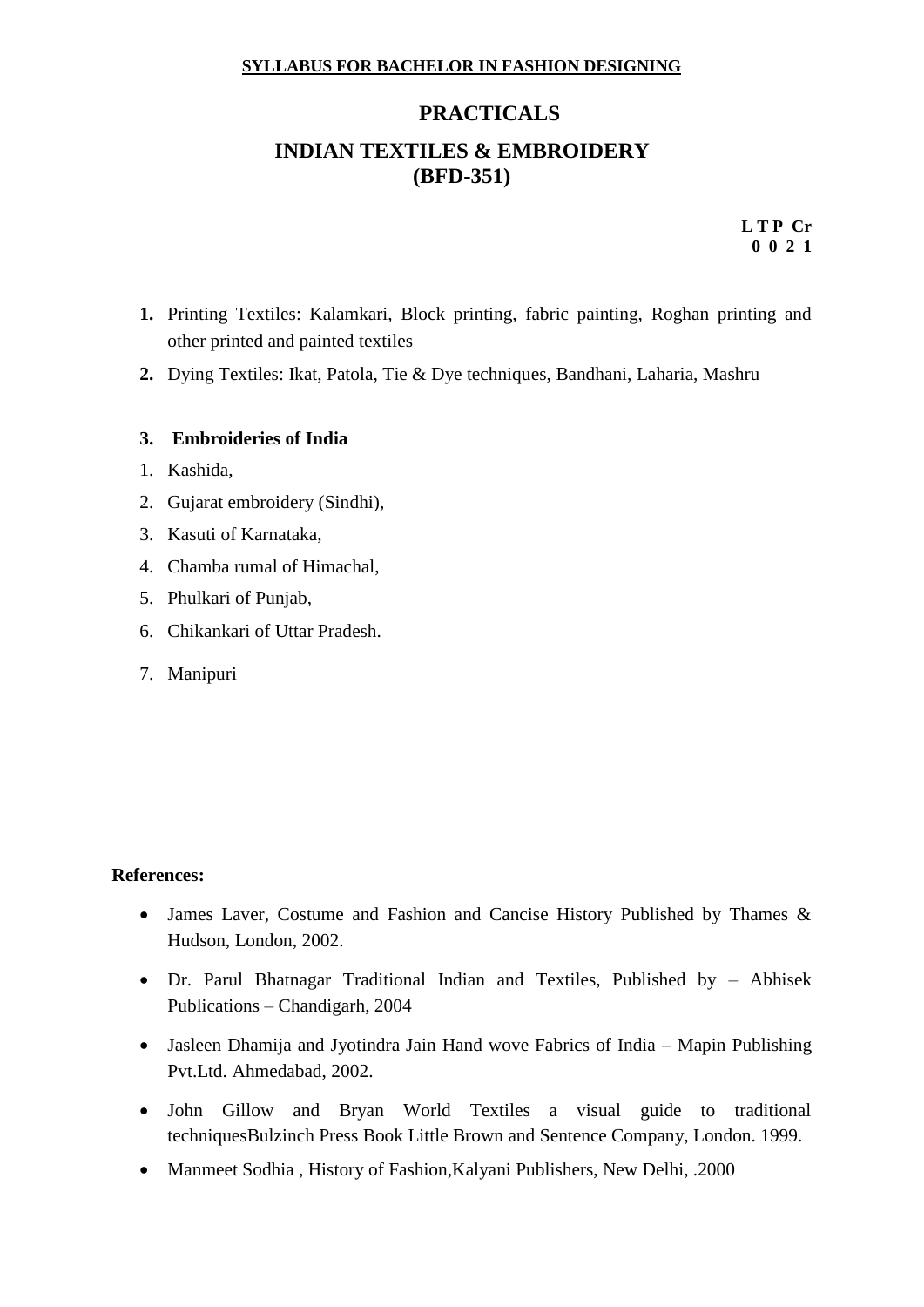### **KNITTING TECHNOLOGY (BFD-352)**

**L T P Cr 0 0 2 1**

1. Knitting- Introduction terminology, hand knitting tools, material, techniques, basic textures, ribs, laces, cables, multi-colored knitting.

2. Preparation of knitting samples- single jersey, rib, purl and interlock, float, tuck stitches.

#### **Reference:**

- Prof.Ajgaonkar D.V,"Knitting Technology"" Univeristy Publishing Co. Mumbai
- Brackenbury Terry, "Knitting Clothing Technology"" Black well Science, UK

- Spencer David J, "Knitting Technology" Pergeman Press, UK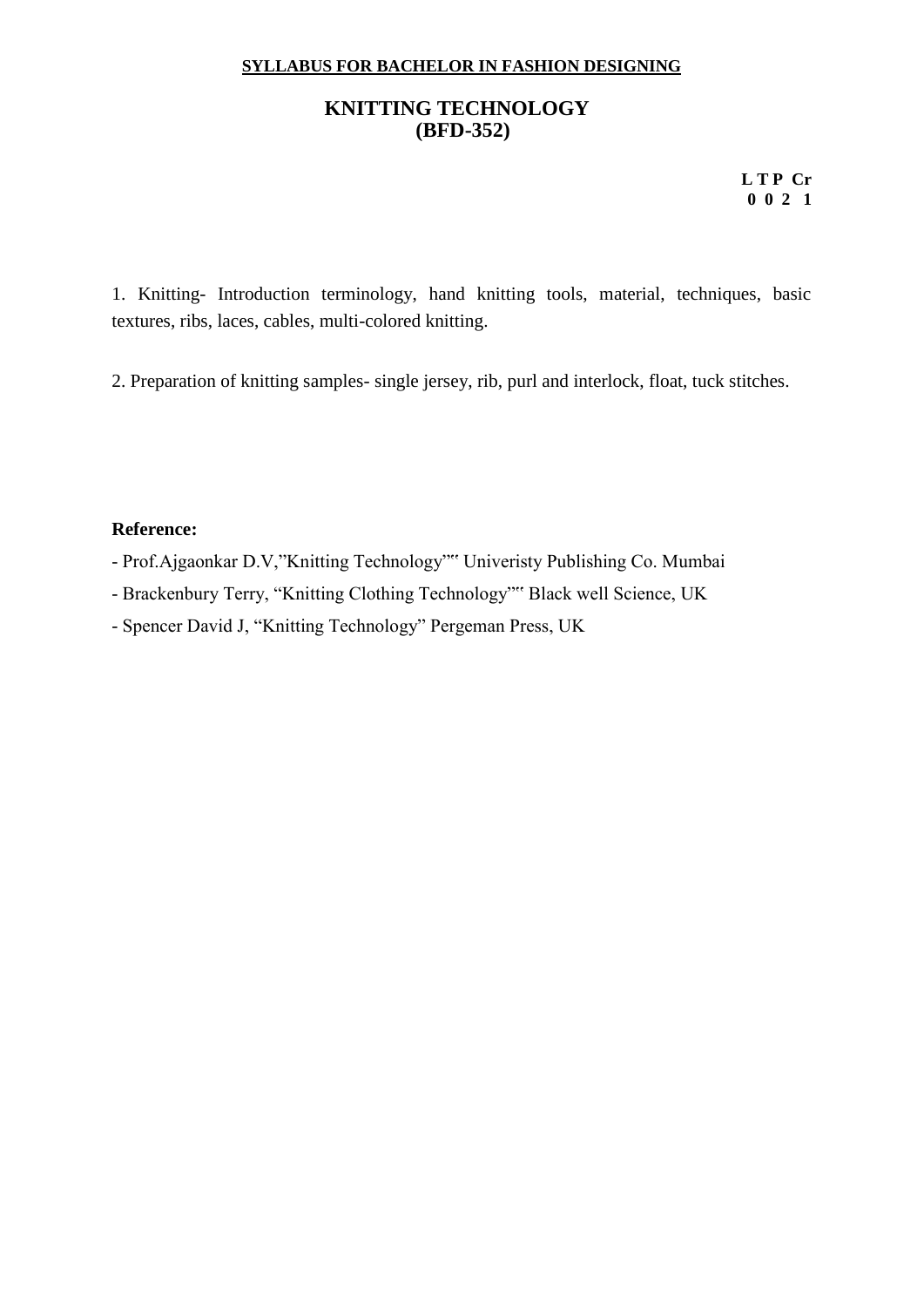# **TEXTILE SCIENCE-I (BFD-353)**

**L T P Cr 0 0 2 1**

- 1. Fiber identification- Visual, burning, microscopic and solubility test.
- 2. Fiber blend analysis
- 3. Measurement and interpretation of yarn count, direct and indirect system.
- 4. Identification of type of yarn
- 5. Evaluation of thread count and dimensional stability of fabric
- 6. Evaluation of color Fastness to washing, ironing, crocking, preparation and sunlight.
- 7. Evaluation of fabric weight in terms of GSM.
- 8. Evaluation of crimp, twist in yarn.

- Vilensky, "Textile Science, CBS Publication, New Delhi, 1999.
- Mishra S.P., "A Textbook of fiber Science and Technology", New Age Intl., Delhi 2000
- Eric Oxtoby, "Spun Yarns, Technology, Structure and Applications, Wiley-Interscience, NY, 1978
- Corbman, "Textile fiber to Fabric", MC Graw Hill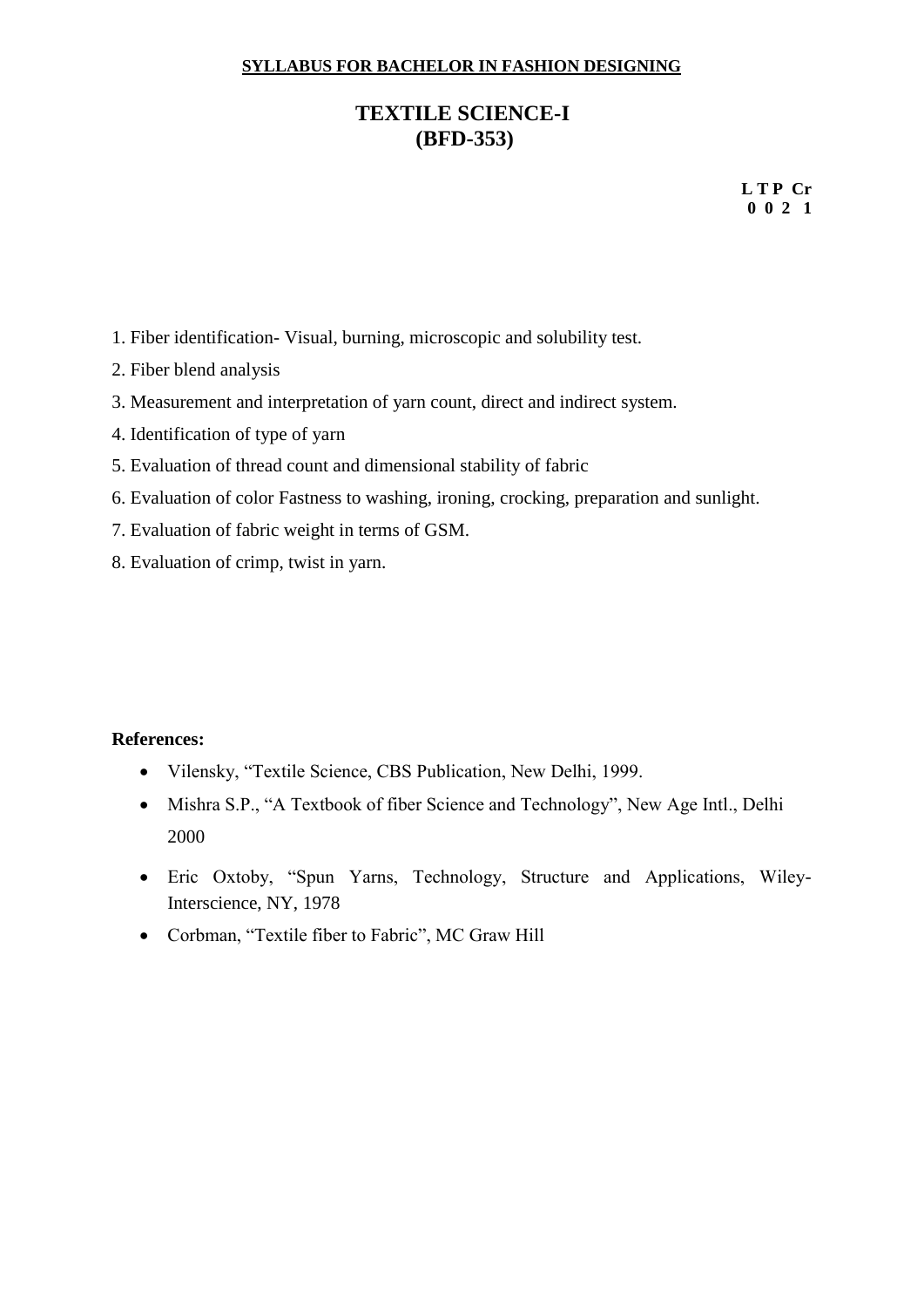# **SYLLABUS FOR BACHELOR IN FASHION DESIGNING SEMESTER –IV**

# **APPAREL MANUFACTURING TECHNIQUE (BFD-401)**

#### **L T P Cr 3 1 0 3.5**

#### **Unit I:**

Apparel manufacturing definition, Apparel manufacturing processes

Planning, drawing and reproduction of the marker, The requirements of marker planning, Efficiency of the marker plan,

Define- The spreading of the fabric to form a lay, The requirement of the spreading process,

Spreading equipment, Methods of spreading- (1)manual (2)Machine

The cutting of fabric, objectives of cutting and methods of cutting.

Finishing & packaging department. Operations performed at finishing stage

# **Unit II:**

Sewing machine PARTS, working of the machine or feed mechanism The properties of seam, seam types, stitch types. sewing machine needles, Sewing threads, fiber type, construction of thread finishes.

Sewing problems, Problems of stitch formation, Problem of pucker, problems of damage to fabric along the stitch line,

Thread sizing, thread packages, cost, properties and seam performance. Testing for sewability and Tailorability.

# **Unit III:**

Precautions taken before operating Basic sewing machine.

Define trimmings, accessories. Types of trimmings- visible, invisible with egs. Labels, Types of labels

The use of components  $&$  trims – Labels and motifs, lining, Interlining, wadding, lace, braids

& elastics, Hooks and loop fastening, Seam binding and tape, Shoulder pad, Eyelets & laces,

Zip fastener, Buttons, Tack buttons, Snap fasteners and Rivets, Performance properties of components and trims.

#### **Unit IV:**

Fusing – Definition, advantages of fusible interlinings; fusing process; the means of fusing, fusing equipments, Methods of fusing, quality control in fusing; Alternative of fusible interlining.

# **Unit V:**

Pressing: the purpose of pressing, categories of pressing, means of pressing, pressing equipments and methods, pleating, permanent press. Pressing practices in Indian Industries

# **References:**

• Philip Kotler and Kevin Lane, Marketing Management, Keller,Pearson Education Inc., Delhi, 2006.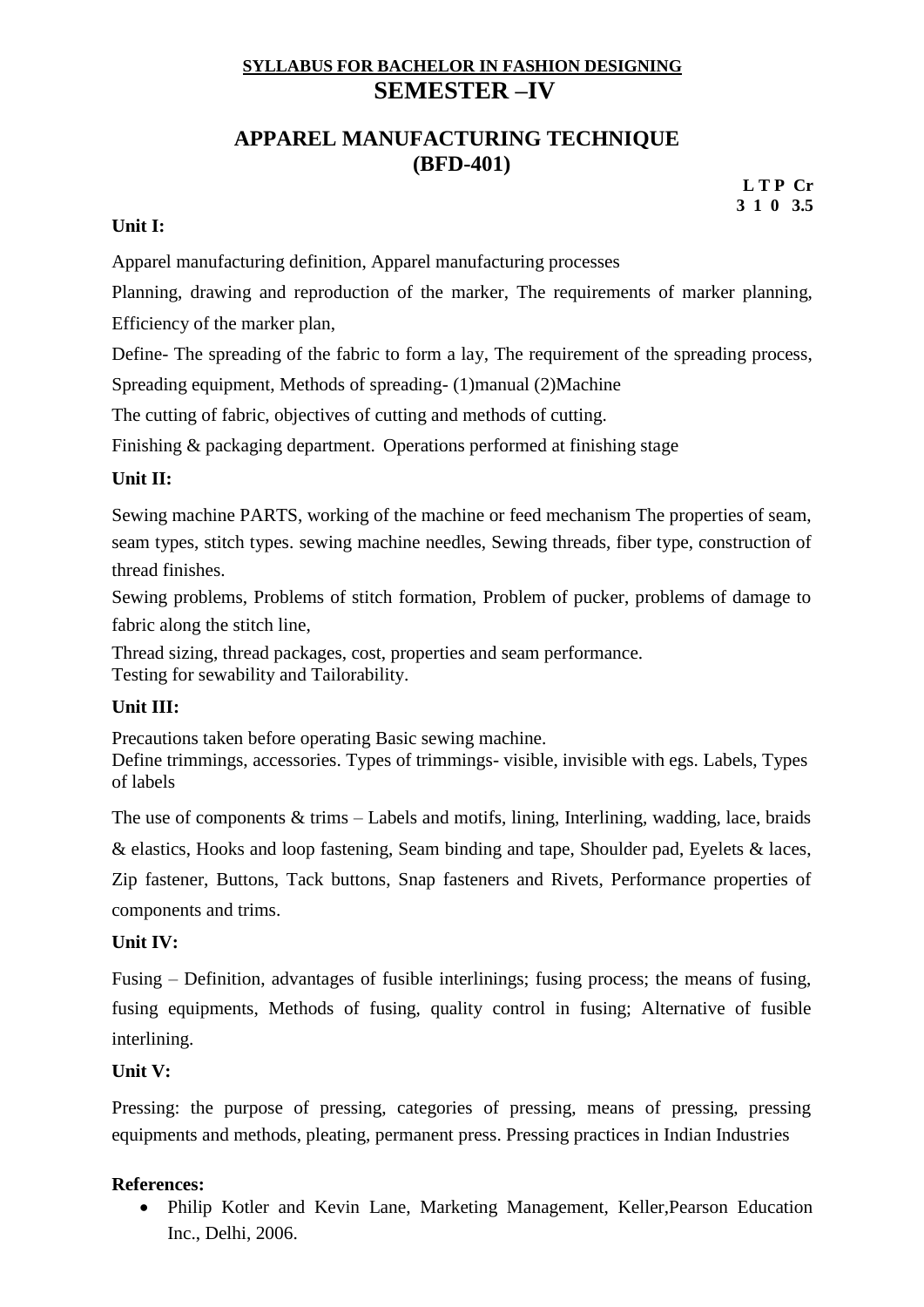• Kitty G. Dickerson, Inside the Fashion Business, Pearson Education, Singapore,2003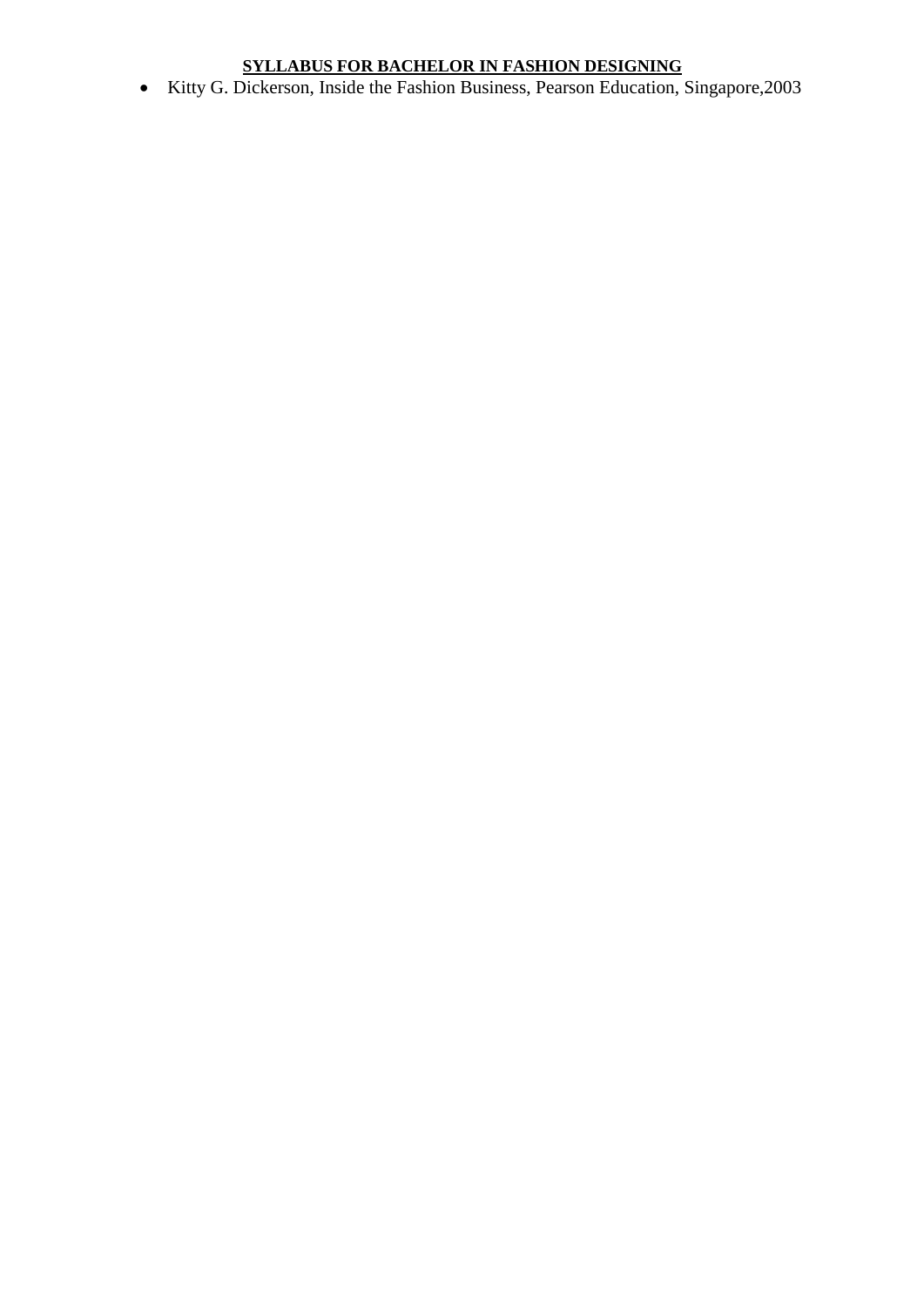# **COMPUTER AIDED DESIGNING (BFD-402)**

**L T P Cr 3 1 0 3.5**

#### **Unit I - Introduction**

Introduction and meaning of CAD, Another name for CAD CAD in Fashion industry, Acceptance of new technology, Quick response technology.

#### **Unit II – Technology in CAD**

Types of CAD systems – 2D, 3D

Textile design software's- corel draw, illustrator, sketchpad system, marker making software, Weave IT, gerber, lectra

Texture mapping – Draping software, Embroidery system, specification and costing system. Digitizing and grading system, marker-making systems, pattern Design software, Concept of design studio robotics and Garment moving Technology, Commercial software systems.

#### **Unit III - CAD from sketch to market**

Conceptualization – Definition – Preproduction, Production and Promotion

#### **Unit IV - Silhouette**

Apparel software selections process, types of designing tools.

Understanding shape, fabric selection and silhouette – proportion, line, focal point, cut, fit and construction, co-coordinating silhouette, Rendering of silhouette.

#### **Unit V - Presentation and Graphics**

Introduction , Computer graphics & Types, , External presentation, internal presentation,

3 – D CAD systems, Multimedia and presentation, MUTLIMEDIA SOFTWARES

- CAD for Fashion Design. By Rene Weiss Chase., Prentice Hall, upper saddle River, London.
- Instrumental Colour measurements and Computer aided colour matching for textiles by H.S. Shah and R.S. Gandhi, Mahaj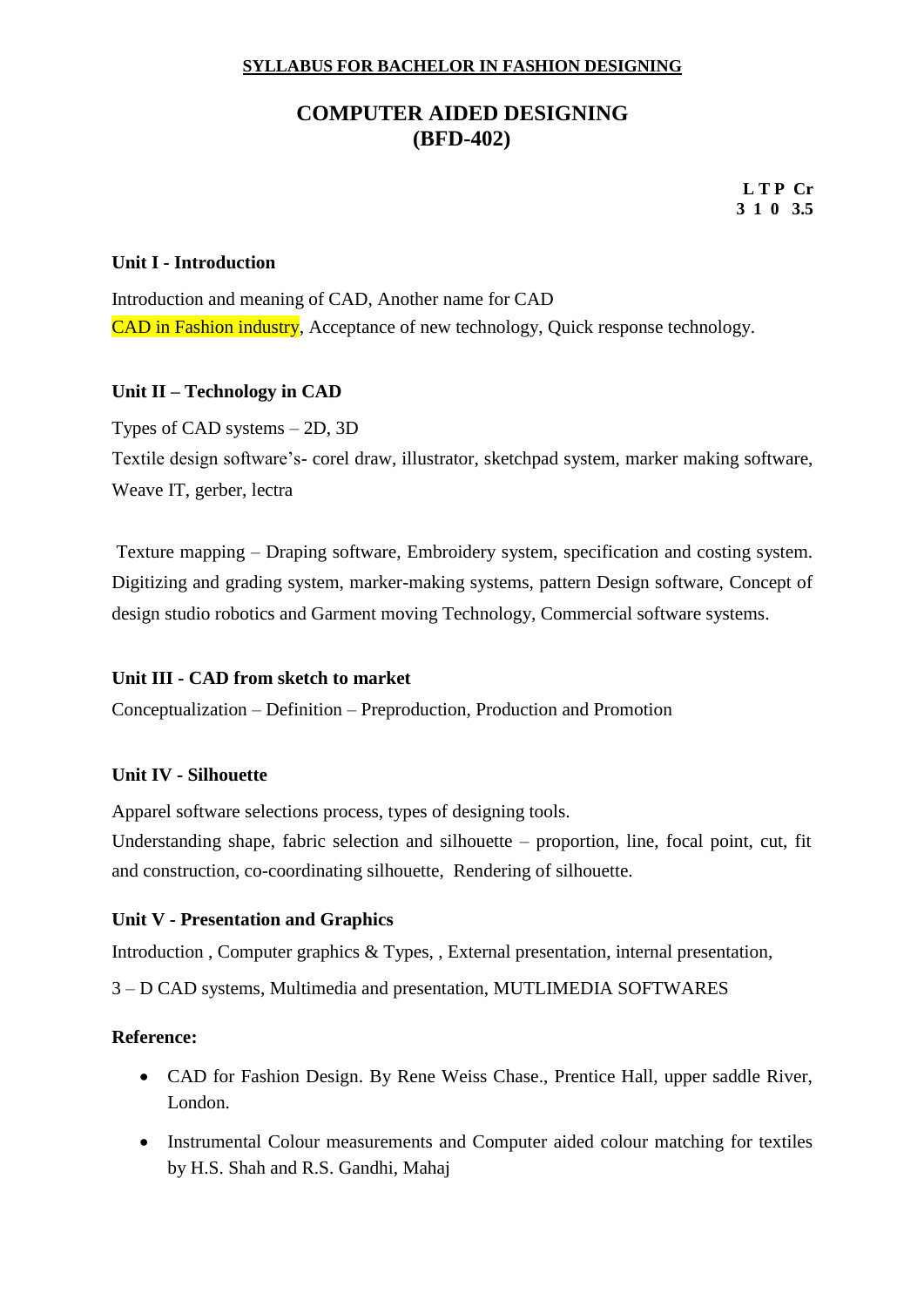# **PATTERN MAKING AND GRADING (BFD-403)**

**L T P Cr 3 1 0 3.5**

#### **Unit I: Fabric preparation & layout planning:**

Fabric preparation: Preparing the fabric for cutting, Importance of grain in fabric cutting and garment construction, Methods of straightening fabric grains.

Lay planning Introduction, Rule to remember in pattern layout. Types of layout, Transferring pattern markings, stay stitching, ease stitching.

#### **Unit II: Drafting and Draping:**

Drafting: Preparation of paper patterns. Advantages of paper pattern, Pattern drafting with personal measurement, Principles for pattern drafting.

Draping: Definition, types of dress form, preparation of adhesive paper dress form, Draping technique

#### **Unit III: Flat pattern Techniques**:

Definition, Pivot method, Slash & spread method, measurement method, creating styles through dart manipulation and relocation of dart.

#### **Unit IV: Commercial pattern and pattern grading:**

Commercial pattern: Definition, merits and demerits, Development of commercial pattern. Pattern Grading: Definition, Grading terminology, Methods of pattern grading, grading techniques- (1)manual grading (2)computer grading, their advantages and disadvantages. Selecting a grading system  $- (1)$ 2D system (2)3D system

#### **Unit V: Pattern alteration, Garment fitting and assembling.**

Pattern alteration: Methods of identifying pattern alteration, principles for pattern alteration, Common pattern alteration in a fitted bodice pattern, solving fitting problems and remedies. Standards for a good fit, General, checking for good fit,

. Garment fitting and Assembling

- Amaden Gewford, Fairchild Fashion Draping, Connie publication, Inc 2005
- Hilary Campbell, Designing Patterns, Om Book services, New Delhi, 2003.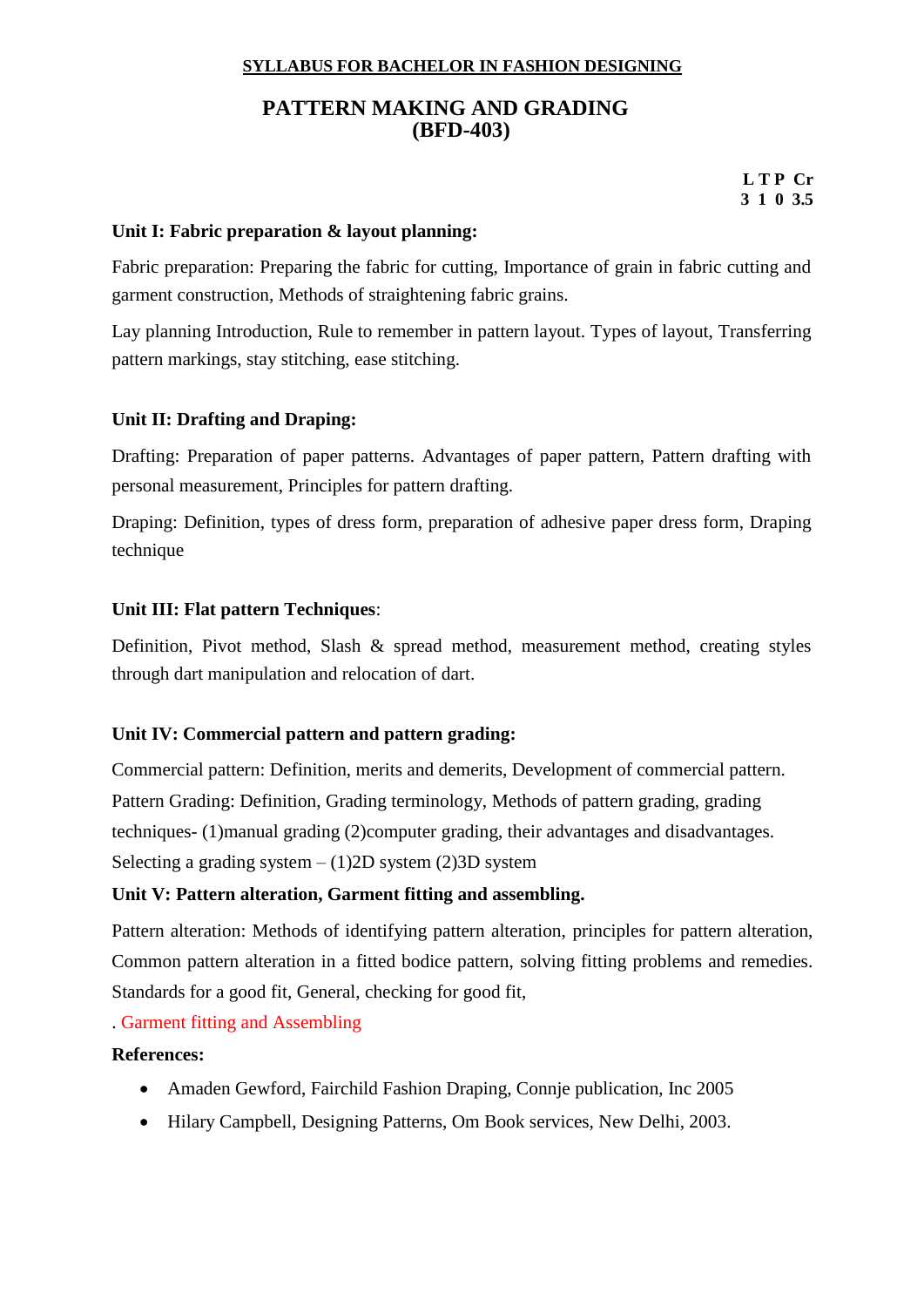# **FASHION MERCHANDISING (BFD-404)**

**L T P Cr 3 1 0 3.5**

#### **Unit I: Fashion marketing for buyers**

Definition- Merchandising, Fashion Merchandising. Origin of fashion merchandising The fashion marketing mix, the fashion product life cycle, Customer profiles, marketing research methods-primary & secondary research method techniques, test marketing, Fashion product, Fashion consumer behavior.

#### **Unit II: Fashion Retailers**

Definition, development of fashion, Types of fashion retail outlets, career in fashion Retailing, Merchandising policies

#### **Unit III: Trends in Fashion Retailing**

Introduction, consumerism, organizational flexibility, increased competition, Growth of large-scale fashion retailing, emerging forms of Fashion retailing

#### **Unit IV: Buying offices**

Types of Resident buying offices, Fashion consultant, trade publications.

#### **Unit V: The fashion office**

Advertising, publicity, visual merchandising, developing a fashion image

- Suzanne G. Marshall, Hazel O. Jackson M. Sue Stanley, Mary Kefgen, Individuality in clothing Selection and Personal Appearance,Phullis Touchie Specnt ,New Jersey, 2000.
- Kitty G. Dickerson, Inside the Fashion Business, Pearson Education, Singapore, 2003.
- Kathryn Mokelvey, Janine Munslow, Fashion Design Process, Innovation and Practice, Black Well Science Ltd, U.K, 2005.
- Dudeja V.D., Professional Management of Fashion Industry, Gangandeep Publications, New Delhi, 2005.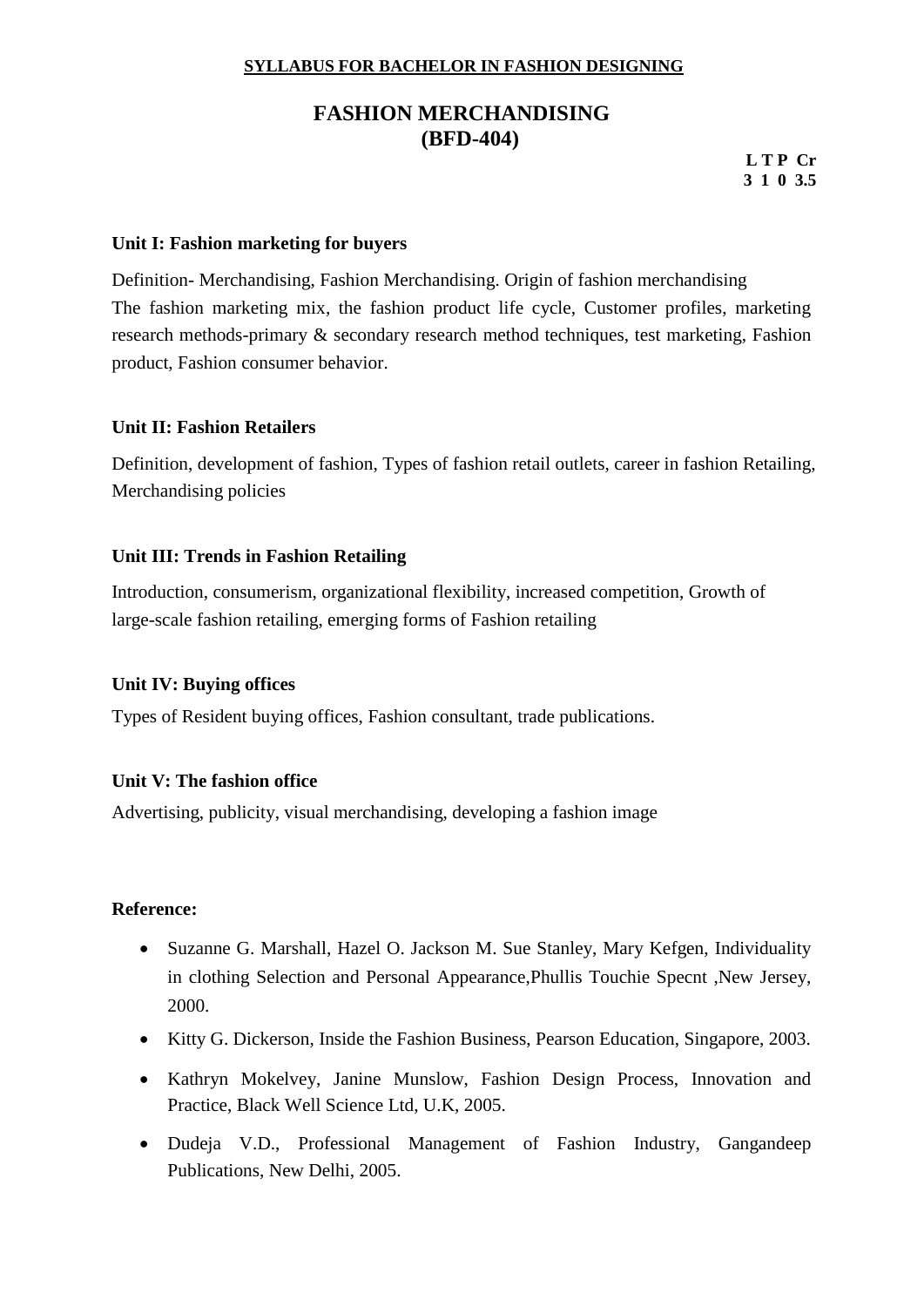# **TEXTILE SCIENCE-II (BFD-405)**

**L T P Cr 3 1 0 3.5**

#### **UNIT-I**

Classification of dyes, Stages of dyeing and methods of dyeing and machinery used for dyeing, Auxiliaries.

#### **UNIT-II**

- Color fastness, importance of color fastness

- Dyeing defects.

#### **UNIT-III**

Fabric finishing, classification of finishes diagram, Chemical and Mechanical Finishes

- Preparatory processes (singeing, desizing, scouring, bleaching, heat-setting).

- Routine finishes-beetling, calendaring, carbonization, permanent setting mercerization, sizing, softening, anti-shrink, weighting, milling

- Special purpose finishes-flame proof and retardant, water proof/ repellent, durable press, soil repellent, anti static.

#### **UNIT-IV**

- Techniques of decorative dyeing.
- Styles and methods of printing

#### **References:**

• Shenai, V A, "Technology of Textile Processing, Technology of printing (3rd edition), Sewak publications, Bombay 1998.

• Shenai VA "Technology of Textile Processing, Technology of dyeing (4th edition), Sewak publications, Bombay 1998.

• Corbman, PB "Textile Techniques (6th Edition)," McGraw Hill Book Co. 1983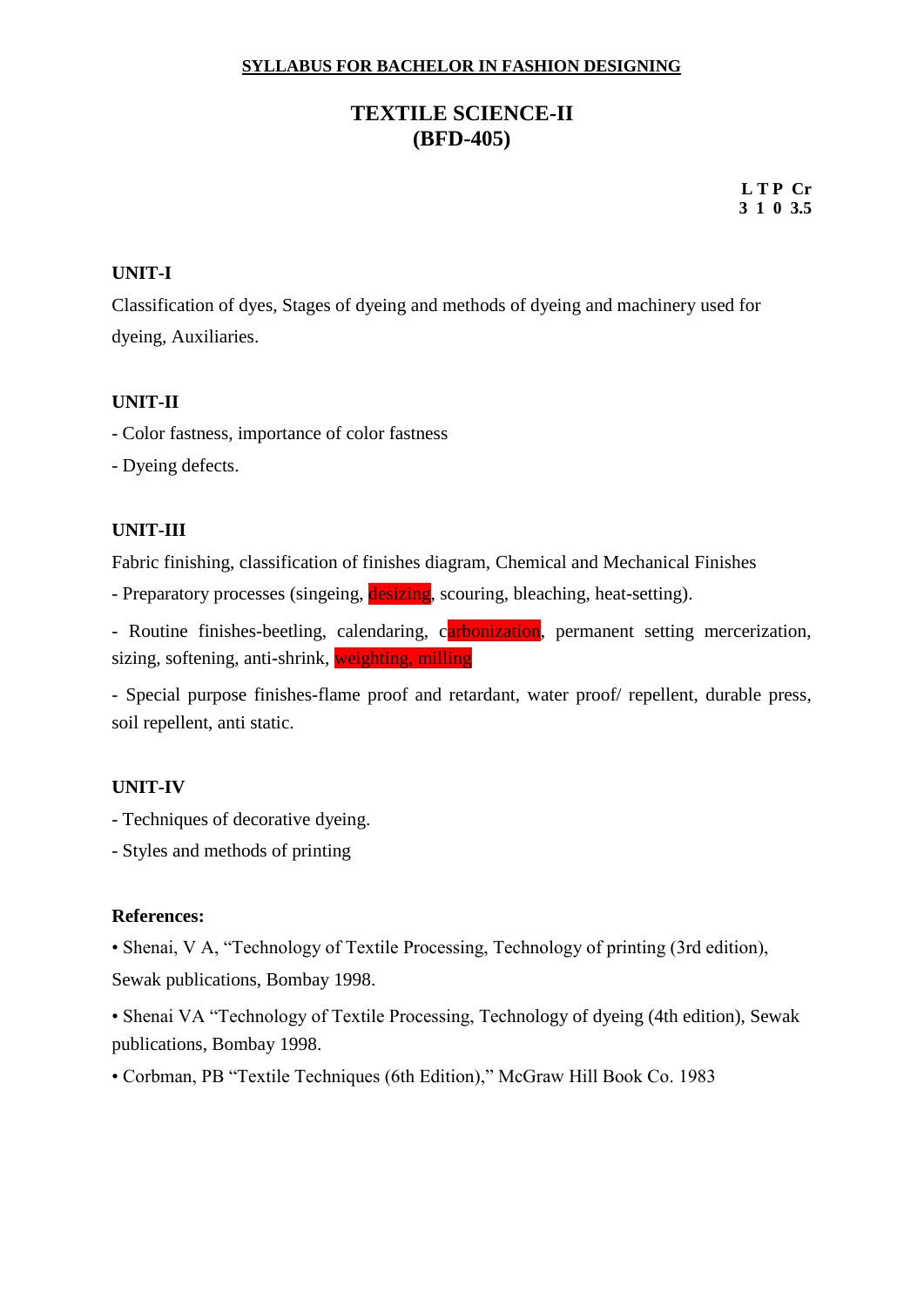# **PRACTICALS COMPUTER AIDED DESIGNING (BFD-451)**

**L T P Cr 0 0 2 1**

#### 1. Developing

- i) Motifs using coral draw and adobe Photoshop.
- ii) Weave patterns for dobby weave
- iii) Weave patterns for jacquard weave
- iv) Motifs for embroidery and cross stitch
- v) Motifs for screen printing
- vi) Patterns for pattern making and grading
- vii) Design library for garment details (Skirts, Sleeves, Cuffs, Collars, and Pockets)
- viii) Garment designs for children's garment with color combination
- ix) Garment designs for men's garment with color combination
- x) Garment designs for women's garment with color combination
- xi) Texture mapping using computers (Changing different textures of garment)
- xii) Bringing variation in face framing details using computers

- CAD for Fashion Design. By Rene Weiss Chase., Prentice Hall, upper saddle River, London.
- Instrumental Colour measurements and Computer aided colour matching for textiles by H.S. Shah and R.S. Gandhi, Mahaj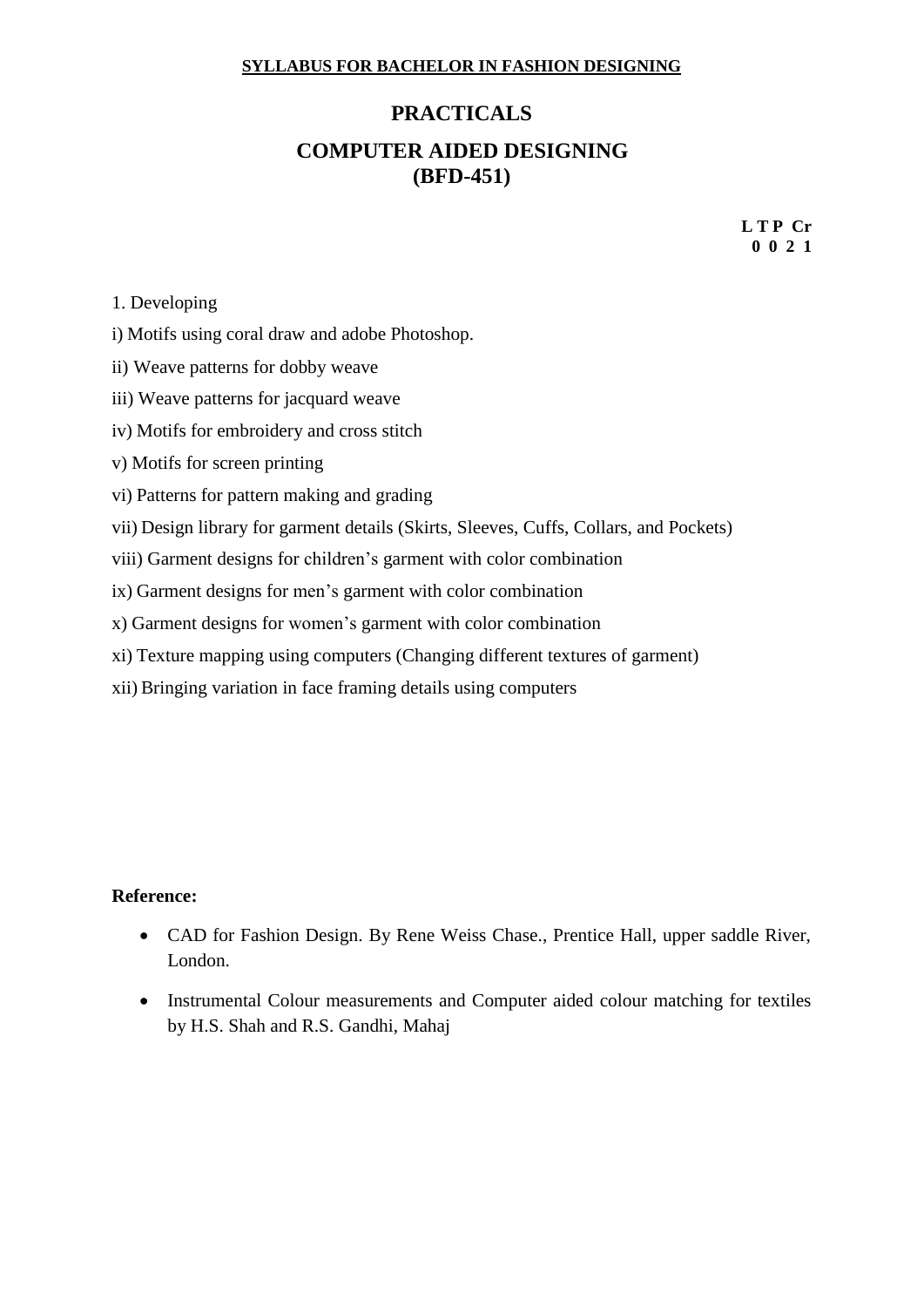# **PATTERN MAKING AND GRADING (BFD-452)**

**L T P Cr 0 0 2 1**

1. Preparing bodice blocks for the standard measurement.

2. Preparation of

I) Dress form, Demonstration of draping

method. II) Commercial Pattern

- III) Patterns for Children's Garments.
- IV) Patterns for Grown-ups

V) Samples for relocation of darts, introducing fullness using pivot, slash & spread method VI) Layout for different Garments

3. Surface enrichment (Painting, zardozi, bead work, stone work etc.)

- Mary Mathews, Practical Clothing Construction, Part- II. Designing, Drafting and
- Tailoring- Bhattarams Reprographics (P) Ltd., Chennai, 2001.
- Zarapkar K.R, System of Cutting, Navneet Publications, India, 2005.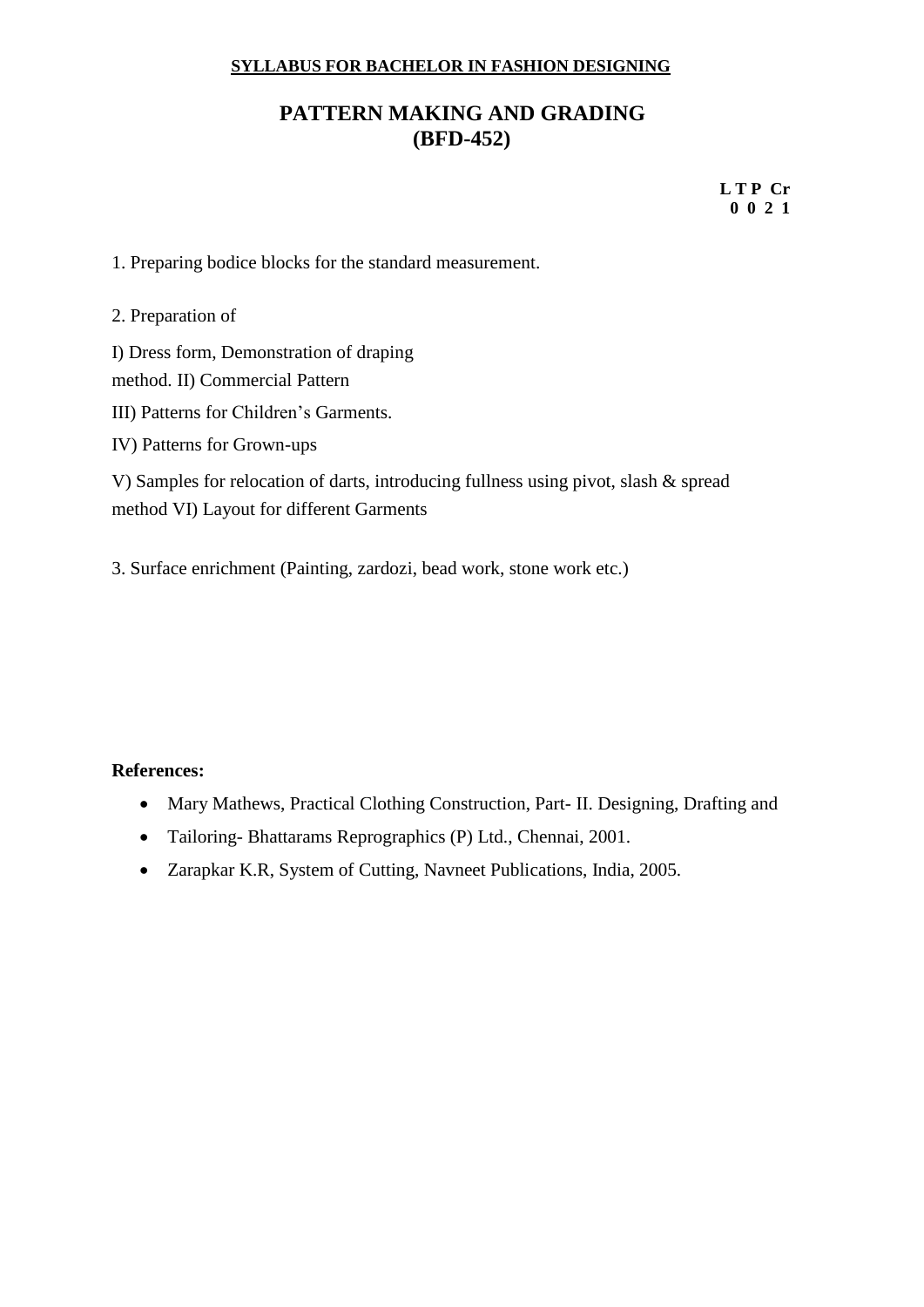# **TEXTILE SCIENCE-II (BFD-453)**

**L T P Cr 0 0 2 1**

1. Dyeing of cellulosic with different classes of dyes-direct, reactive and azoic

- 2. Dyeing of wool and silk with acid and basic dyes
- 3. Printing (using pigment binder) block printing, screen printing and stencil printing
- 4. Preparation of articles using these techniques

#### **References:**

• Shenai, V A,"Technology of Textile Processing, Technology of Printing (3rd edition), Sewak publications, Bombay 1998

• Shenai VA "Technology of Textile Processing, Technology of dyeing (4th edition), Sewak publications, Bombay 1998.

• Corbman, PB "Textile Techniques (6th Edition)," McGraw Hill Book Co. 1983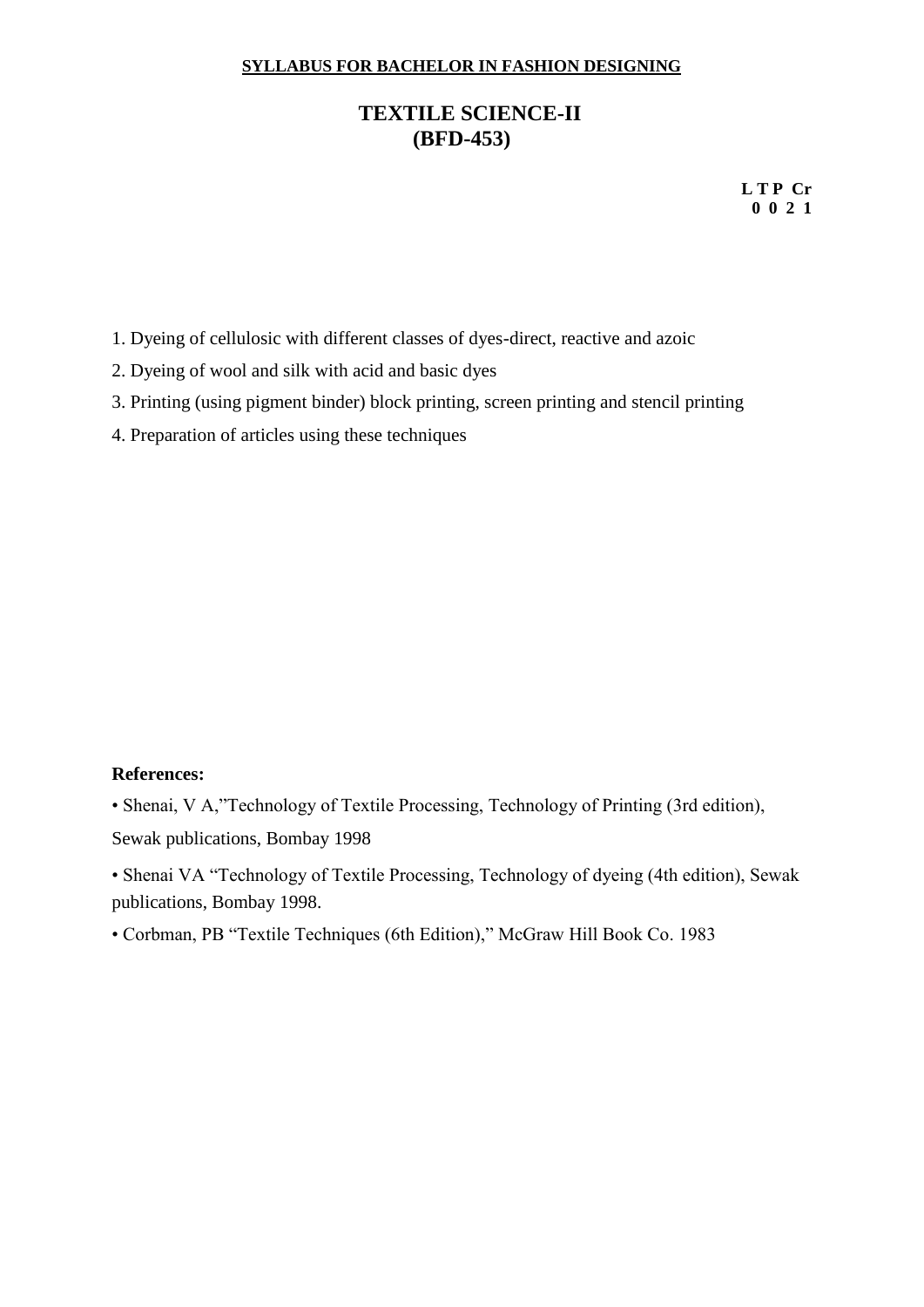#### **SYLLABUS FOR BACHELOR IN FASHION DESIGNING SEMESTER – V**

#### **HISTORY OF COSTUMES (BFD-501)**

 **L T P Cr 3 0 0 3.5**

#### **PART-A**

Brief Introduction, History of the different civilizations, Textile used in that era, Garments worn by men & women. Make-Up, Headgears, Headdresses, Footwear's etc worn in different periods.

- Egyptian ancient dresses and its influence in clothing
- Introduction, History of ancient Rome, Roman ancient costumes worn by men & women- toga, and its influence
- Greek ancient costumes –chitons, types of chitons and its influence
- Ancient Asiatic costumes
- French costumes of middle ages and renaissance.

#### **PART-B**

• Modern French Fashions-the designers, the fashion shows, the fashion institutes, the

publications, the fashion fairs, and their influences on world fashion

• Modern American Fashions-the designers, the fashion shows, the fashion institutes, the

publications, the fashion fairs, and their influences on world fashion

• Italian Fashion- the designers, the fashion shows, the fashion institutes, the

publications, the fashion fairs

#### **PART-C**

- Fashion Capitals France and Milan the designers, the design houses, the shows, the Fashion markets, the labels, the institutes, the events, etc.
- Fashion Capital –London the designers, the design houses, the shows, the fashion markets, the labels, the institutes, the events, etc.
- Fashion Capital–Mumbai- the designers, the design houses, the shows, and the fashion markets, the labels, the institutes, the events, etc.

#### **Books Reference:**

History of Fashion by Manmeet Sodhia Kalyani Publishers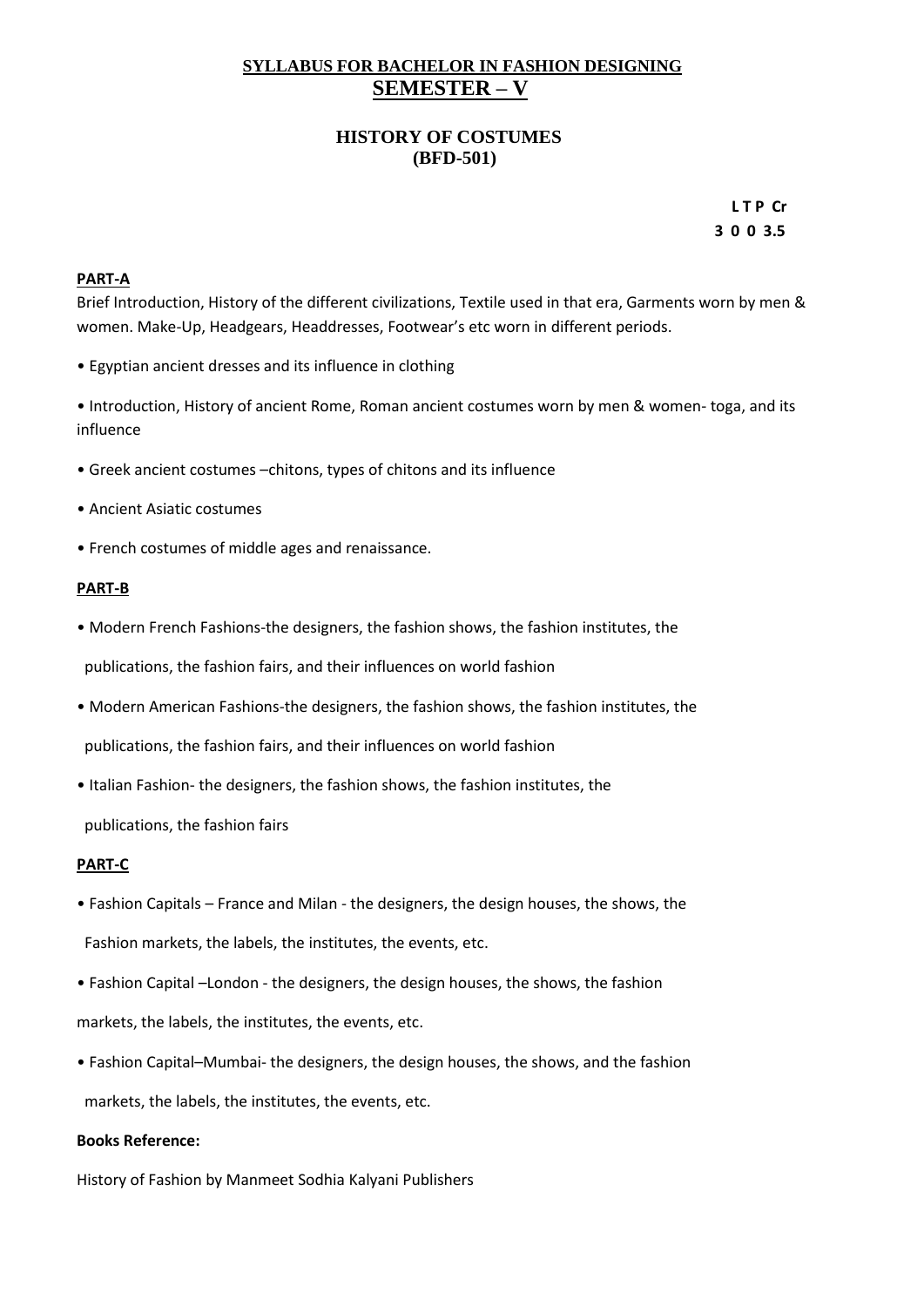# **PRODUCT PROMOTION & DEVELOPMENT (T) (BFD-502)**

**L T P Cr**

 **3 0 0 3.5**

#### **PART-A**

#### **DIFFERENT PROMOTION TOOLS**

- 1. Advertising
- 2. Branding
	- o What is brand?
	- o Role of brands.
	- o Advantages of brand
	- o Name branding strategies.

#### **PART-B**

- 3. What is merchandising? Who is a merchandiser?
- 4. List the type of merchandisers.
- 5. Visual Merchandising- Importance of visual merchandiser, Principles of visual merchandiser.
- 6. Tools of sales promotion- Exhibitions & fairs, fashion show(Point of promotions (POP), publicity campaigns)
	- 7. Fashion calendar
	- 8. The planning cycle
	- 9. Buying calendar
	- 10. Buying strategy

# **PART-C**

- 11. Sales promotion Techniques: using ecommerce
- 12. Retailing-department stores, apparel specialty stores, discount retailing, franchise retailing, malls, direct selling, internet selling, etc.

#### **Book recommended:**

Inside Fashion Business by Dickerson Pearson

Fashion from concept to consumer by Gini Stephens Fringes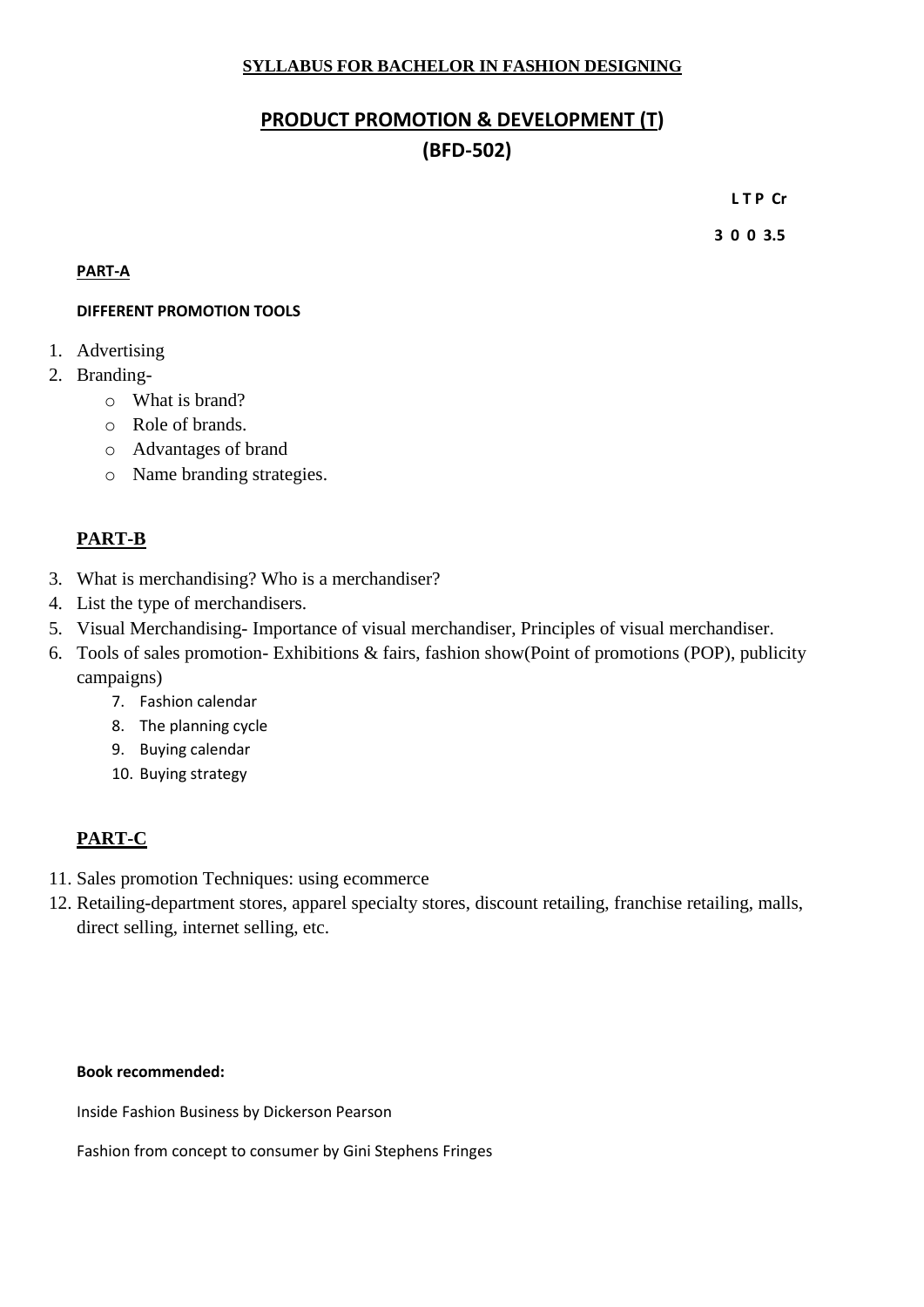Fashion Buying by Helen Gowerk Blackwell series

# **FASHION MARKETING (BFD-503)**

**L T P Cr 3 0 0 3.5**

#### **UNIT-1**

- Introduction to Marketing
- Fashion Marketing
- Marketing Plan and Processes
- Marketing terminology- Target customer, Vendor, Supplier, Franchise.
- Factors influencing fashion

#### **UNIT-2**

• Fashion market and marketing environment

1) Introduction to Micro environment:- Market, suppliers, designer/fashion predictors, intermediaries, consumers.

- 2) Introduction to Macro environment and its contents.
- Fashion marketing planning
- Market research

Retail Mix, retail strategies, 4 P's of marketing-price, promotions, place, product.

#### **UNIT-3**

- User's buying behavior
- Marketing communication.
- Fashion cycles- 5 stages of fashion cycle
- Forecasting fashion

#### **Book Recommended:**

Fashion Marketing and merchandising by Pooja Chatley Kalyani Publishers

Fashion Marketing by Mike Essay Blackwell

Fashion Buying by Helen Gowerk Blackwell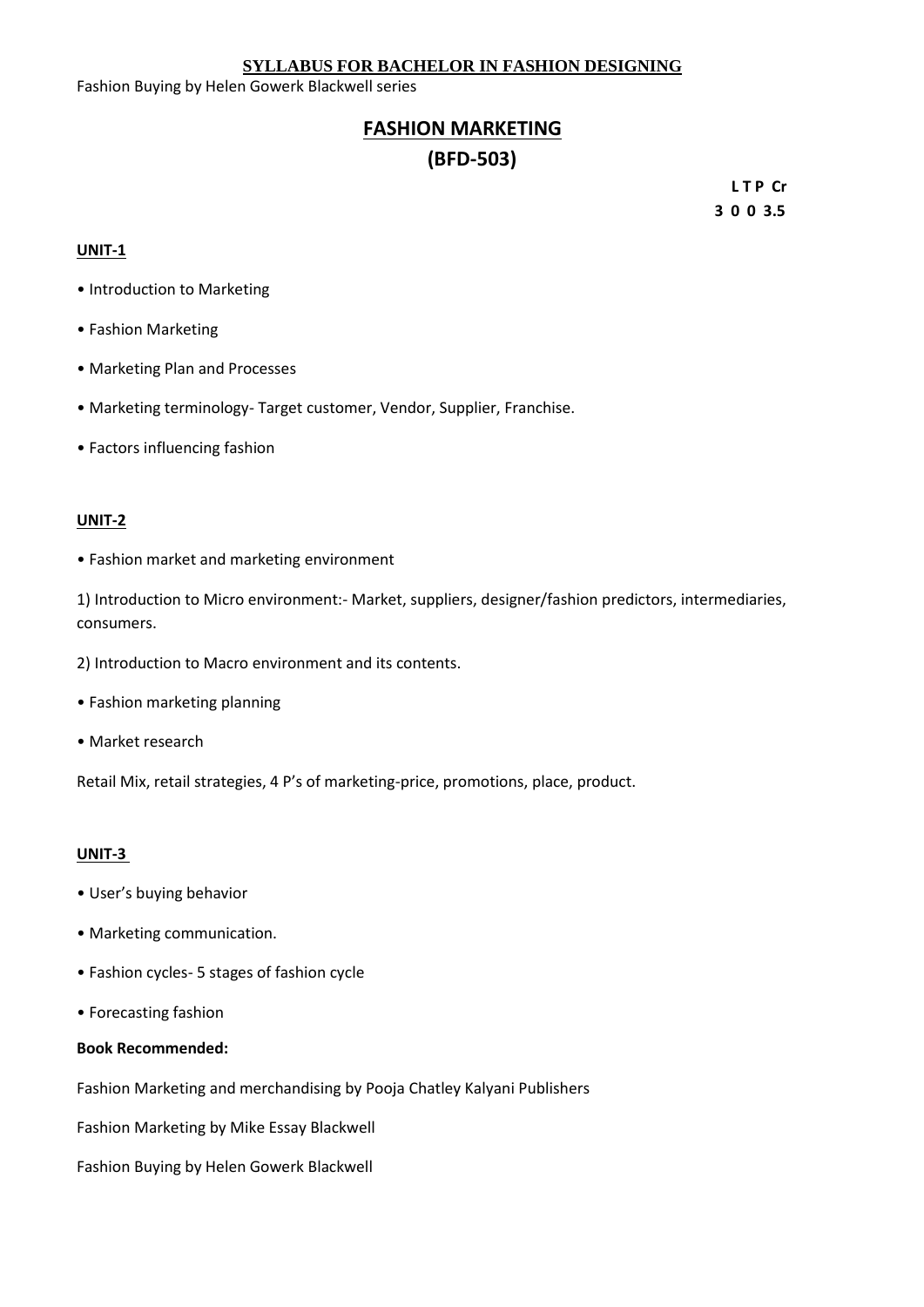# **SYLLABUS FOR BACHELOR IN FASHION DESIGNING PRACTICALS**

# **FASHION PRESENTATION (P) (BFD-551)**

 **L T P Cr 0 0 2 3.5**

#### **PART-A**

- Creating Survey Boards/ Market Research.
- Creating Mood boards- its application in designing costumes
- Inspiration Board, Color Board
- Theme boards- its direct relation in creating designs converted to costumes.
- Client boards the study of peculiar characteristics of a client to design special costumes for him/her considering demographic, psychological attributes.
- Swatch boards- Use of swatches in surface texture of the designed costumes.
- Creating Lines- lines with similar themes, similar fabrics, and similar surface ornamentation.
- Range Development- creating a range of designs selecting a one or few into further construction. Collage on the dress, collage on the background, and use of collage in fashion.
- Final Illustrations- themes could be picked up from nature, surroundings, objects, events, celebrities, sports, jewellery, toys, etc.

#### **PART-B**

• Fashion Accessory Designing

• Designing and illustrating Jewellery- using various mediums like pearls, beads, gold and silver, diamonds, wires, flowers, net, etc.

• Designing and illustrating head gears- using various mediums like leather, cane,pearls, beads, wood, wires, velvet, flowers, net, etc

• Designing and illustrating Belts using various mediums like leather, cane, pearls, beads, gold and silver, diamonds, wires, net, macramé etc.

- Designing and illustrating Footwear of all types using different mediums
- Designing and illustrating Bows and ties on different dresses.
- Illustrating different Hairstyles

#### **PART-C**

- Design Studio- designing dresses based on different themes for a fashion show
- Study of the basic aspects of a fashion show- the background, the lights, the ramp, the accessories, the make-up, the fabric, surface ornamentation, etc.
- Designing and illustrating lines for a fashion show.

#### **Book recommended:**

Illustrating Fashion by Kathryn Mckelvey Blackwell Series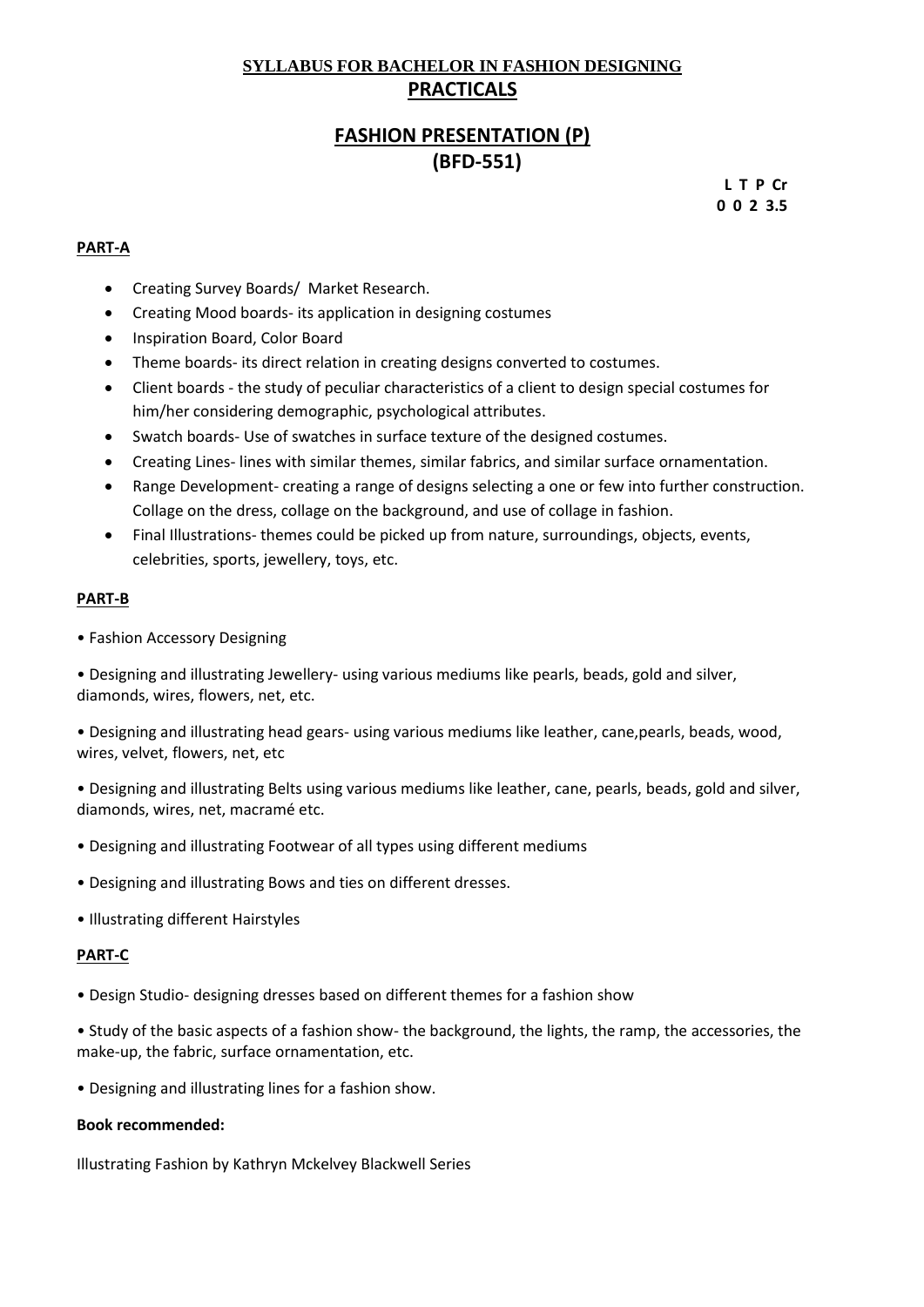# **PORTFOLIO DEVELOPMENT (BFD-552)**

#### **LT P Cr 0 0 2 4**

The fashion portfolio is an expression of creativity, design/ability, technical expertise and illustration and presentation skills. It should consist at least 30-35 sheets keeping the following points in mind.

#### **UNIT-1**

- •Uniform format
- •Bio-data
- •The portfolio contents in the following order-

Front Page including name of the collection with subtle, creative background in synchronization with the theme.

- 1. Design Brief
- 2. Concept Note
- 3. Mood Board
- 4. Inspiration Board
- 5. Color Board (incorporated from mood with pantone no's. / Story Board.
- 6. Fabric/Swatch Board
- 7. Client/Market profile
- 8. Research Work (Directional, Market exploration, Trend Analysis & Forecast
- 9. Design Exploration (Drawings/doodling, samples, silhouette, detailing, colors & fabrics
- 10. Design Development
- 11. Range Sheet (With detailed labeling)
- 12. Final design on croquet
- 13. Spec Sheet (front & back)
- 14. Cost Sheet
- 15. Photo shoot
- 16. Referencing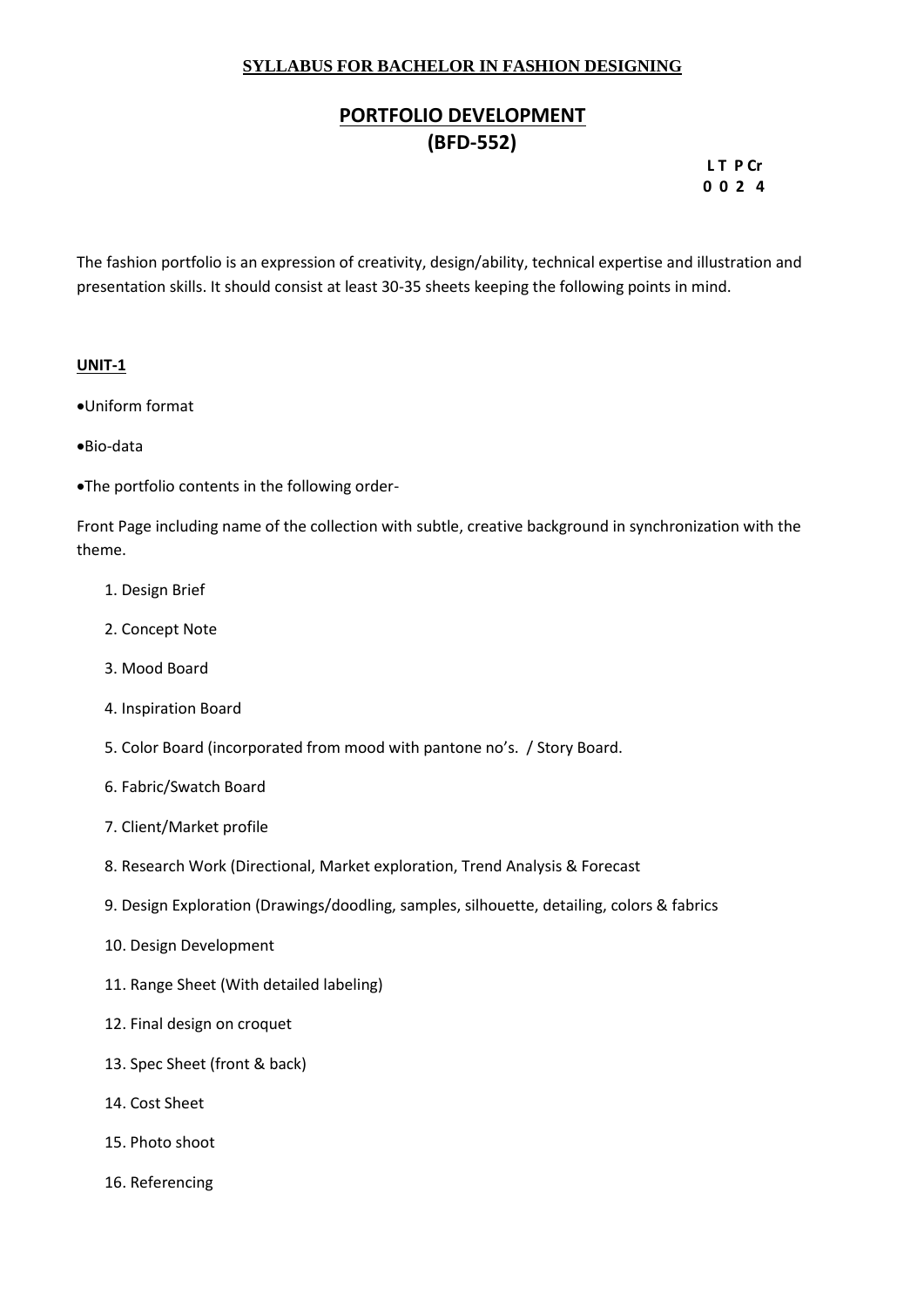#### **UNIT-2**

•Stylized illustration may be included as a separate segment.

•There should be inclusion of designs for men, women and children.

•2 sheets each on your craft documentation and internship project is absolutely mandatory. It is very important to show your designs applicability for the craft.

#### **UNIT-3**

•In addition to this photographs and /or slides of other creative design activities should be included.

•The expression of computer application is very important.

#### **NOTE:**

The assessment of the portfolio will be done by an Internal and External Jury.

Internal Jury. The internal Jury will judge all the steps of the design process as shown below: -

#### **Marks for: -**

- $\Box$  Mood board: theme 10 marks
- Philosophy; Story board, Concept board; work sheets; spec sheets 20 marks
- $\Box$  Sourcing 05 marks
- □ Fabric Development 05 marks
- $\Box$  Illustrations 20 marks
- $\Box$  Proto type 20 marks
- □ Collection 20 marks
- ➢ External Jury:- Students will present their creations on their models. The jury members will judge the presentation.
- $\triangleright$  A fashion show may be held for the audience later. This will not carry any marks.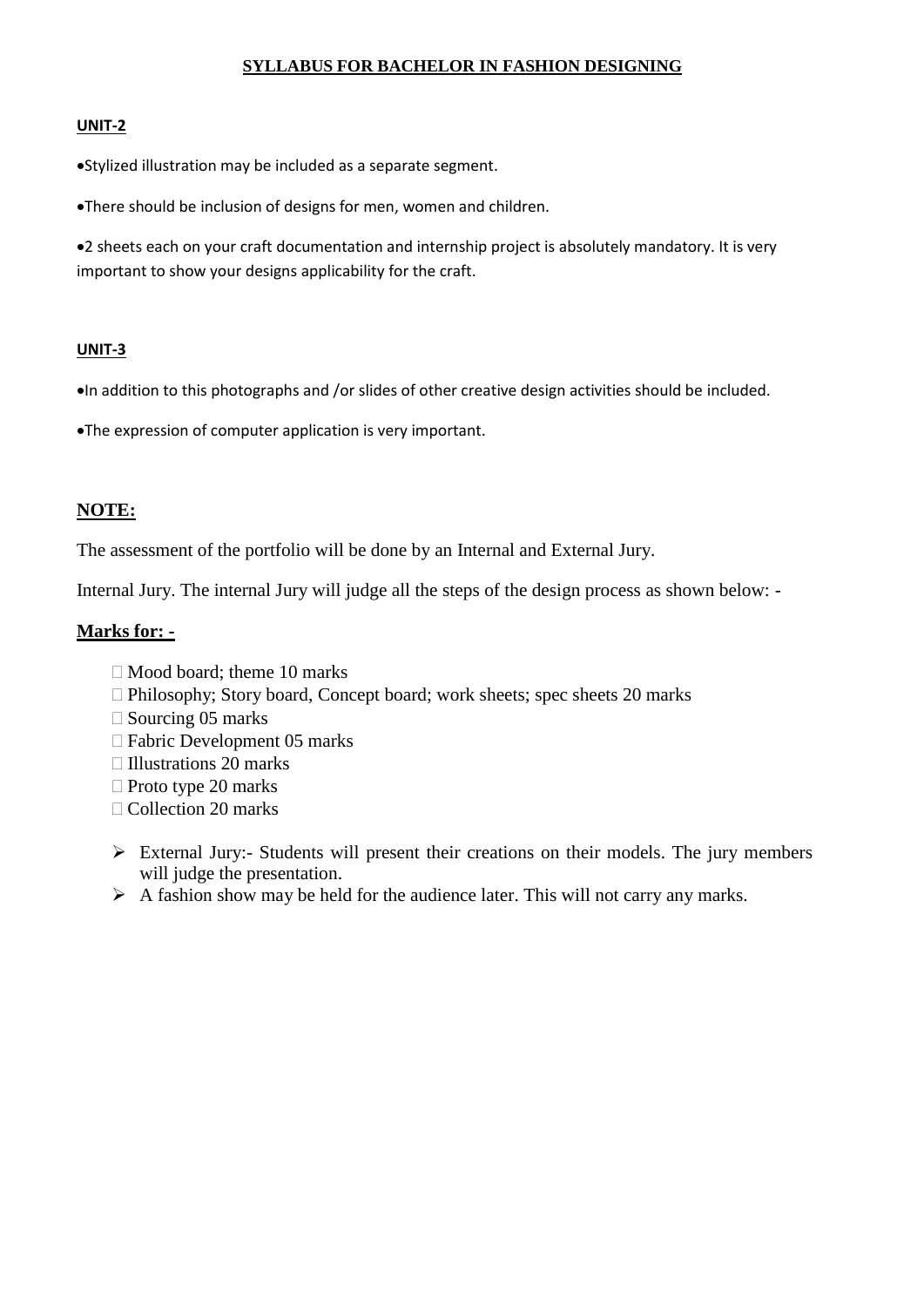# **INNOVATIVE GARMENT CONSTRUCTION(P) (BFD-553)**

 **L T P Cr 0 0 2 3.5**

#### **PART-A**

• Construction of Innovative upper and lower Garments for kids and ladies

• Use of dart manipulations- dart control, multiple dart control, multiple dart and tuck method, pivot method in making patterns of clothes.

• Each student must construct at least ten different garments in this semester.

#### **PART-B**

• The garments will be designed on different themes (e.g. office wear, night wear, party wear, or based on elements like tucks, embroidery, ribbons and frills, etc. or based on concepts like fusion wear, traditional wear etc.) The themes will work parallel to the one chosen for portfolio development.

• Each garment will be tailored after making a design, working details, specification sheet, and paper pattern.

#### **PART-C**

• Grading will also be done for bigger and smaller sizes.

• After the cutting and sewing of the garment, student will also be taught quality control check, finishing and packaging of the garment.

#### **Book Reference:**

Garment Technology for Fashion designers by Gerry Cooklin Blackwell Science

The technology of clothing manufacture by Harold Carr Blackwell Science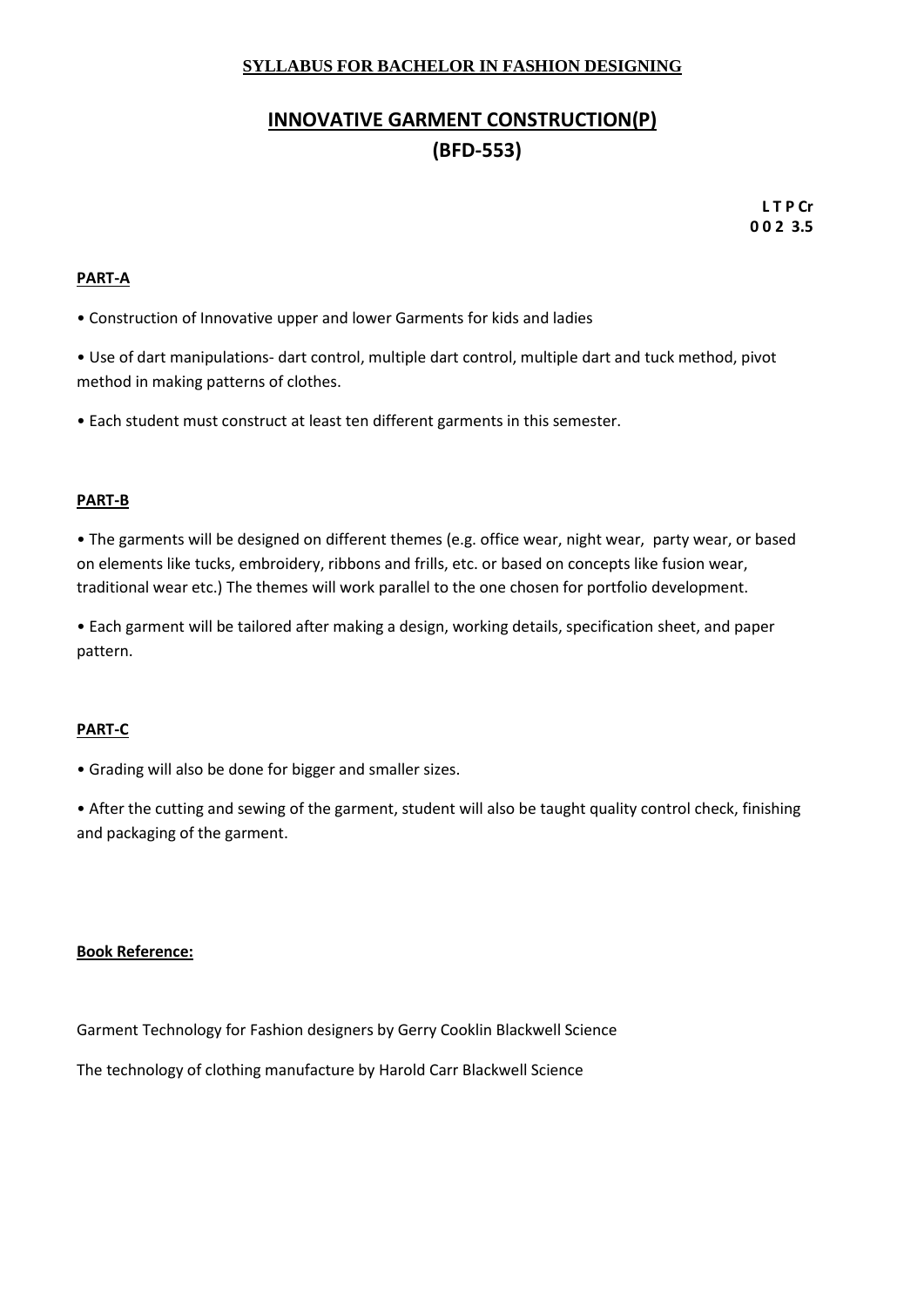# **FASHION (CAD) – II (BFD-554)**

**L T P Cr 0 0 2 3.5**

#### **UNIT-1**

**1**. Technical Illustration (right measurement /proportions) meant for the production/manufacturing of the garment. This illustration should include basic

a. Silhouette

- b. Stitch Lines
- c. Trims

d. Other Fashion Details like Plackets, Pockets, Collars, and Cuffs etc…

e. Fashion accessories like hand bags, footwear's jewelry etc.

The student must learn to export the graphics into different file formats of different dimensions and dpi (resolution) for use in digital/print portfolios / specification sheets / websites / emails etc. The student should also know to export each layer individually and combined.

#### **UNIT-2**

**2.** Fashion Illustration meant for the presentation/demonstration/display of the garment before production. The student must learn to use Corel Draw to create the Fashion illustration of the garment taken above (As done on paper in previous semesters).

#### **UNIT-3**

**3.** Creating a Computerized Specification Sheet (in Microsoft excel)

The Specification Sheet must include:-

a. The necessary details like dress description, material to be used, color, trims etc.

- b. Fashion Illustration of the selected garment
- c. Technical Sketch of the selected garment
- d. Swatches

#### **Books Recommended:**

**Corel draw by Ramesh Bangia**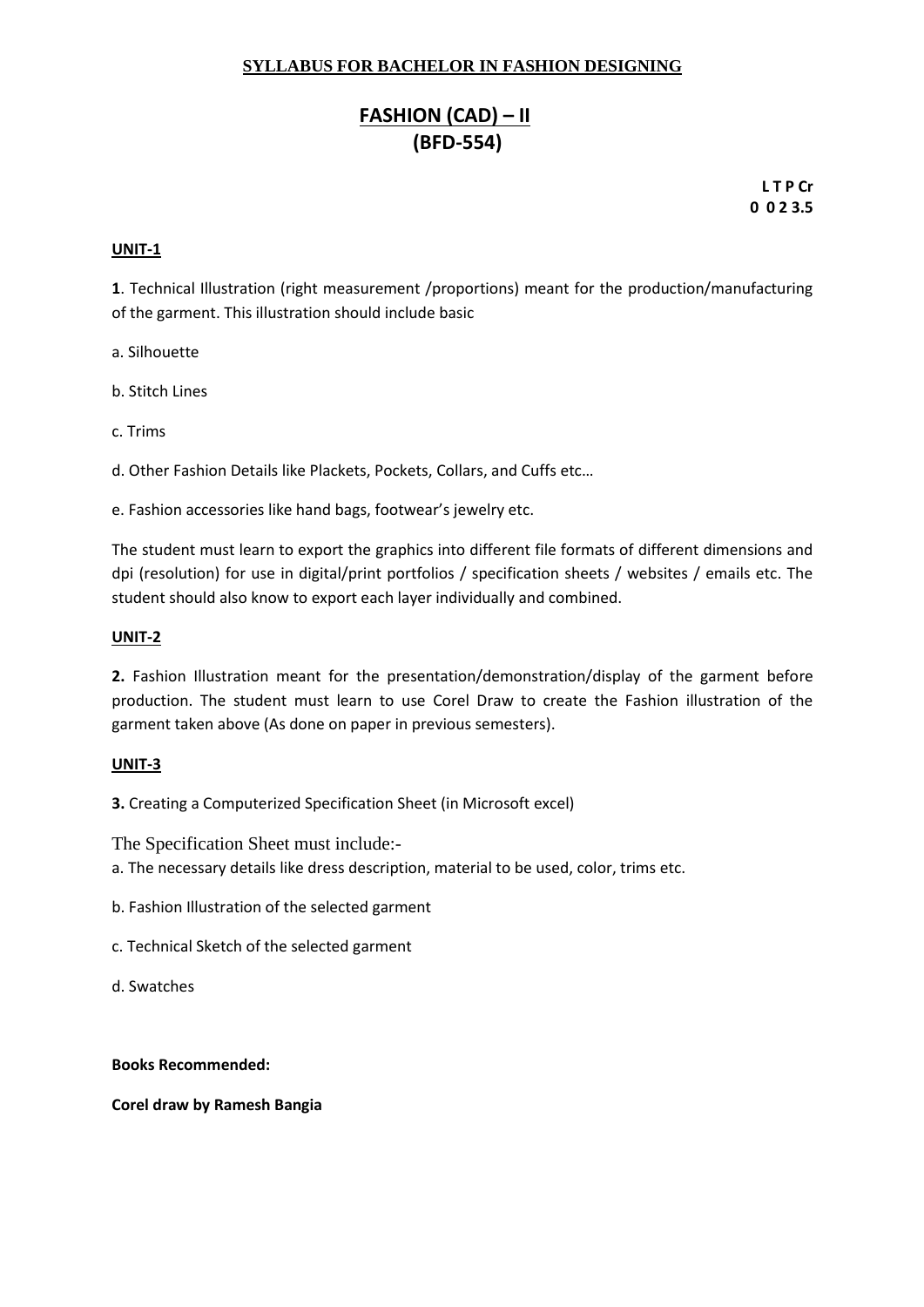# **INDUSTRIAL TRAINING (BFD-651)**

L T P Cr 0 0 0 6

\*Practical Training in Textile Industry/Export House/Fashion House or in any relevance to the field for practical knowledge.

\*Training comprising of 2 months.

\* The report should also include the work done by the student during his/ her training, specifying what all new was learned during this period.

 \*Working on Designing and Finally Forming a survey report on the industry, its type, its working, its departments and personnel, jobs undertaken, references, Observations, Precautions, etc.

\*The report should be accompanied by the training certificate from the industry.

\* It should be signed by the student.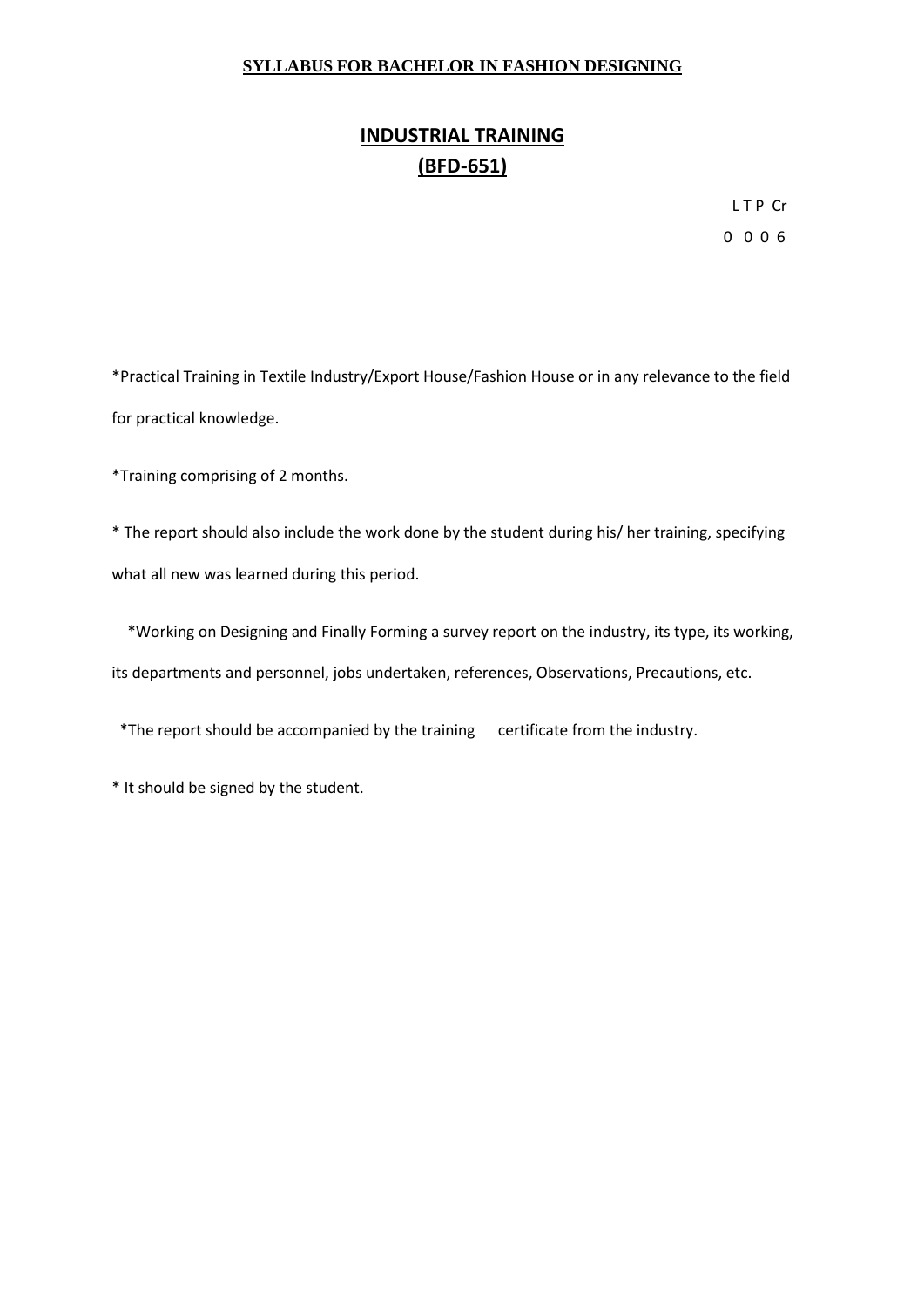# **SURVEY & PROJECT**

# **(BFD-652)**

L T P Cr 0 0 4 3

#### PART-A

• Students work on a Project Studying the Traditional aspects, culture, people, monuments, handicrafts etc of an Indian state and form a Report of their findings in the form of a thesis

• Garments are designed using the inspirational objects as the theme of the garment.

#### PART-B

• These garments are illustrated and filed along the report

• The student selects one of the garments, makes its working details, specification sheet, layout, and pattern and constructs that garment to be showcased along with the final thesis.

#### PART-C

• The report/ thesis should consist of: Objective of the report Acknowledgements Introduction of the report Detailed description of the traditional aspect Illustrations of the garments designed Specification sheet of the final garment

Sketch/ Picture of the final garment

Summary of the report

Bibliography